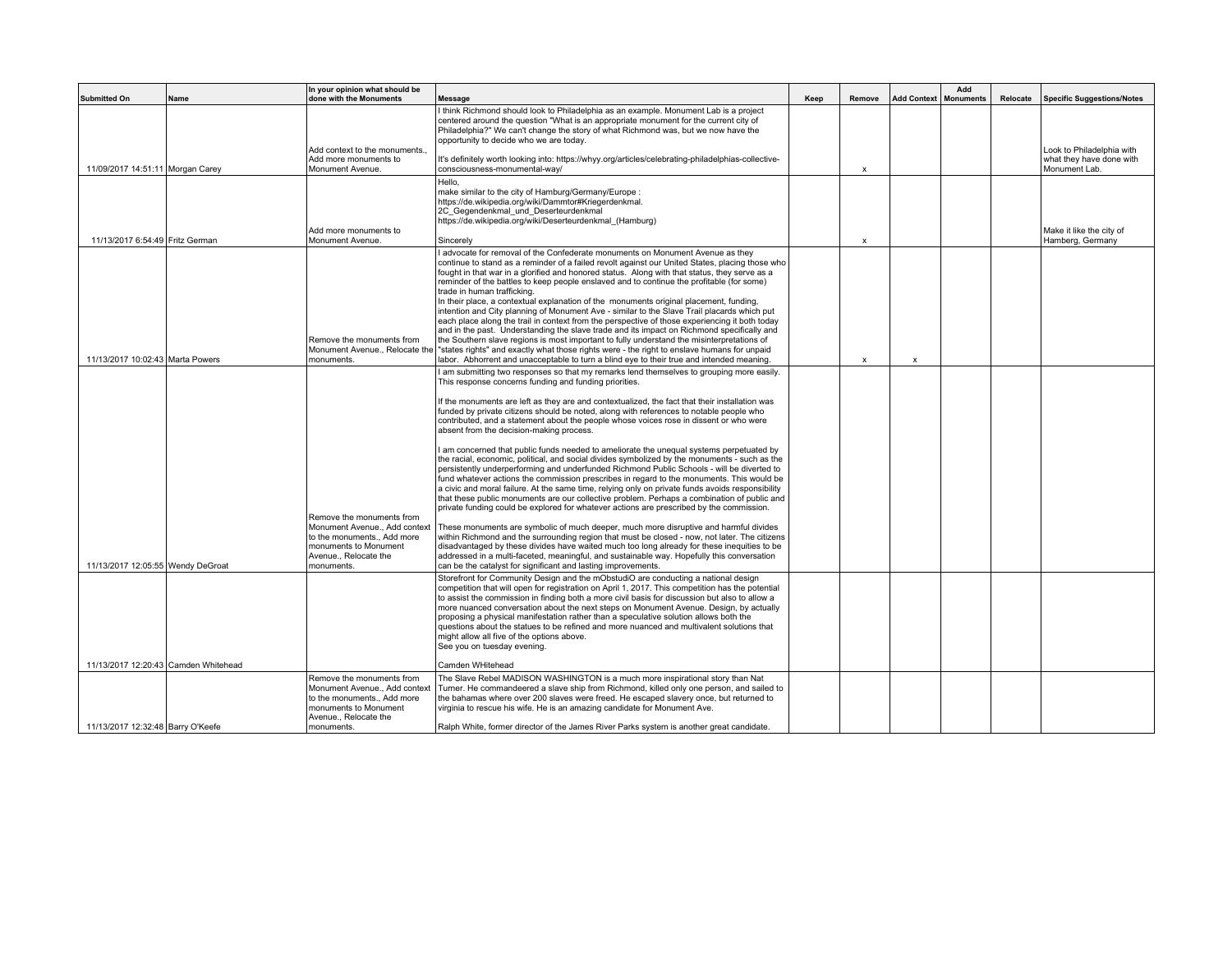|                                        |                                           | I am submitting two responses so that my remarks lend themselves to grouping more easily.<br>This response concerns monument removal and relocation.                                                                                                                                                                                                                                                                                                                                                                                                                                                                                                                                                                                                                                                                                                                     |  |  |  |
|----------------------------------------|-------------------------------------------|--------------------------------------------------------------------------------------------------------------------------------------------------------------------------------------------------------------------------------------------------------------------------------------------------------------------------------------------------------------------------------------------------------------------------------------------------------------------------------------------------------------------------------------------------------------------------------------------------------------------------------------------------------------------------------------------------------------------------------------------------------------------------------------------------------------------------------------------------------------------------|--|--|--|
|                                        |                                           | To facilitate our region's progress to a more equitable, just, and sustainable future, the<br>Monument Avenue monuments to Confederate leaders should be sold at auction and<br>removed by a minority-owned American company headquartered in the South. The resulting<br>funds should be given to the City of Richmond, perhaps to establish an endowment that<br>supports public schools and libraries, public transportation, public works, and minority<br>business development. If the Commission's recommendation is to relocate these monuments<br>without selling them, then the monuments should be moved to a nearby Civil War site like a<br>portion of the Richmond National Battlefield Park or Petersburg National Battlefield Park.                                                                                                                       |  |  |  |
|                                        |                                           | To Be Sold<br>Relocating the monuments without selling them, particularly if that relocation includes public<br>funding, risks placing a portion of the related financial burden on the people historically<br>exploited and oppressed by the Confederacy and related policies, laws, and practices that<br>persisted after the fall of Richmond -- potentially compounding injuries already visited on<br>these same Americans. By contrast, if the monuments were sold at auction, then private<br>citizens or organizations passionate about the monuments' preservation could purchase them<br>at a cost that would cover removal and relocation, and provide the City of Richmond with<br>additional revenue. Other details to consider would be whether the monuments should be<br>sold as a block or individually, and whether buyers would need to be Americans. |  |  |  |
|                                        |                                           | Removal of Monuments<br>Should any contract be granted for dismantling, removing, and/or relocating the monuments,<br>then the Request for Proposal (RFP) parameters should specify that the bid be awarded to a<br>qualifying minority-owned American business headquartered in Virginia (or another former<br>Confederate state). Further, if a separate contract is awarded for amelioration of these sites<br>after the monuments are removed, those RFP's should include the same parameters.                                                                                                                                                                                                                                                                                                                                                                       |  |  |  |
|                                        | Remove the monuments from                 | Disbursement of Resulting Funds<br>The proceeds from the auction should benefit the City of Richmond and its residents,<br>particularly those historically disadvantaged by the practices, policies, and systems that were<br>the legacy of the Confederate occupation of Richmond. Since the city's revenue and growth<br>is hamstringed by existing state legislation, new legislation should be drawn up to prevent the<br>influx of such funds from diminishing future state funding. To that end, perhaps auction<br>Monument Avenue., Relocate the proceeds could be used to establish an endowment that supports public schools, public                                                                                                                                                                                                                           |  |  |  |
| 11/13/2017 13:16:15 Wendy DeGroat      | monuments.<br>Leave the monuments as they | transportation, public works, and minority business development.<br>We cannot rewrite history to appease the easily offended. History is history! Only ISIS would                                                                                                                                                                                                                                                                                                                                                                                                                                                                                                                                                                                                                                                                                                        |  |  |  |
| 11/13/2017 13:19:31 Catherine Trammell | are.                                      | destroy to promote their ideology!                                                                                                                                                                                                                                                                                                                                                                                                                                                                                                                                                                                                                                                                                                                                                                                                                                       |  |  |  |
| 11/13/2017 15:06:23 Debbie Rowe        | Relocate the monuments.                   | The monuments are hurting the POC in the metro area. They should be relocated to a more<br>appropriate place like Hollywood cemetary or a museum.<br>It would be impossible to add context where they are because no one would see a plaque<br>and it would create a safety hazard.<br>Adding more monuments would look foolish like an afterthought that doesn't change anything.                                                                                                                                                                                                                                                                                                                                                                                                                                                                                       |  |  |  |
|                                        |                                           | Dear Commission Members:                                                                                                                                                                                                                                                                                                                                                                                                                                                                                                                                                                                                                                                                                                                                                                                                                                                 |  |  |  |
|                                        |                                           | As many of you are aware, I am the creator and producer of the public media program<br>UnMonumental, a way to do community storytelling around history and identity in Richmond.<br>In its first iteration, UnMonumental was a weekly radio series that aired throughout Virginia on<br>WVTF/Radio IQ and featured 15 stories, including one by Commission Co-chair Christy<br>Coleman. One of the stories made its way to NPR's All Things Considered, and a short<br>documentary was broadcast on PBS stations across the country. The series ended with a live<br>storytelling event held at The Hippodrome.                                                                                                                                                                                                                                                          |  |  |  |
|                                        |                                           | UnMonumental is in the process of partnering with local organizations to teach audio<br>documentary skills to scholars, librarians, archivists, and students who are already collecting<br>oral histories and doing work around public memory in Richmond. The goal is to amplify<br>those stories so that more Richmonders come into contact with each other in productive<br>ways-through radio/podcast, social media and other digital environments, and real life<br>interaction.                                                                                                                                                                                                                                                                                                                                                                                    |  |  |  |
|                                        |                                           | If Commission members see a place for community storytelling and public media in its work<br>going forward, I'd be very happy to meet with you and share more about UnMonumental.                                                                                                                                                                                                                                                                                                                                                                                                                                                                                                                                                                                                                                                                                        |  |  |  |
| 11/13/2017 15:07:26 Kelley Libby       |                                           | Sincerely,<br>Kelley Libby                                                                                                                                                                                                                                                                                                                                                                                                                                                                                                                                                                                                                                                                                                                                                                                                                                               |  |  |  |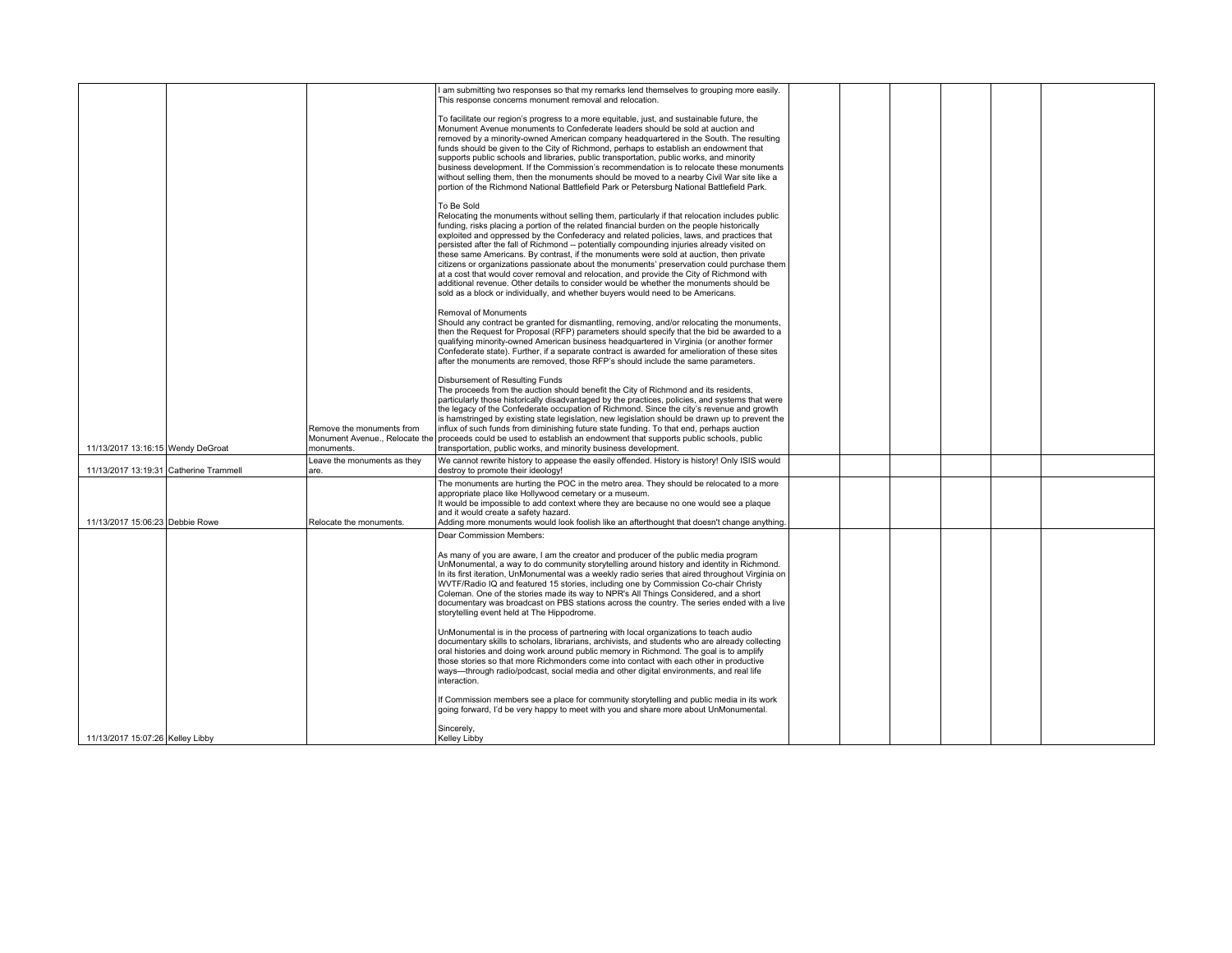|                                    |                               | Monument Avenue is ranked in the top ten best streets in America precisely because of its              |  |  |  |
|------------------------------------|-------------------------------|--------------------------------------------------------------------------------------------------------|--|--|--|
|                                    |                               | history, beauty and the many community uses of the street. To destroy this history will bring          |  |  |  |
|                                    |                               | irrevocable damage to the community, both to our social fabric and to our economy and the              |  |  |  |
|                                    |                               | city's tax base, as property values would drop. But there is another way that I believe can            |  |  |  |
|                                    |                               | add value to our city, and demonstrate that we have found a better way forward, that we are            |  |  |  |
|                                    |                               | not a Charlottesville.                                                                                 |  |  |  |
|                                    |                               | I have been participating in the Monument Avenue Commission Town Halls and have some                   |  |  |  |
|                                    |                               | recommendations that I believe will work for all parties. I think we should rebrand Monument           |  |  |  |
|                                    |                               | Avenue to tell the Story of Virginia, not just of the Civil War. I propose historically accurate       |  |  |  |
|                                    |                               | stories of the African American experience in Virginia, which is really quite unique among the         |  |  |  |
|                                    |                               | former slave holding states. I have researched this from resources at the Virginia Historical          |  |  |  |
|                                    |                               | Society. About 60-70% of Virginia's African American population are descended from the Ibo             |  |  |  |
|                                    |                               | people of Western African. They were Christians, not Muslim or indigenous religions.                   |  |  |  |
|                                    |                               | Horrifically, Virginia came to have this large distinct population because conditions further          |  |  |  |
|                                    |                               | south and in the Caribbean were apparently so cruel that these intelligent sensitive people            |  |  |  |
|                                    |                               | committed suicide rather than endure it. Virginians figured this out and gladly accepted the           |  |  |  |
|                                    |                               | Ibo people. One slave owner wrote that if the Ibo were well treated they were intelligent and          |  |  |  |
|                                    |                               | hardworking and as loval as anvone in the condition of slavery could be expected to be. The            |  |  |  |
|                                    |                               | population thrived in Virginia and expanded due to natural increase, not due to additional             |  |  |  |
|                                    |                               | slave ships arriving in the 17th and early 18th centuries. Virginia did however send them              |  |  |  |
|                                    |                               | further west and to Tennessee and northern Georgia, and elsewhere. It is a complex story,              |  |  |  |
|                                    |                               | but these Virginia slaves were actually in demand because of their perceived quality as                |  |  |  |
|                                    |                               | workers and as Christian believers. Ironically and sadly, their very desirability resulted in          |  |  |  |
|                                    |                               | Virginia becoming second in the slave trade. Virginia slaves were sold into Tennessee, North           |  |  |  |
|                                    |                               | Georgia, Kentucky, Maryland, and further west. This is a painful but poignant story and is             |  |  |  |
|                                    |                               | unique among the former slave holding states. Slavery was driven by economics rather than              |  |  |  |
|                                    |                               | being a racist institution, although racial beliefs were used to justify it. Abraham Lincoln even      |  |  |  |
|                                    |                               | believed the black race to be inferior to the white race. After the Virginia Company failed,           |  |  |  |
|                                    |                               | many subsequent English immigrants to Virginia fled the Puritans after the English Civil War.          |  |  |  |
|                                    |                               | Royalists sought haven in Virginia. Second sons were another group who settled. The first              |  |  |  |
|                                    |                               | Africans came via a Portuguese slave ship that sought provisions and traded some of the                |  |  |  |
|                                    |                               | Africans they held for provisions. Some became slaves but some became indentured                       |  |  |  |
|                                    |                               | servants. Indentured servants from England made up much of the work force in the 17th                  |  |  |  |
|                                    |                               | century, but the British began sending convicts, so that fact, and the advent of the plantation        |  |  |  |
|                                    |                               | economy, caused the change to African workers and the use of African American slaves to                |  |  |  |
|                                    |                               | support the demands of the plantation economy. In 1705 slavery was codified into Virginia              |  |  |  |
|                                    |                               | law. Then it became institutionalized. There was also a Virginia law requiring care for old            |  |  |  |
|                                    |                               | slaves "if a slave becomes old and can no longer work, that one is to be cared for the rest of         |  |  |  |
|                                    |                               | his natural life." After Nat Turner's rebellion, onerous additional restrictions were added to         |  |  |  |
|                                    |                               | Virginia law. Black churches were required to have white ministers, but that was the least of          |  |  |  |
|                                    |                               | the new repressive laws. Any freed slaves were required to leave Virginia. Worst of all,               |  |  |  |
|                                    |                               | education of slaves was outlawed. This constituted a second enslavement: enslavement of                |  |  |  |
|                                    |                               | the mind.                                                                                              |  |  |  |
|                                    |                               | There is more but, this is a unique and remarkable part of the Story of Virginia that has not          |  |  |  |
|                                    |                               | been widely known, and I think, is a story that should be told. And it should be told on               |  |  |  |
|                                    |                               | Monument Avenue, ideally in historic panels located exactly opposite the one monument                  |  |  |  |
|                                    |                               | purely about the Confederacy: that of Jefferson Davis, a scoundrel who refused to accept               |  |  |  |
|                                    |                               | Lee's surrender. Ultimately, we should bring the story into the 20th century, with the 1989            |  |  |  |
|                                    |                               | election of Douglas Wilder as Governor, and twice voting for President Barrack Obama. This             |  |  |  |
|                                    |                               | is a story well worth telling.                                                                         |  |  |  |
|                                    |                               | I believe we should have several panels covering the history of African Americans in Virginia,         |  |  |  |
|                                    |                               | from the beginning to the present, both the good and the bad, including the election of Gov.           |  |  |  |
|                                    |                               | Wilder (no statue erected till a more appropriate time) and the fact that Virginia became a            |  |  |  |
|                                    |                               | purple state, twice voting for president Barack Obama. I think Governor Wilder's role is               |  |  |  |
|                                    |                               | crucial, for without Douglas Wilder, I doubt there would have been a Barack Obama. But I               |  |  |  |
|                                    |                               | think rebranding Monument Avenue to tell the Story of Virginia instead of being just about the         |  |  |  |
|                                    |                               | Civil War tells Virginia's true history and tells who we are as a people. It will also tell a story of |  |  |  |
|                                    | Add context to the monuments. | victory and hope. I obtained this information from resources at the Virginia Historical Society.       |  |  |  |
|                                    | Add more monuments to         | I will provide references upon request and would like to help create the content for history           |  |  |  |
| 11/13/2017 20:58:34 Sheryl Baldwin | Monument Avenue.              | panels.                                                                                                |  |  |  |
|                                    |                               |                                                                                                        |  |  |  |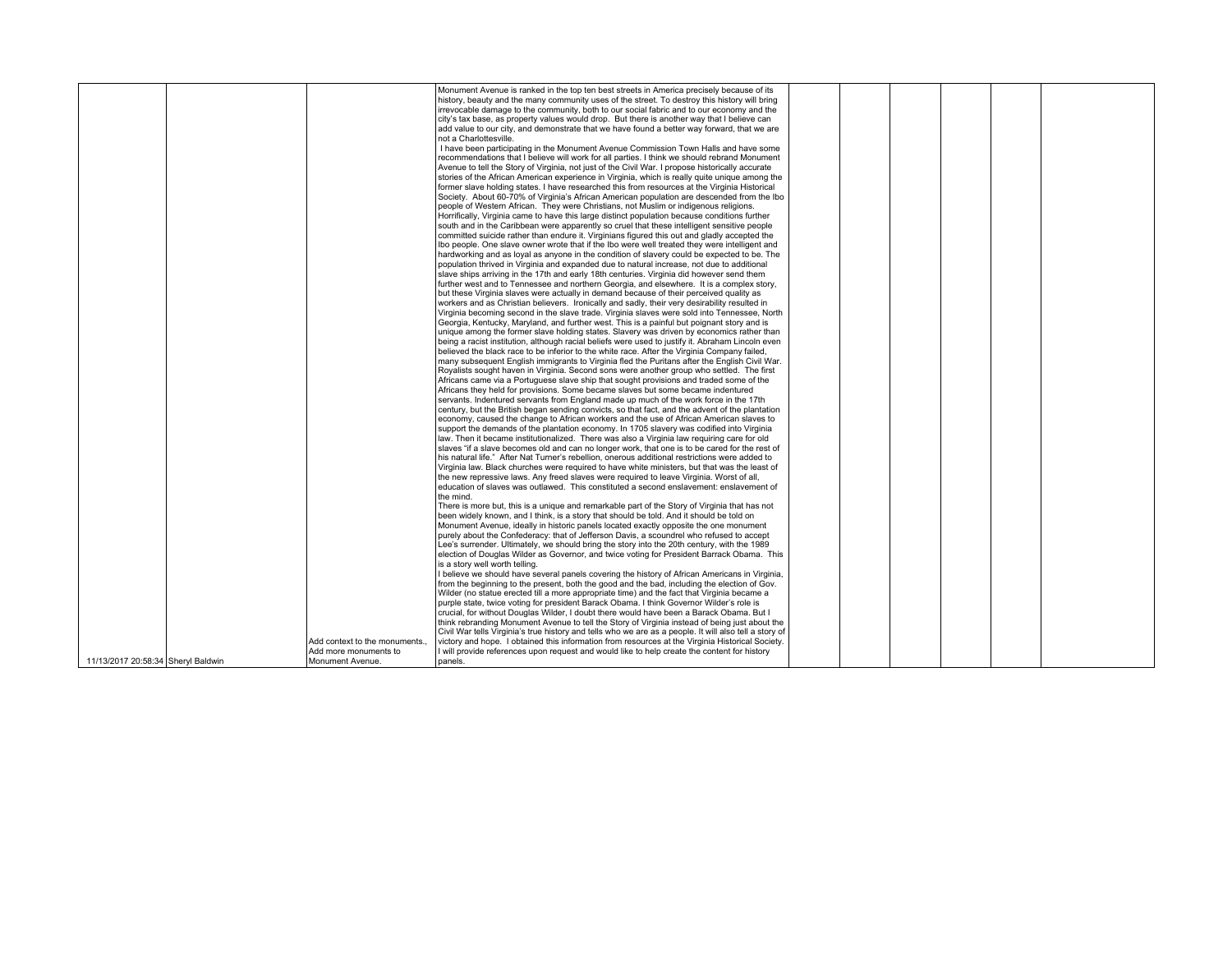|                                    |                               | Monument Avenue is ranked in the top ten best streets in America precisely because of its              |  |  |  |
|------------------------------------|-------------------------------|--------------------------------------------------------------------------------------------------------|--|--|--|
|                                    |                               | history, beauty and the many community uses of the street. To destroy this history will bring          |  |  |  |
|                                    |                               | irrevocable damage to the community, both to our social fabric and to our economy and the              |  |  |  |
|                                    |                               | city's tax base, as property values would drop. But there is another way that I believe can            |  |  |  |
|                                    |                               | add value to our city, and demonstrate that we have found a better way forward, that we are            |  |  |  |
|                                    |                               |                                                                                                        |  |  |  |
|                                    |                               | not a Charlottesville.                                                                                 |  |  |  |
|                                    |                               | I have been participating in the Monument Avenue Commission Town Halls and have some                   |  |  |  |
|                                    |                               | recommendations that I believe will work for all parties. I think we should rebrand Monument           |  |  |  |
|                                    |                               | Avenue to tell the Story of Virginia, not just of the Civil War. I propose historically accurate       |  |  |  |
|                                    |                               | stories of the African American experience in Virginia, which is really quite unique among the         |  |  |  |
|                                    |                               | former slave holding states. I have researched this from resources at the Virginia Historical          |  |  |  |
|                                    |                               | Society. About 60-70% of Virginia's African American population are descended from the Ibo             |  |  |  |
|                                    |                               |                                                                                                        |  |  |  |
|                                    |                               | people of Western African. They were Christians, not Muslim or indigenous religions.                   |  |  |  |
|                                    |                               | Horrifically, Virginia came to have this large distinct population because conditions further          |  |  |  |
|                                    |                               | south and in the Caribbean were apparently so cruel that these intelligent sensitive people            |  |  |  |
|                                    |                               | committed suicide rather than endure it. Virginians figured this out and gladly accepted the           |  |  |  |
|                                    |                               | Ibo people. One slave owner wrote that if the Ibo were well treated they were intelligent and          |  |  |  |
|                                    |                               | hardworking and as loyal as anyone in the condition of slavery could be expected to be. The            |  |  |  |
|                                    |                               | population thrived in Virginia and expanded due to natural increase, not due to additional             |  |  |  |
|                                    |                               |                                                                                                        |  |  |  |
|                                    |                               | slave ships arriving in the 17th and early 18th centuries. Virginia did however send them              |  |  |  |
|                                    |                               | further west, to Tennessee and northern Georgia, and elsewhere. It is a complex story, but             |  |  |  |
|                                    |                               | these Virginia slaves were actually in demand because of their perceived quality as workers            |  |  |  |
|                                    |                               | and as Christian believers. Ironically and sadly, their very desirability resulted in Virginia         |  |  |  |
|                                    |                               | becoming second in the slave trade. Virginia slaves were sold into Tennessee, North                    |  |  |  |
|                                    |                               | Georgia, Kentucky, Maryland, and further west. This is a painful but poignant story and is             |  |  |  |
|                                    |                               | unique among the former slave holding states. Slavery was driven by economics rather than              |  |  |  |
|                                    |                               |                                                                                                        |  |  |  |
|                                    |                               | being driven by racism, although racial beliefs were used to justify it. Abraham Lincoln even          |  |  |  |
|                                    |                               | believed the black race to be inferior to the white race. After the Virginia Company failed,           |  |  |  |
|                                    |                               | many subsequent English immigrants to Virginia fled the Puritans after the English Civil War.          |  |  |  |
|                                    |                               | Royalists sought haven in Virginia. Second sons were another group who settled. The first              |  |  |  |
|                                    |                               | Africans came via a Portuguese slave ship that sought provisions and traded some of the                |  |  |  |
|                                    |                               | Africans they held for provisions. Some became slaves but some became indentured                       |  |  |  |
|                                    |                               | servants. Indentured servants from England made up much of the work force in the 17th                  |  |  |  |
|                                    |                               |                                                                                                        |  |  |  |
|                                    |                               | century, but the British began sending convicts, so that fact, and the advent of the plantation        |  |  |  |
|                                    |                               | economy, caused the change to African workers and the use of African American slaves to                |  |  |  |
|                                    |                               | support the demands of the plantation economy. In 1705 slavery was codified into Virginia              |  |  |  |
|                                    |                               | law. Then it became institutionalized. There was also a Virginia law requiring care for old            |  |  |  |
|                                    |                               | slaves "if a slave becomes old and can no longer work, that one is to be cared for the rest of         |  |  |  |
|                                    |                               | his natural life." After Nat Turner's rebellion, onerous additional restrictions were added to         |  |  |  |
|                                    |                               | Virginia law. Black churches were required to have white ministers, but that was the least of          |  |  |  |
|                                    |                               |                                                                                                        |  |  |  |
|                                    |                               | the new repressive laws. Any freed slaves were required to leave Virginia. Worst of all,               |  |  |  |
|                                    |                               | education of slaves was outlawed. This constituted a second enslavement: enslavement of                |  |  |  |
|                                    |                               | the mind.                                                                                              |  |  |  |
|                                    |                               | There is more but, this is a unique and remarkable part of the Story of Virginia that has not          |  |  |  |
|                                    |                               | been widely known, and I think, is a story that should be told. And it should be told on               |  |  |  |
|                                    |                               | Monument Avenue, not somewhere on Tredegar Street, and ideally in historic panels located              |  |  |  |
|                                    |                               | exactly opposite the one monument purely about the Confederacy: that of Jefferson Davis, a             |  |  |  |
|                                    |                               | scoundrel who refused to accept Lee's surrender. Ultimately, we should bring the story into            |  |  |  |
|                                    |                               |                                                                                                        |  |  |  |
|                                    |                               | the 20th century, with the 1989 election of Douglas Wilder as Governor, and twice voting for           |  |  |  |
|                                    |                               | President Barack Obama. This is a story well worth telling.                                            |  |  |  |
|                                    |                               | I believe we should have several panels covering the history of African Americans in Virginia.         |  |  |  |
|                                    |                               | from the beginning to the present, both the good and the bad, including the election of Gov.           |  |  |  |
|                                    |                               | Wilder (no statue erected till a more appropriate time) and the fact that Virginia became a            |  |  |  |
|                                    |                               | purple state, twice voting for president Barack Obama, I think Governor Wilder's role is               |  |  |  |
|                                    |                               | crucial, for without Douglas Wilder, I doubt there would have been a Barack Obama. But I               |  |  |  |
|                                    |                               |                                                                                                        |  |  |  |
|                                    |                               | think rebranding Monument Avenue to tell the Story of Virginia instead of being just about the         |  |  |  |
|                                    |                               | Civil War tells Virginia's true history and tells who we are as a people. It will also tell a story of |  |  |  |
|                                    |                               | victory and hope. I obtained this information from resources at the Virginia Historical Society.       |  |  |  |
|                                    | Add context to the monuments. | I was not sure if this was submitted successfully on my first attempt.                                 |  |  |  |
|                                    | Add more monuments to         | Respectfully submitted.                                                                                |  |  |  |
| 11/13/2017 21:13:32 Sheryl Baldwin | Monument Avenue.              | Sheryl Baldwin, PhD.                                                                                   |  |  |  |
|                                    |                               |                                                                                                        |  |  |  |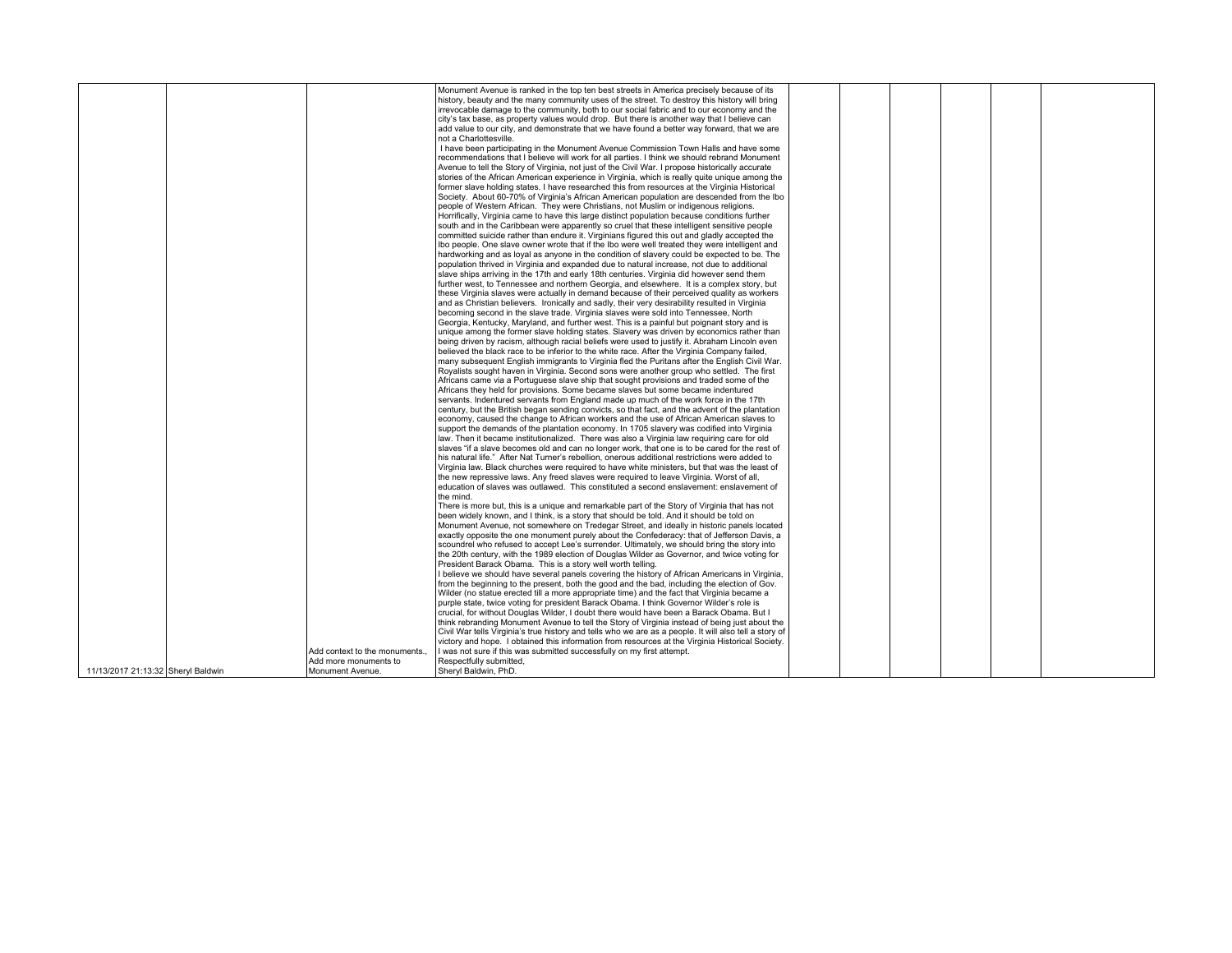|  | To: Mark Connor, Provost                                                                            |  |  |  |
|--|-----------------------------------------------------------------------------------------------------|--|--|--|
|  | Washington and Lee University                                                                       |  |  |  |
|  | 204 West Washington St.                                                                             |  |  |  |
|  | Lexington, Virginia 24450                                                                           |  |  |  |
|  |                                                                                                     |  |  |  |
|  | USA                                                                                                 |  |  |  |
|  | cc: Will Dudley, President                                                                          |  |  |  |
|  | Don Childress, Rector                                                                               |  |  |  |
|  | Dear Mark,                                                                                          |  |  |  |
|  | I recently read the letter of the W&L English department to students affirming a commitment         |  |  |  |
|  | to making W&L a safe space for difficult and serious discussion. I applaud that goal and am         |  |  |  |
|  | certain in that goal the English department has the support of the entire W&L community             |  |  |  |
|  | behind them. The letter, however, was not well reasoned and has numerous shortcomings.              |  |  |  |
|  | The author of the letter publicly referenced on the W&L website two odious organizations, the       |  |  |  |
|  | KKK and neo-Nazism thus, either wittingly or unwittingly, giving them an importance and             |  |  |  |
|  | presence that is totally unacceptable. To give a public acknowledgement of their existence is       |  |  |  |
|  |                                                                                                     |  |  |  |
|  | to give a platform and voice to their odious ideas, validates their existence and in so doing is    |  |  |  |
|  | as despicable as the ideas those two groups espouse. Such action is totally unacceptable            |  |  |  |
|  | and the entire W&L community should severely condemn it. The KKK reached its zenith in              |  |  |  |
|  | the 1920s and 30s becoming almost indistinguishable from the Democratic party, and then             |  |  |  |
|  | declined into the insignificance it has today. Let it stay there. The English department should     |  |  |  |
|  | not be aiding and abetting the KKK by publicly advertising its existence and it should never be     |  |  |  |
|  | associated in any way with W&L. That act was reprehensible and the responsible party for it         |  |  |  |
|  | should be duly reprimanded. In the business world such an act would have resulted in                |  |  |  |
|  | immediate termination with cause, an action that would not be totally inappropriate in this         |  |  |  |
|  | case. To be silent is to be complicit in the result.                                                |  |  |  |
|  | Additionally, the English Department's letter's emphasis on white supremacy is extremely            |  |  |  |
|  | narrow in scope and misses the much larger issue of understanding the depths and causes of          |  |  |  |
|  | racial disparity and the historical beliefs surrounding it. Without understanding there can be      |  |  |  |
|  | no solution.                                                                                        |  |  |  |
|  |                                                                                                     |  |  |  |
|  | Repugnant as it is to us today, we must acknowledge the historical truth that based on the          |  |  |  |
|  | best scientific and anthropological beliefs of its day the concept of a continuum of superiority    |  |  |  |
|  | to inferiority among human beings based on race and skin color from light to dark respectively      |  |  |  |
|  | has been a prevalent belief throughout the world for centuries and in America well into the         |  |  |  |
|  | second half of the 20th century. This odious belief prevailed in The Union, Britain, Europe,        |  |  |  |
|  | The Middle East, Africa, South America, Asia, so it should not be surprising that it would also     |  |  |  |
|  | have also existed in the Confederacy during its short span of existence in the 19th century.        |  |  |  |
|  | British and European colonization around the world in the 18th, 19th, and 20th century was          |  |  |  |
|  | based on it. The subtitle of Darwin's Origin Of A Species in 1859 was "The Preservation of          |  |  |  |
|  | Favoured Races in the Struggle for Life" and, though use of the word race may have had a            |  |  |  |
|  | double entendre, it reinforced that racial belief.                                                  |  |  |  |
|  | In the early 20th century Mahatma Gandhi, publicly stated in South Africa that Indians were         |  |  |  |
|  | "infinitely superior" to black Africans, affirming his belief of the racial superiority-inferiority |  |  |  |
|  |                                                                                                     |  |  |  |
|  | continuum. I don't think anyone would call Gandhi a white supremacist. Because of this belief       |  |  |  |
|  | the federal government's WPA and FHA housing policies in the 1930s and 40s explicitly kept          |  |  |  |
|  | races separated in Detroit, Chicago, Cleveland, and numerous other American cities. Ralph           |  |  |  |
|  | Ellison and James Baldwin respectively wrote about their experiences in New York City               |  |  |  |
|  | during the 1920s and 1940s resulting from that widely-held racial belief. In Asia, today it is a    |  |  |  |
|  | deeply entrenched belief and will be so for centuries if not millennia to come, racial              |  |  |  |
|  | inclusiveness being antithetical to Asian thought. Tying these racial beliefs as unique to the      |  |  |  |
|  | four-year span of the Confederacy narrowly focuses on one data point and ignores the entire         |  |  |  |
|  | population of data both in time and space. The racial continuum belief is the critical issue that   |  |  |  |
|  | the English department should focus on, understanding its historical origins, its worldwide         |  |  |  |
|  | acceptance for centuries, its enduring legacy today and ways to mitigate its effects. To do         |  |  |  |
|  | less is to waste time and energy and accomplish nothing.                                            |  |  |  |
|  | But getting back to the English department's letter, the time to celebrate Lee's contribution as    |  |  |  |
|  | an educator, however, has not past as the letter proposed. It is now. And I would add to that       |  |  |  |
|  |                                                                                                     |  |  |  |
|  | the celebration of Lee's progressive ideas on race compared to his contemporaries.                  |  |  |  |
|  | The statement that Robert E. Lee's primary association around the world is with white               |  |  |  |
|  | supremacy is factually wrong and any intimation of such should be corrected and                     |  |  |  |
|  | condemned. Today certain political elements in American society are trying to create that           |  |  |  |
|  | false belief but it should be condemned forcefully for the falsehood it is. I would urge the        |  |  |  |
|  | English department at Washington and Lee to take the lead in that action.                           |  |  |  |
|  | More books have been written on Robert E. Lee and Abraham Lincoln than any other two                |  |  |  |
|  | figures of the Civil War era. Though both were born in that dark era of history the historical      |  |  |  |
|  | record acquits Lee rather well on the issue of slavery as being much more racially                  |  |  |  |
|  | progressive than his contemporaries. Lee condemned slavery as an evil, and during the war           |  |  |  |
|  | advocated that the Confederacy not only abolish slavery but make newly freed slaves citizens        |  |  |  |
|  | of the Confederacy. Those are not the thoughts and actions of white supremacy or racial             |  |  |  |
|  | superiority but to the contrary. It is for these reasons and others that FDR said about Robert      |  |  |  |
|  | E. Lee,                                                                                             |  |  |  |
|  | All over the United States we recognize him as a great leader of men, as a great general. But,      |  |  |  |
|  | also, all over the United States I believe that we recognize him as something much more             |  |  |  |
|  | important than that. We recognize Robert E. Lee as one of our greatest American Christians          |  |  |  |
|  | and one of our greatest American gentlemen."-Franklin Delano Roosevelt                              |  |  |  |
|  | Turning to Lincoln the halo on his head tarnishes quickly when, contrary to the myths               |  |  |  |
|  | surrounding the man, one learns he supported and advocated legislation prohibiting free             |  |  |  |
|  | blacks from settling in his home state of Illinois. Like Gandhi in the 20th century, Lincoln's      |  |  |  |
|  |                                                                                                     |  |  |  |
|  | belief in racial superiority in the 19th century was so engrained that he accepted it as a truism   |  |  |  |
|  | publicly proclaiming:                                                                               |  |  |  |
|  | "there is a physical difference between the white and black races which I believe will forever      |  |  |  |
|  | forbid the two races living together on terms of social and political equality."-Abraham Lincoln.   |  |  |  |
|  | He further expressed his belief, "in favor of having the superior position assigned to the white    |  |  |  |
|  | race."-Abraham Lincoln.                                                                             |  |  |  |
|  | In his first inaugural address in 1861 Lincoln quoted from one of his many speeches when he         |  |  |  |
|  | declared that '"I have no purpose, directly or indirectly, to interfere with the institution of     |  |  |  |
|  | slavery in the States where it exists. I believe I have no lawful right to do so, and I have no     |  |  |  |
|  | inclination to do so." Those who nominated and elected me did so with full knowledge that I         |  |  |  |
|  | had made this, and many similar declarations, and had never recanted them.'-Abraham                 |  |  |  |
|  | Lincoln.                                                                                            |  |  |  |
|  |                                                                                                     |  |  |  |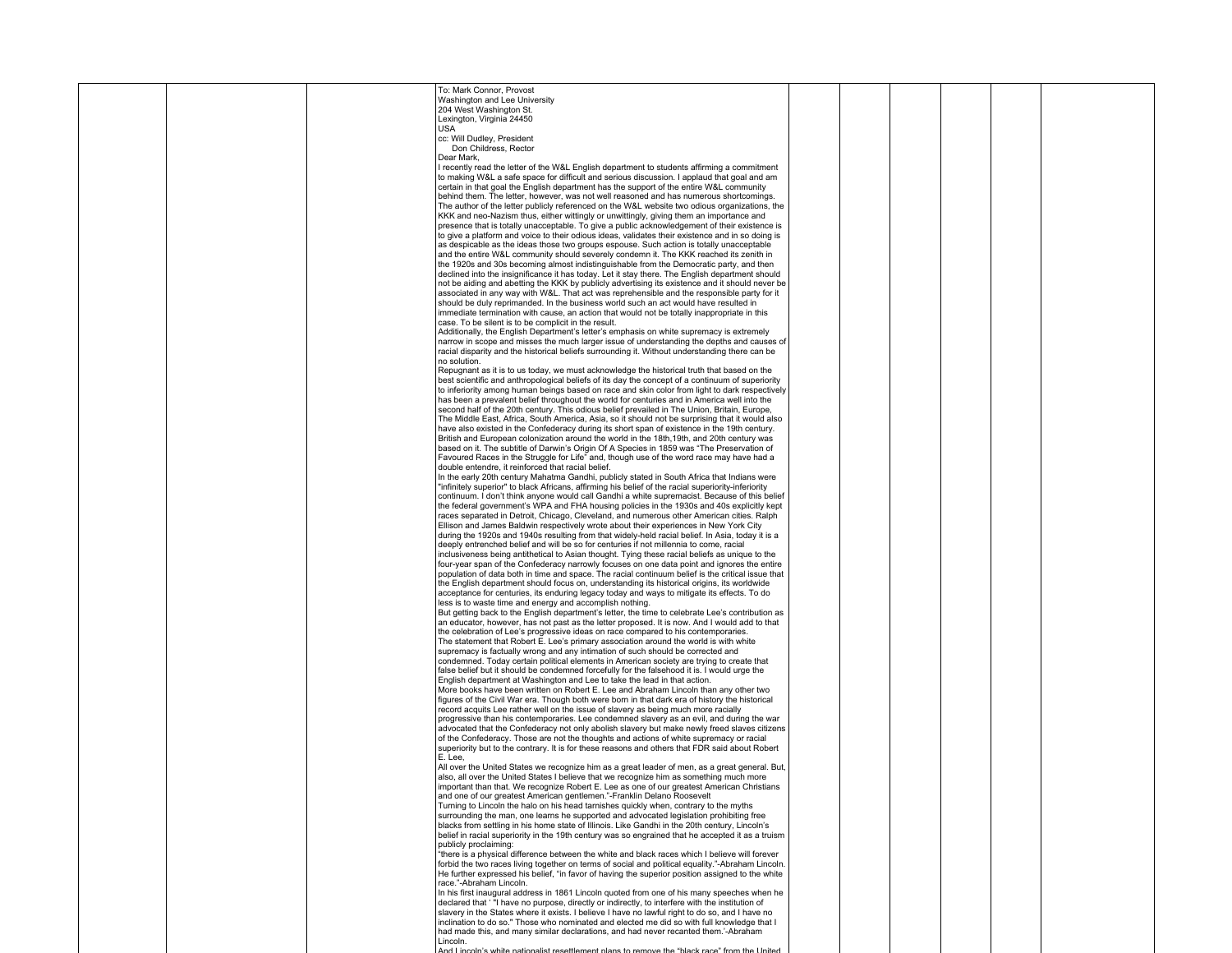|                                        |                                                                                             | It is ridiculous to remove the monuments since it is history that can not be changed but can<br>be left as a learning tool.                                                                                                                                                                                                                                                                                                                                                                                                                                                                                                                                                             |  |  |  |
|----------------------------------------|---------------------------------------------------------------------------------------------|-----------------------------------------------------------------------------------------------------------------------------------------------------------------------------------------------------------------------------------------------------------------------------------------------------------------------------------------------------------------------------------------------------------------------------------------------------------------------------------------------------------------------------------------------------------------------------------------------------------------------------------------------------------------------------------------|--|--|--|
|                                        |                                                                                             | Also, they are works of art and have value (the Lee statue is assessed by the city as being<br>valued at over \$1-million alone.) and the community was built around the statueswhich<br>would hurt real estate values as well.                                                                                                                                                                                                                                                                                                                                                                                                                                                         |  |  |  |
|                                        |                                                                                             | The city does not embrace its history to promote tourism but there is no denying that<br>Richmond was the Confederate Capitol and there are more than statues with names related<br>to slavery. Even the city of Richmond, laid out and given the name by by William Byrd (and<br>Byrd Street), was a slave trader and owner.                                                                                                                                                                                                                                                                                                                                                           |  |  |  |
|                                        |                                                                                             | It would cost a lot of money to remove the statues, money the city does not have and, where<br>would they be moved to?                                                                                                                                                                                                                                                                                                                                                                                                                                                                                                                                                                  |  |  |  |
| 11/13/2017 23:24:39 Eric Huffstutler   | Add context to the monuments.                                                               | The easiest and cheapest way would be to install metal historical markers with new text<br>explaining why the monuments say what they do and what they mean now.                                                                                                                                                                                                                                                                                                                                                                                                                                                                                                                        |  |  |  |
|                                        | Leave the monuments as they                                                                 | I have been a local resident for 73 years. I love the South in general and the City in paticular.<br>The monuments are a work of art and all people have differing ideas about that subject. To<br>remove art because it offends some is sad and divisive in itself. We have lived all these many<br>years with beautiful monument ave. It has grace, dignity and it tells our history. If you remove                                                                                                                                                                                                                                                                                   |  |  |  |
| 11/14/2017 5:21:24 Linda Lowe          | are.                                                                                        | history as Isis does you are bound to repeat it. Please leave the city as it is.                                                                                                                                                                                                                                                                                                                                                                                                                                                                                                                                                                                                        |  |  |  |
| 11/14/2017 6:21:22 William Armstrong   | Leave the monuments as they<br>are., Add context to the<br>monuments.                       | We are not Charlottesville! please do not let events in other parts of the country affect our<br>beautiful citystudents don't work or pay taxes and should not be in charge of the media<br>representation of these events                                                                                                                                                                                                                                                                                                                                                                                                                                                              |  |  |  |
|                                        |                                                                                             | My idea is to build a wall around the monuments (and a concrete top). I would make them<br>TIME CAPSULES to enable future generations the opportunity to decide what should be<br>done. I would hate to be the generation that future generations would say "what were they<br>thinking?" We could mount plaques on the walls to express the differing views and of course                                                                                                                                                                                                                                                                                                              |  |  |  |
|                                        |                                                                                             | one that would say to not open (take down the walls) until the year 2218. It may be that there<br>is a solution we just are not thinking of at this time.<br>I also think building walls would be a cheaper solution than removing them and                                                                                                                                                                                                                                                                                                                                                                                                                                             |  |  |  |
| 11/14/2017 6:32:44 tom jordan          | Leave the monuments as they                                                                 | storing/displaving them somewhere else.<br>Please let me know this has been read. Thanks for your time taken in reading this<br>suggestion.                                                                                                                                                                                                                                                                                                                                                                                                                                                                                                                                             |  |  |  |
|                                        | are.                                                                                        | Tom Jordan<br>Removing the Monuments is absolutely the WRONG thing to do. Small historic informational                                                                                                                                                                                                                                                                                                                                                                                                                                                                                                                                                                                  |  |  |  |
|                                        | Leave the monuments as they                                                                 | plaques are fine.<br>Monument Avenue does NOT exemplify racism. This whole thing has been blown up by afew<br>people who have nothing better to do with their time. Recently I was lucky enough to visit one<br>of the Monuments one Sunday afternoon. There was a small group of white and black folks<br>sitting with their signs 'Save the Monuments'. One of the black gentlemen was explaining to a<br>voung white man (in his 20s) how he had marched wth Dr Martin Luther King in the 60's and<br>Dr King absolutely did not want the Monuments taken down, how he hoped one day the<br>blacks and whites would walk hand in hand. He told the young white guy that he had 'been |  |  |  |
| 11/14/2017 7:15:47 N Lally             | are., Add context to the<br>monuments.                                                      | there!! He had lived it so don't try to change history! And all this was coming from a black<br>man who has seen a lot in his lifetime. KEEP THE MONUMENTS WHERE THEY ARE !!!!                                                                                                                                                                                                                                                                                                                                                                                                                                                                                                          |  |  |  |
|                                        |                                                                                             | Relocate if desired.<br>I think ALL of the confederate monuments should be removed as they were designed to<br>serve as a real estate advertisement and intimidation during the Jim Crow era.                                                                                                                                                                                                                                                                                                                                                                                                                                                                                           |  |  |  |
| 11/14/2017 7:52:40 Lynn Murphy         | Remove the monuments from<br>Monument Avenue.                                               | At the VERY LEAST some need to removed.<br>I don't believe "adding context" would make any difference.<br>I have no idea at all if anything should replace them.                                                                                                                                                                                                                                                                                                                                                                                                                                                                                                                        |  |  |  |
| 11/14/2017 7:54:38 Julian Gordon       | Add context to the monuments.<br>Add more monuments to<br>Monument Avenue.                  | We should also consider altering the monuments, for example removing the soldiers and<br>keeping the horses.                                                                                                                                                                                                                                                                                                                                                                                                                                                                                                                                                                            |  |  |  |
| 11/14/2017 9:17:08 Hayley DeRoche      | Remove the monuments from<br>monuments.                                                     | As monuments stand to laud their subjects, I believe it is in the best interest of Richmond to<br>cease lauding the works of men who did terrible harm. I believe that if people truly want to<br>educate others with the monuments that they ought to go in a museum, a place more<br>Monument Avenue., Relocate the traditionally reserved for learning, and where they will not be seen as celebratory. Leaving<br>the monuments where they are continues the harm they do to all of us.                                                                                                                                                                                             |  |  |  |
| 11/14/2017 9:28:24 Peter Rozsa         | Remove the monuments from<br>Monument Avenue., Add more<br>monuments to Monument<br>Avenue. | The longer the statues stay up the more they become a rallying point for racists. The<br>argument that it's too expensive to remove them is unfounded when there are constantly<br>many more public works projects happening all over the city. They can be replaced with other<br>statues that aren't glorifying racism.                                                                                                                                                                                                                                                                                                                                                               |  |  |  |
|                                        | Remove the monuments from                                                                   | I have lived all over the U.S., in Indiana, Minnesota, Louisiana, Massachusetts, Washington<br>State and DC, New York, and Pennsylvania. I moved to Richmond in July 2016. In exploring<br>the city as a newcomer, Monument Avenue was one of my first excursions. I was shocked --<br>and that is not an understatement -- at the grandiosity of the display of affection for the<br>confederacy, and felt immediately unwelcome and isolated. In no other hometown in the U.S.<br>had I felt so out of place. These monuments appeal to a very small subset of Americans; for<br>the rest of us they are an embarrassment, and even a source of pain. They should not be the          |  |  |  |
| 11/14/2017 9:41:43 Moriah Berger Allen | monuments.                                                                                  | Monument Avenue., Relocate the Dublic face of Richmond any longer, particularly in an increasingly global and diverse<br>community.                                                                                                                                                                                                                                                                                                                                                                                                                                                                                                                                                     |  |  |  |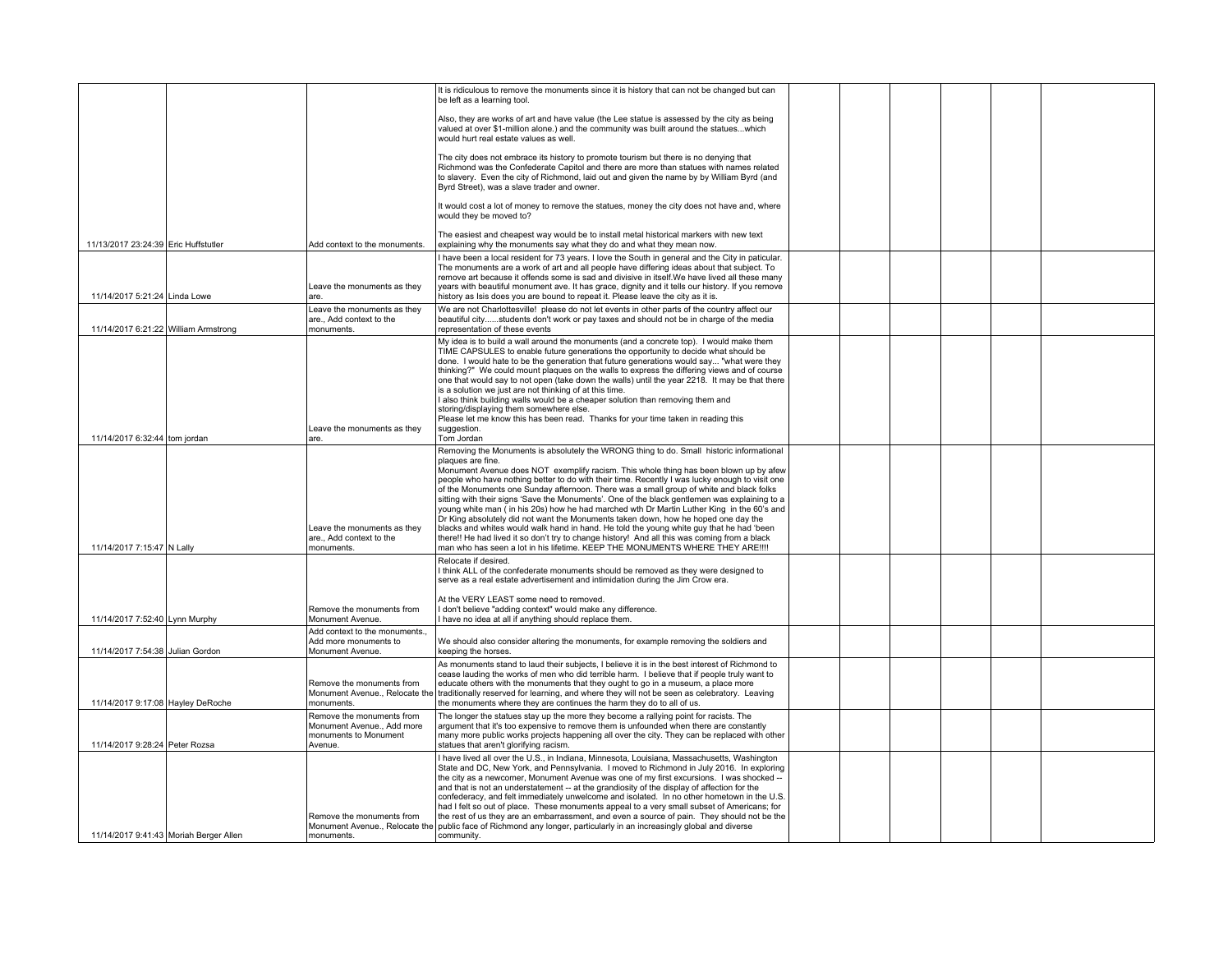|  | 11/14/2017 10:00:22 Amber Hendrix    | Remove the monuments from<br>Monument Avenue.                                | Context is insufficient. These monuments were erected in the decades after the Civil War with<br>a clear purpose - to maintain and further a message of white supremacy. They are an ugly<br>reminder of an ugly time. Anyone thinking that time is a distant memory need look no further<br>than the actual physical representation of this well maintained mythology. That racism is so<br>pervasive and present is no surprise to many. But for any who doubt, the events of the last<br>few months serve as confirmation. Institutional racism should remain a prime target, but these<br>monuments are an unavoidable off shoot that need to be dealt with. Richmond should be<br>distancing itself from all semblances of "Lost causism" and reverence for the Old South.<br>Removing the monuments is an obvious, straightforward start.                                                                                                                                                                                                                                                                                                                                                                                           |  |  |  |
|--|--------------------------------------|------------------------------------------------------------------------------|-------------------------------------------------------------------------------------------------------------------------------------------------------------------------------------------------------------------------------------------------------------------------------------------------------------------------------------------------------------------------------------------------------------------------------------------------------------------------------------------------------------------------------------------------------------------------------------------------------------------------------------------------------------------------------------------------------------------------------------------------------------------------------------------------------------------------------------------------------------------------------------------------------------------------------------------------------------------------------------------------------------------------------------------------------------------------------------------------------------------------------------------------------------------------------------------------------------------------------------------|--|--|--|
|  | 11/14/2017 10:03:13 Charles Witham   | Leave the monuments as they<br>are Add more monuments to<br>Monument Avenue. | How dare you even consider erasing Richmond's history. You cannot change Virginia's past<br>no matter how much you wish you could. Where's the LUMPKIN'S JAIL Monument. It's a<br>parking lot, Disgusting!                                                                                                                                                                                                                                                                                                                                                                                                                                                                                                                                                                                                                                                                                                                                                                                                                                                                                                                                                                                                                                |  |  |  |
|  | 11/14/2017 10:59:22 Caroline Orlando | Remove the monuments from<br>monuments.                                      | believe the monuments should be removed from Monument Avenue. When I moved to<br>Richmond in 2003. I found the monuments jarring, even frightening, I still do. I do not think<br>adding context while keeping them in place is sufficient. On Sunday I walked by each of them<br>and read the plaques. I was particularly struck by the Jefferson Davis monument, which is a<br>monument to the Confederacy itself. I think Monument Avenue will retain its beauty and<br>majesty without these monuments. I was struck by a comment former Governor Doug<br>Wildermade in September. He said, "when I was a kid, I knew what it represented, what it<br>Monument Avenue., Relocate the meant, I knew it was where I was not supposed to go, not supposed to live. ' Frankly, I get<br>the same feeling. Thank you for taking the time to address this important issue.                                                                                                                                                                                                                                                                                                                                                                  |  |  |  |
|  |                                      |                                                                              | Monument Avenue tells the architectural history of Richmond as it expands west. There are<br>currently walking tours that describe this history. Make those tours more known so people<br>can partake of them. Monument Avenue is a special feature for Richmond, hosting races,<br>parades, etc. and is a tourist destination. When all other cities have destroyed their statues,<br>Richmond may be the only place to come see the majesty of these sculptures. When one<br>sees a picture of the tree-lined cobblestone street, you know you are looking at Monument<br>Avenue. How many cities can claim such recognition? Very few. Would anyone ever consider<br>destroying The Arc de Triomphe on the Champs-Élysées? (and there is some sketchy history<br>with Napoleon!) Never! Richmond needs to embrace these sculptures the same way.<br>I think there are many people who should be honored in Virginia history. It may not be<br>possible for them to be on Monument Avenue. The story of the many contributors to history<br>deserve their own place. For example, just as the Virginia Holocaust Museum has its place, a<br>dedicated museum to African descendants & their contributions should be built. I think each |  |  |  |
|  |                                      |                                                                              | region of the State should submit suggestions of people to be included in this narrative.<br>Recently, so many were surprised to have never heard of the women of "Hidden Figures" and<br>their contributions to NASA. Here is a perfect example of stories that need to be heard. Share<br>stories of educators, healers, innovators whose voices have not been heard, especially from<br>the rural & remote areas of the state.                                                                                                                                                                                                                                                                                                                                                                                                                                                                                                                                                                                                                                                                                                                                                                                                         |  |  |  |
|  |                                      |                                                                              | It may be impossible for either side of the "stay/removal" debate to be convinced of the other<br>side of the story. There is a lot of misinformation & erroneous commentary being said. How<br>can people of the 21st century truly judge the actions & customs of those in the 19th century?<br>Good men did things that were acceptable at the time: but times have changed & those<br>actions are looked upon differently today. We can't paint these men with one brush &<br>disregard all the other positive contributions they made in their lives. The statues must<br>remain. This does not have to be an either-or decision. I'm all in favor of statues to honor the<br>contributions of all people of Virginia. Now is the time to proceed with the building &<br>development of Shockoe Bottom & a museum there.                                                                                                                                                                                                                                                                                                                                                                                                             |  |  |  |
|  | 11/14/2017 11:01:30 Cynthia Oliver   | Leave the monuments as they<br>are.                                          | Thank you for your time & commitment to this council. I only trust that you will choose to<br>protect these magnificent sculptures that Richmond is so fortunate to have.                                                                                                                                                                                                                                                                                                                                                                                                                                                                                                                                                                                                                                                                                                                                                                                                                                                                                                                                                                                                                                                                 |  |  |  |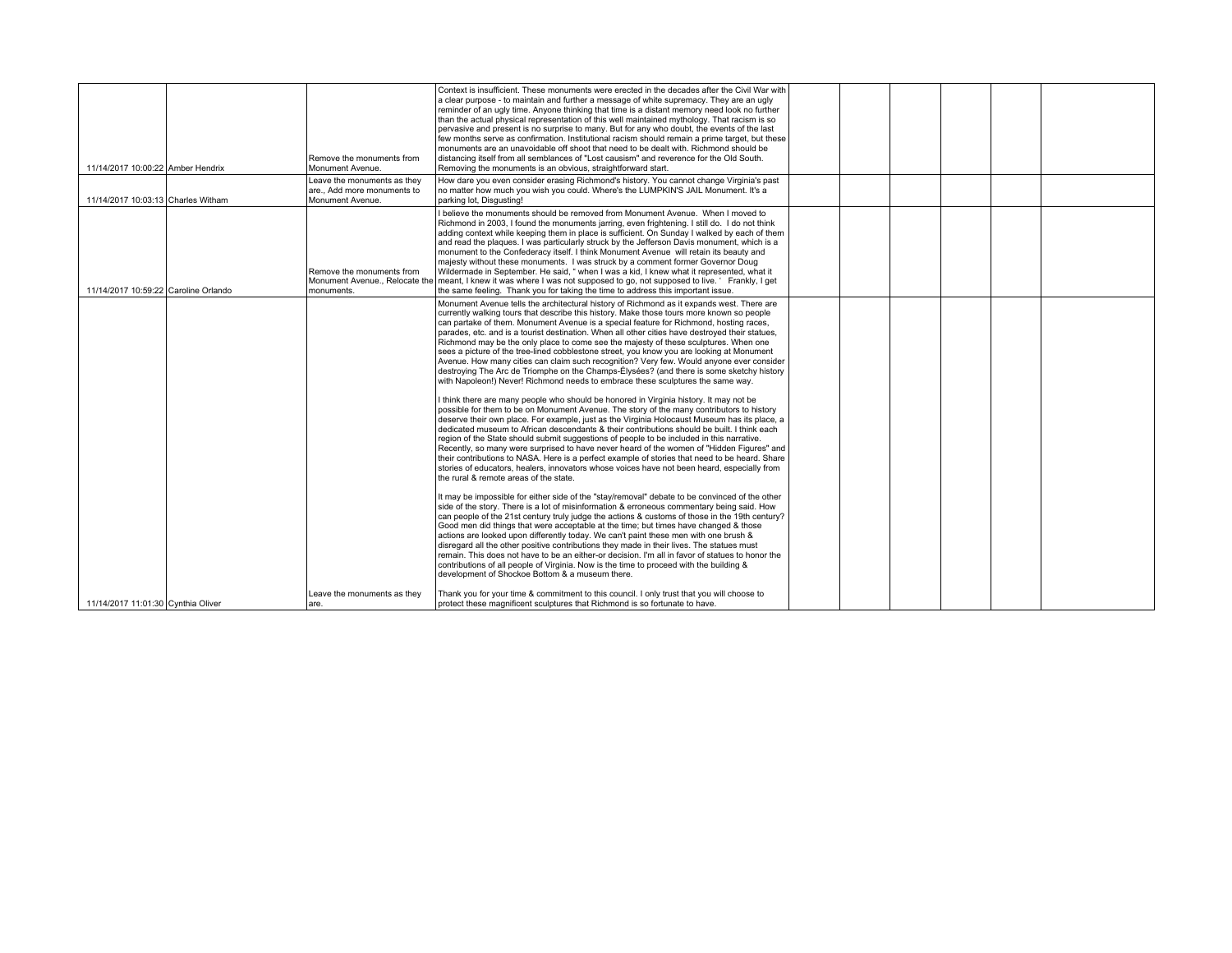|  |  | highly recommend working with the International Coalition of Sites of Conscience. We<br>reached out to them about participating in the process. Here is the proposal:                                                                                                                                                                                                                                                                                                                                                                                                                                                                                                                                                                                                                                                                                                                                                                                                                                                               |  |  |  |
|--|--|-------------------------------------------------------------------------------------------------------------------------------------------------------------------------------------------------------------------------------------------------------------------------------------------------------------------------------------------------------------------------------------------------------------------------------------------------------------------------------------------------------------------------------------------------------------------------------------------------------------------------------------------------------------------------------------------------------------------------------------------------------------------------------------------------------------------------------------------------------------------------------------------------------------------------------------------------------------------------------------------------------------------------------------|--|--|--|
|  |  | On Race and Public Consultation:<br>Sites of Conscience in Action                                                                                                                                                                                                                                                                                                                                                                                                                                                                                                                                                                                                                                                                                                                                                                                                                                                                                                                                                                   |  |  |  |
|  |  | Overview<br>More than 150 years after the end of legalized slavery and violent civil war in the United<br>States the legacies and wounds of both remain unresolved. Memorialization is a key part of<br>coming to terms with difficult pasts through its role in truth telling, empathy building, and<br>developing inclusive identities. Memorialization is a powerful tool that can enable societies to<br>address their histories, empowering them to build better futures. However, the<br>memorialization of the<br>history of slavery and civil war in the US has been developed and repurposed, both in the<br>past and present, to further narratives of exclusion, reinforce divisive identities, and enable<br>unjust power structures.                                                                                                                                                                                                                                                                                   |  |  |  |
|  |  | Monuments like those in Richmond simultaneously inspire reverence, bring solace and<br>threaten violence yet to come. They bring people closer to their ancestors while also<br>constructing false narratives of who those ancestors were, and promote conflicting narratives<br>of who we were, who we are, and who we want to be.                                                                                                                                                                                                                                                                                                                                                                                                                                                                                                                                                                                                                                                                                                 |  |  |  |
|  |  | The International Coalition of Sites of Conscience (the Coalition) is eager to work in<br>collaboration with local elected officials, community leaders, artists, activists and other<br>stakeholders in catalyzing collective decision-making processes on the future of these<br>monuments and the civic spaces that surround them. It is precisely for moments such as<br>these that the Coalition was founded and its singular methodology developed: how do<br>communities mark and memorialize divisive histories, and how should communities respond<br>to these histories as their understanding of them evolves over time.                                                                                                                                                                                                                                                                                                                                                                                                 |  |  |  |
|  |  | The International Coalition of Sites of Conscience<br>The International Coalition of Sites of Conscience is a dynamic global network of museums,<br>historic sites and memory initiatives that inspire millions of people each year to explore the<br>parallels between past and present, build bridges of understanding, and take action on<br>pressing social issues. Since its founding in 1999, the Coalition has grown to include over<br>230 members<br>in 55 countries, working across regional and thematic networks to facilitate collaboration,<br>exchange and action. Members of the Coalition - ranging from grassroots organizations to<br>well- established institutions - commit to interpreting history through memory projects,<br>engaging in programs that stimulate dialogue on emerging challenges and promote<br>humanitarian values, and encouraging opportunities for the public to take action. The<br>Coalition accomplishes its mission and supports members across the globe in the following<br>ways: |  |  |  |
|  |  | members<br>*Offering financial grants to members to support innovative projects;<br>•Overseeing regional networks for members to share best practices, exchange information<br>and undertake joint projects; and<br>•Promoting and advocating for memory initiatives around the world.                                                                                                                                                                                                                                                                                                                                                                                                                                                                                                                                                                                                                                                                                                                                              |  |  |  |
|  |  | Methodology<br>The International Coalition of Sites of Conscience is the only network of museums and<br>historic sites that connect past and present to foster dialogue and action on critical<br>contemporary issues. The Coalition's approach is distinguished by its use of historical<br>lessons as an often less threatening entry point to difficult conversations in the trusted<br>educational and community spaces provided by members. With US and global expertise and<br>almost two decades of experience, the Coalition is singularly positioned to engage<br>communities grappling with divisive questions.                                                                                                                                                                                                                                                                                                                                                                                                           |  |  |  |
|  |  | In working with Preservation Virginia and their partners in Richmond, the Coalition could:<br>*Design and Facilitate Internal Conversations and Planning<br>The Coalition works with organizations to design internal processes for planning and decision<br>making around contested histories that develop institutional understanding and consensus,<br>and help transform periods of adversity into periods of opportunity. As Preservation Virginia<br>and its partners work to design public programing around the memorials, the Coalition can<br>also serve as facilitators for internal processes, allowing internal stakeholders to fully<br>participate without reservation. Additionally, as public history professionals with experience in<br>exhibit development and design, Coalition facilitators can advise on physical design,<br>language, and implementation of onsite interpretive elements.                                                                                                                   |  |  |  |
|  |  | •Design Ongoing Public Programs and Prepare Local Stakeholders to Facilitate Them The<br>Coalition brings facilitation design and training experience from more than fifty countries<br>around the world. Coalition staff work with sites to design public programs that allow<br>community members and public officials to engage in authentic conversations about the past<br>and the future. The Coalition has trained more than<br>10,000 professionals in dialogue worldwide and can help staff prepare to facilitate their<br>public programs.                                                                                                                                                                                                                                                                                                                                                                                                                                                                                |  |  |  |
|  |  | •Facilitate Public Programs<br>In addition to assisting in designing public programs, ICSC staff often serve as facilitators for<br>public programs the Coalition has helped design. Bringing years of experience, ICSC<br>facilitators can help quide a program to be as productive as possible, allowing staff to<br>participate as observers, learners, or stakeholders. ICSC staff often co-facilitate with site staff<br>where it is most beneficial.                                                                                                                                                                                                                                                                                                                                                                                                                                                                                                                                                                          |  |  |  |
|  |  | Sample Coalition Experience: Shaping Dialogue to Catalyze Action                                                                                                                                                                                                                                                                                                                                                                                                                                                                                                                                                                                                                                                                                                                                                                                                                                                                                                                                                                    |  |  |  |

Eastern State Penitentiary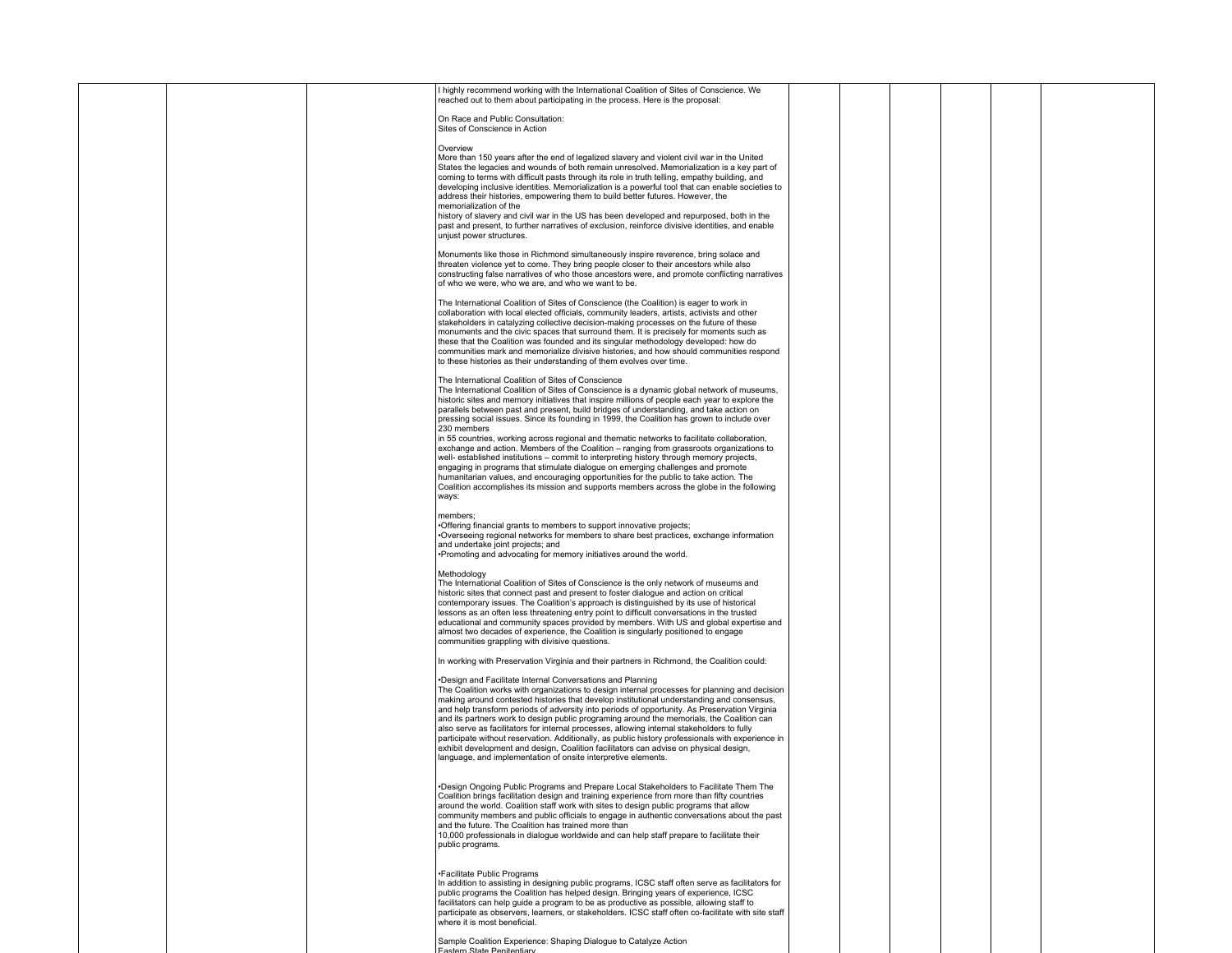| 11/14/2017 12:26:28 Royal Robinson Sr. | Remove the monuments from<br>monuments.                             | The monuments represents, honoring traitors and enemies of the US government. I think<br>the monuments should be in a museum. We do not have monuments of the British Generals<br>and Flags flying openly in our cities and country. They are part of our history and heritage, as<br>well. We also have to be clear and honest, that you can't honor both the American flag and<br>the Confederate flag concurrently. The two flags are in opposition of one another. we have<br>to make a choice and place history where it belongs, in museums and history books. My<br>prayers and hope that we as a one people can come together in love and stand up and make<br>the hard decision. Truth and integrity are seriously needed in our city and country. Thanks<br>Monument Avenue., Relocate the for the opportunity to share my input. I'm a 61 year native of Richmond. I should have to see<br>the monuments in public, nor on roadways which I pay taxes towards. Thanks again. |  |  |  |
|----------------------------------------|---------------------------------------------------------------------|-----------------------------------------------------------------------------------------------------------------------------------------------------------------------------------------------------------------------------------------------------------------------------------------------------------------------------------------------------------------------------------------------------------------------------------------------------------------------------------------------------------------------------------------------------------------------------------------------------------------------------------------------------------------------------------------------------------------------------------------------------------------------------------------------------------------------------------------------------------------------------------------------------------------------------------------------------------------------------------------|--|--|--|
| 11/14/2017 12:27:09 Amanda Rhodes      | Leave the monuments as they<br>are.                                 | Our history is our history. Leave them be!                                                                                                                                                                                                                                                                                                                                                                                                                                                                                                                                                                                                                                                                                                                                                                                                                                                                                                                                              |  |  |  |
|                                        |                                                                     | If the desire is to tell the political story about the monuments, go ahead, just be sure and                                                                                                                                                                                                                                                                                                                                                                                                                                                                                                                                                                                                                                                                                                                                                                                                                                                                                            |  |  |  |
|                                        |                                                                     | mention names, dates and political party. Actual historical facts, not just the mayor's one-<br>sided opinion. If the desire is to promote modern-day racist identity politics, which is what this<br>whole thing stinks of, shame on the whole lot of you for the unnecessary cost of money and<br>reputation to Richmond.                                                                                                                                                                                                                                                                                                                                                                                                                                                                                                                                                                                                                                                             |  |  |  |
|                                        |                                                                     | I know he is still alive, but Doug Wilder would be a great addition, perhaps at the Staples Mill<br>intersection, facing West with a welcoming gesture. Mr. Wilder is not considered a racist and<br>was popular with most locals.                                                                                                                                                                                                                                                                                                                                                                                                                                                                                                                                                                                                                                                                                                                                                      |  |  |  |
|                                        |                                                                     | do not favor removal and relocation. If you move the statues to a cemetery, it is like you are<br>censuring culture, hiding Richmond's history and ignoring tourism. The statues are great<br>works of art depicting very real and significant historical figures and should be treated with<br>respect. Besides, what are you going to replace them with, who gets to decide and who has<br>to pay (all divisive issues that could be avoided). Trying to remove the statue in                                                                                                                                                                                                                                                                                                                                                                                                                                                                                                         |  |  |  |
| 11/14/2017 12:44:26 Charles Smith      |                                                                     | Charlottesville backfired, attracted the worst on both political extremes, killed people and<br>soiled that city's reputation. Why do that here?                                                                                                                                                                                                                                                                                                                                                                                                                                                                                                                                                                                                                                                                                                                                                                                                                                        |  |  |  |
|                                        |                                                                     | Removing the monuments will not solve anything at all. I'm a native of Richmond and grew<br>up not far from Monument Avenue. As a school teacher, I know what needs to happen in<br>schools and how much it costs. For the city or any governmental agency to spend one penny<br>on this is a waste of valuable resources and will do nothing at all.                                                                                                                                                                                                                                                                                                                                                                                                                                                                                                                                                                                                                                   |  |  |  |
|                                        |                                                                     | History is history and can't be undone. Removing the monuments will not change anything at<br>all. What happened is what happened, regardless of what people think are the motives of<br>erecting those statues and monuments.                                                                                                                                                                                                                                                                                                                                                                                                                                                                                                                                                                                                                                                                                                                                                          |  |  |  |
|                                        |                                                                     | If anything add context to the monument on an area that is either near or around the<br>monument. Educate and do not remove.                                                                                                                                                                                                                                                                                                                                                                                                                                                                                                                                                                                                                                                                                                                                                                                                                                                            |  |  |  |
| 11/14/2017 13:22:03 Trey Jackson       | Leave the monuments as they<br>are Add context to the<br>monuments. | Put the Maggie Walker monument on the Ave. Oh wait, it was put on Broad Street. Bad<br>location. But, whom ever is memorialized on the Ave., make sure that there are absolutely no<br>"skeletons" in their closets. Oh wait, everyone has one or two hanging around some place.                                                                                                                                                                                                                                                                                                                                                                                                                                                                                                                                                                                                                                                                                                        |  |  |  |
|                                        |                                                                     | The monuments on Monument Ave. need to stay. They are as much a part of Richmond as<br>anything you can think of.                                                                                                                                                                                                                                                                                                                                                                                                                                                                                                                                                                                                                                                                                                                                                                                                                                                                       |  |  |  |
|                                        |                                                                     | Those monuments contribute to Richmond's tourism more than anything else. Richmond<br>already suffers from a lack of money. Just look at the school system.                                                                                                                                                                                                                                                                                                                                                                                                                                                                                                                                                                                                                                                                                                                                                                                                                             |  |  |  |
|                                        |                                                                     | The war these men became so famous in was not about slavery. The Corwin Amendment<br>would have made slavery a permanent part of the Constitution. It did not bring the seceded<br>States back into the Union.                                                                                                                                                                                                                                                                                                                                                                                                                                                                                                                                                                                                                                                                                                                                                                          |  |  |  |
|                                        |                                                                     | The Corwin Amendment was proposed in March of 1861. It read: No amendment shall be<br>made to the Constitution which will authorize or give to Congress the power to abolish or                                                                                                                                                                                                                                                                                                                                                                                                                                                                                                                                                                                                                                                                                                                                                                                                         |  |  |  |
|                                        |                                                                     | interfere, within any State, with the domestic institutions thereof, including that of persons<br>held to labor or service by the laws of said State.                                                                                                                                                                                                                                                                                                                                                                                                                                                                                                                                                                                                                                                                                                                                                                                                                                   |  |  |  |
|                                        |                                                                     | Robert E Lee only owned slaves for two years when his father in law left them to him in his<br>will. The will made him keep them for two years before he could release them.                                                                                                                                                                                                                                                                                                                                                                                                                                                                                                                                                                                                                                                                                                                                                                                                            |  |  |  |
|                                        |                                                                     | Thomas "Stonewall" Jackson maintained a Sunday School for slaves, even though it was<br>against the law. He would send money every pay day for the Pastor to continue that school.                                                                                                                                                                                                                                                                                                                                                                                                                                                                                                                                                                                                                                                                                                                                                                                                      |  |  |  |
| 11/14/2017 13:35:01 Bob Cornett        | Leave the monuments as they<br>are.                                 | I think removing these Statues serves no real purpose and would cause financial harm to the<br>City of Richmond and the Commonwealth.                                                                                                                                                                                                                                                                                                                                                                                                                                                                                                                                                                                                                                                                                                                                                                                                                                                   |  |  |  |
|                                        | Leave the monuments as they                                         | ADD HONORABLE DOUGLAS WILDER, FIRST AFRICAN-AMERICAN GOVERNOR IN THE                                                                                                                                                                                                                                                                                                                                                                                                                                                                                                                                                                                                                                                                                                                                                                                                                                                                                                                    |  |  |  |
| 11/14/2017 14:09:03 ALICE BALDWIN      | are., Add more monuments to<br>Monument Avenue.                     | UNITED STATES. IT IS GREATER TO BUILD THAN TO TEAR DOWN! THERE IS ONLY<br>ONE MONUMENT AVENUE IN THE ENTIRE COUNTRY!                                                                                                                                                                                                                                                                                                                                                                                                                                                                                                                                                                                                                                                                                                                                                                                                                                                                    |  |  |  |
| 11/14/2017 14:18:56 Gail Small         | Leave the monuments as they<br>are.                                 | Don't use my tax money for this, use it on schools                                                                                                                                                                                                                                                                                                                                                                                                                                                                                                                                                                                                                                                                                                                                                                                                                                                                                                                                      |  |  |  |
|                                        |                                                                     |                                                                                                                                                                                                                                                                                                                                                                                                                                                                                                                                                                                                                                                                                                                                                                                                                                                                                                                                                                                         |  |  |  |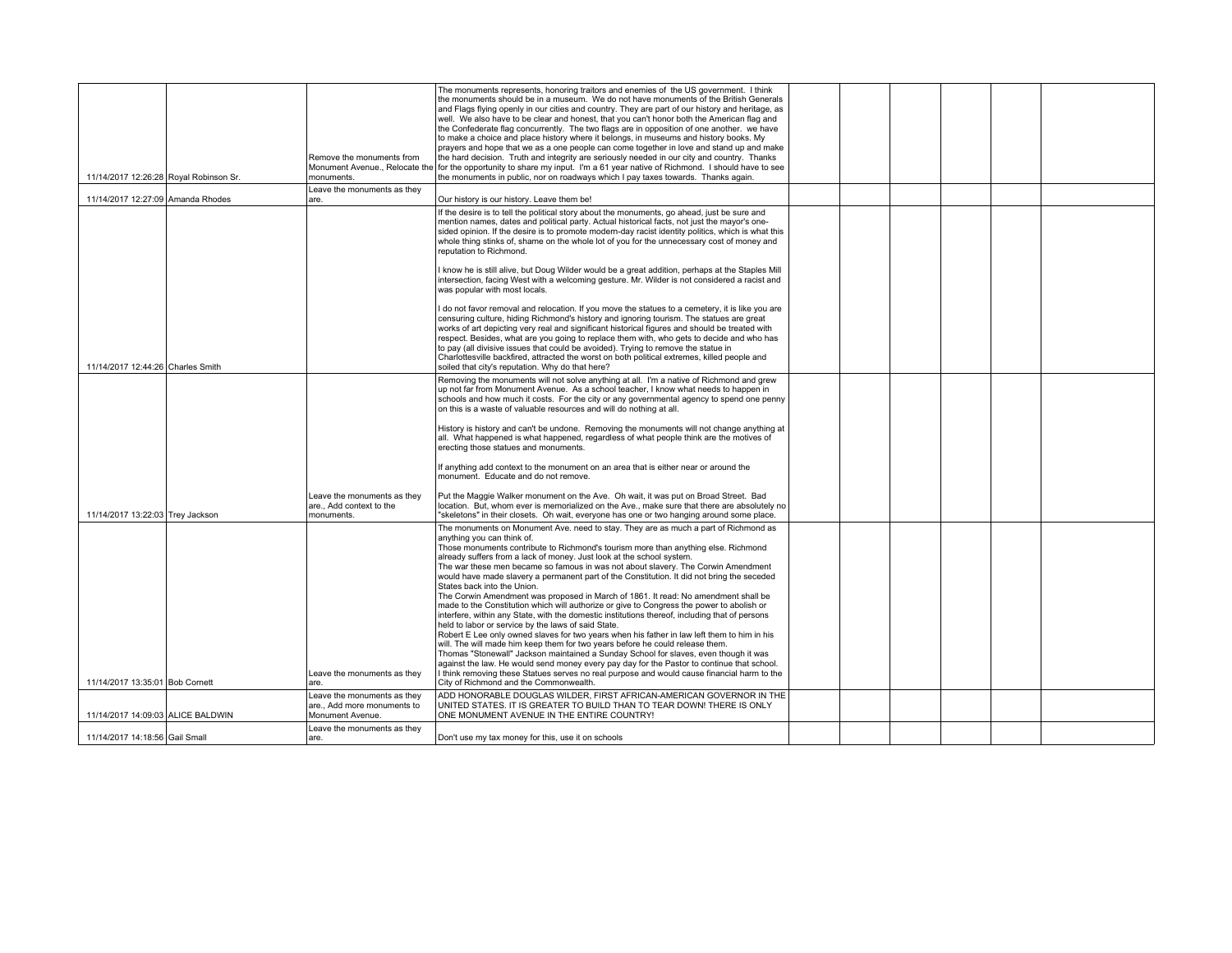|                                        |                                                                                                                           | (1) How do you best add context and tell the whole story of Monument Avenue?                                                                                                                                                                                                                                                                                                                                                                                                                                                                                                                                                                                                                                                                                                                                                                                                                                                                                                                                                                                                                                                                                                                        |  |  |  |
|----------------------------------------|---------------------------------------------------------------------------------------------------------------------------|-----------------------------------------------------------------------------------------------------------------------------------------------------------------------------------------------------------------------------------------------------------------------------------------------------------------------------------------------------------------------------------------------------------------------------------------------------------------------------------------------------------------------------------------------------------------------------------------------------------------------------------------------------------------------------------------------------------------------------------------------------------------------------------------------------------------------------------------------------------------------------------------------------------------------------------------------------------------------------------------------------------------------------------------------------------------------------------------------------------------------------------------------------------------------------------------------------|--|--|--|
|                                        |                                                                                                                           | Swapping out some of the existing statues for others that celebrate Richmond's successes<br>might help. See #2 and #3 below.                                                                                                                                                                                                                                                                                                                                                                                                                                                                                                                                                                                                                                                                                                                                                                                                                                                                                                                                                                                                                                                                        |  |  |  |
|                                        |                                                                                                                           | (2) What persons or events would you like to see added on Monument Avenue?                                                                                                                                                                                                                                                                                                                                                                                                                                                                                                                                                                                                                                                                                                                                                                                                                                                                                                                                                                                                                                                                                                                          |  |  |  |
|                                        |                                                                                                                           | I would defer to others for the individuals featured, but it would be great to see a Monument<br>Ave. celebrating individuals/things that have or are adding positivity to the world.<br>Entrepreneurs, artists, leaders, service personnel, scientists, etc., and regular people that<br>have made a positive impact on the city, our country, or the world. In the place of the<br>Jefferson Davis statue, I'd love to see a diverse group of Richmonders (doesn't matter if<br>famous or not) celebrating our differences while acknowledging our shared Richmond<br>heritage.                                                                                                                                                                                                                                                                                                                                                                                                                                                                                                                                                                                                                   |  |  |  |
|                                        |                                                                                                                           | (3) Do you favor removal and relocation?                                                                                                                                                                                                                                                                                                                                                                                                                                                                                                                                                                                                                                                                                                                                                                                                                                                                                                                                                                                                                                                                                                                                                            |  |  |  |
| 11/14/2017 14:34:26 Miles Keller       | Add context to the monuments.<br>Add more monuments to<br>monuments.                                                      | Yes, the American Civil War Museum is an ideal place for these monuments. I'm sure there<br>are space issues there, so a statue garden or the like might be necessary. There may be a<br>Monument Avenue., Relocate the place for some of the existing statues on the avenue, but they should not dominate the<br>conversation or landscape.                                                                                                                                                                                                                                                                                                                                                                                                                                                                                                                                                                                                                                                                                                                                                                                                                                                        |  |  |  |
| 11/14/2017 14:36:23 J C Nunnally       | Leave the monuments as they<br>are.                                                                                       | Use tax money for schools, leave our history alone.                                                                                                                                                                                                                                                                                                                                                                                                                                                                                                                                                                                                                                                                                                                                                                                                                                                                                                                                                                                                                                                                                                                                                 |  |  |  |
| 11/14/2017 14:37:54 Karen Schwartzkopf | Remove the monuments from<br>Monument Avenue Add context<br>to the monuments Add more<br>monuments to Monument<br>Avenue. | I've written before and I have another suggestion. I just read the story of the Comfort Women<br>and their statues in South Korea as well as other parts of the world. I was inspired by the way<br>these women were memorialized and thought something similar to this could be launched in<br>Richmond to remember the enslaved people of the Confederacy. In the same way, people<br>erected statues to unnamed Confederate soldiers decades ago, we could inspire cities and<br>towns across the South to put up our Unbound statues. The Richmond arts community could<br>launch a contest to submit a design (or a series of designs of men, women, and children) and<br>we could erect a number of the memorials all over RVA. In this way, we serve as a leader of<br>the New South and engage other communities all over the region to come to terms with the<br>horrific institution of slavery in this tangible way. (You're welcome!)                                                                                                                                                                                                                                                   |  |  |  |
| 11/14/2017 14:48:07 Jose Martelino     | Add context to the monuments.<br>Add more monuments to<br>Monument Avenue.                                                | I work in Richmond city. I would like the monuments to remain on Monument Avenue.                                                                                                                                                                                                                                                                                                                                                                                                                                                                                                                                                                                                                                                                                                                                                                                                                                                                                                                                                                                                                                                                                                                   |  |  |  |
| 11/14/2017 15:07:42 Eric Williamson    | Remove the monuments from<br>monuments.                                                                                   | They have to go. It's not a question of if but when. The statues were built to inflict violence<br>and only will continue to do so. The madness of neo-confederate nazis parading the streets<br>will continue until they no longer feel empowered. These statues represented their white<br>supremacist power that has a strangle hold on Richmond. If the city wishes to move beyond<br>it's inherently racist existence then the statues must be removed and a reconciliation<br>commission must be initiated to quell the cities racial divide. This reconciliation cannot<br>happen with these statues still up, with police treating black as inmates, and should not<br>appropriate for any child. If Richmond wants to transform then let's do it. Otherwise we will<br>Monument Avenue., Relocate the face another civil war started by our city. Don't let the nazis win. Let's end this once and for<br>211                                                                                                                                                                                                                                                                              |  |  |  |
|                                        |                                                                                                                           | My suggestion would be to move the monuments to a place that is suitable to all -<br>somewhere like an open area where they can all stand, together, without the pedestals.<br>Possible Blandford Cemetery in Petersburg, or similar.                                                                                                                                                                                                                                                                                                                                                                                                                                                                                                                                                                                                                                                                                                                                                                                                                                                                                                                                                               |  |  |  |
| 11/14/2017 15:08:26 BT Birchett        | Add context to the monuments.<br>Add more monuments to<br>monuments.                                                      | Then, we could commission new monuments for Monument avenue of those important to the<br>rise and community of Richmond and the area. Then, at the pedestals we can put QR codes<br>on each side North/South/East/West that offer a variety of information about the previous<br>Monument Avenue., Relocate the monuments, their content, and even allowing someone to hold their phone up and see how<br>the old confederate monuments used to look, using the QR code.                                                                                                                                                                                                                                                                                                                                                                                                                                                                                                                                                                                                                                                                                                                            |  |  |  |
| 11/14/2017 15:26:51 Lucy Dacus         | Remove the monuments from<br>monuments.                                                                                   | The statues are not only symbols of white supremacy they're also just bad for business.<br>Consider that richmond is 60% african american and wants to attract young creatives and<br>represents a place to learn history then tell me that leaving up the monument statues (which<br>internationally are now represented as hate symbols) is a good idea. You can't, why?<br>Because they were built many decades are the civil war during a time when the klan was<br>huge and jim crows laws instated. These statues ONLY represent white supremacy. There is<br>no conceivable redeeming quality. This is no opinion but truthful interpretation. Those who<br>wish to leave the monuments up are the ones who embody discrimination and hate. There<br>opinions are distraction from creating a peaceful world. Dont listen to them, Its not worth it. As<br>long as the statues stay up, richmond might as well kiss the idea of a tourist destination and<br>new hip urban city goodbye. Not to mention the legacy of people on the commission will<br>Monument Avenue., Relocate the forever be deemed racists and appealing to white supremacy. But hey its our future and your<br>legacy. |  |  |  |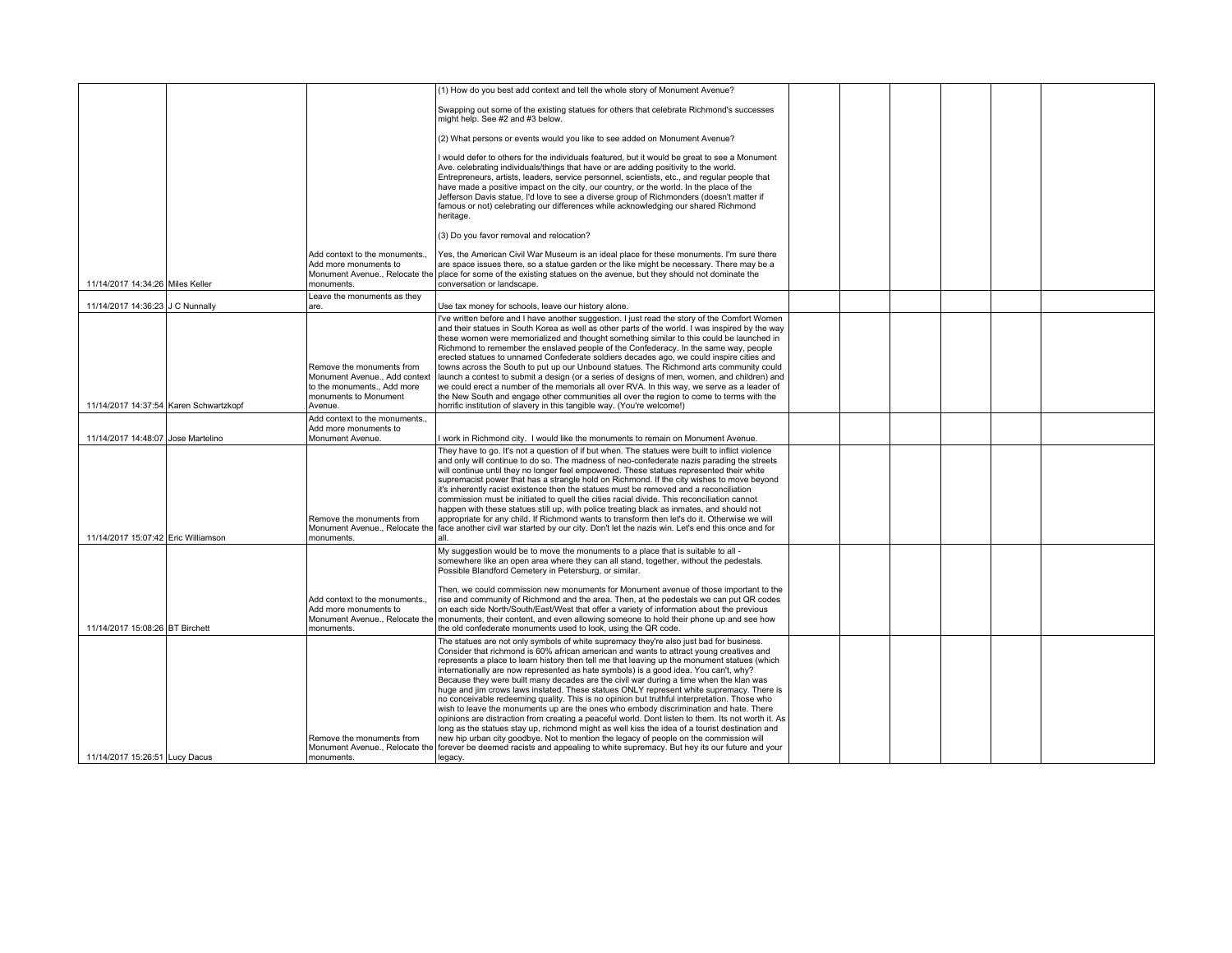|                                       |                                                         | The commission has only one job tonight. To decide how to remove these statues. Any option                                                                                                         |  |  |  |
|---------------------------------------|---------------------------------------------------------|----------------------------------------------------------------------------------------------------------------------------------------------------------------------------------------------------|--|--|--|
|                                       |                                                         | for negotiation has been lost since the election of Trumpism. If the statues remain it is likely<br>that violence will continue to rain upon the city. Considering that monument ave is lined with |  |  |  |
|                                       |                                                         | million dollar homes I don't think they will find this encouraging. To stop white supremacy will                                                                                                   |  |  |  |
|                                       |                                                         | require more than tearing down the monuments but its a good start. Richmond's entrenched<br>history of racism must be dealt with today. We cannot continue to live in fear of the old blue         |  |  |  |
|                                       |                                                         | blood racists that control this town. If we do not stand up and claim the city anew then all                                                                                                       |  |  |  |
|                                       |                                                         | progress in the last 20 years will be lost. I say 20 because anything before was considered a<br>crime ridden town run by institution white supremacy. The institutions remain but we hope         |  |  |  |
|                                       |                                                         | that now with elections we can change them. It is literally up to you to implement this change.                                                                                                    |  |  |  |
| 11/14/2017 15:35:09 Charlie Diradour  | Remove the monuments from<br>Monument Avenue.           | To leave up the statues to reify the white supremacists as the rulers of the south. Lets take<br>away their power.                                                                                 |  |  |  |
|                                       | Add context to the monuments                            |                                                                                                                                                                                                    |  |  |  |
|                                       | Add more monuments to                                   | Add context for historical value.                                                                                                                                                                  |  |  |  |
| 11/14/2017 16:14:04 Mary Larson       | Monument Avenue.                                        | Add more monuments to represent the diverse history of Richmond                                                                                                                                    |  |  |  |
|                                       | Leave the monuments as they<br>are., Add context to the | I think they should leave them up but they need to tell the whole history. What these men<br>stood for and what they were fighting for. I think there should be some African American war          |  |  |  |
| 11/14/2017 16:43:14 Jessica Watkins   | monuments.                                              | hero statues as well on Monument                                                                                                                                                                   |  |  |  |
|                                       |                                                         | These monuments are of valuable historical significance. They should be part of a national<br>theme park dedicated to early American History. The theme would be a major tourist                   |  |  |  |
| 11/14/2017 16:45:53 Alexander Cerrone | Relocate the monuments.                                 | attraction.                                                                                                                                                                                        |  |  |  |
|                                       |                                                         | Hello I came to Richmond in 1999 from Long Island NY and the Northern NJ area. I found the                                                                                                         |  |  |  |
|                                       |                                                         | city to be RICH with history and AMAZINGLY quaint and BEAUTIFUL with CULTURE and<br>DIVERSITY. I LOVE the way it makes it me feel with eyes wide open in AWE of the                                |  |  |  |
|                                       |                                                         | MAGNIFICENT HISTORICAL STATUES. No matter who likes it, the history is what makes us                                                                                                               |  |  |  |
|                                       |                                                         | who we are today. Its' incredible what we take from the past to learn from and move forward<br>for all the right reasons, AND there on Monment Ave we can reflect and APPRECIATE                   |  |  |  |
|                                       | Leave the monuments as they                             | FREEDOM FOR ALL. We can not change history and it is very important to teach not                                                                                                                   |  |  |  |
| 11/14/2017 16:55:38 JoAnn Carlino     | are., Add context to the<br>monuments.                  | disregard ot disrespect. I say the statues stay along with all the Historiacal Homes and<br>Buildings that make Richmond a Welcoming Learning Experience.                                          |  |  |  |
|                                       |                                                         | Put them in a Richmond museum. It satisfies both sides and it is Virginia's history.                                                                                                               |  |  |  |
|                                       |                                                         | Regardless of whether or not our state was fighting for slavery, it is still our history. It maybe                                                                                                 |  |  |  |
|                                       |                                                         | doesn't belong on monument avenue as it almost makes that our city endourses their actions.<br>However, putting it in a museum makes it clear we don't endorse those particular historical         |  |  |  |
| 11/14/2017 17:04:57 Austine McCloud   | Relocate the monuments.                                 | figures, but we recognize that they are history.                                                                                                                                                   |  |  |  |
|                                       |                                                         | Dear Monument Ave Commission                                                                                                                                                                       |  |  |  |
|                                       |                                                         | Monument Ave is a uniquely American, historic, artistic treasure and an official National                                                                                                          |  |  |  |
|                                       |                                                         | Historic Landmark. The avenue should be promoted as a historic tourist attraction. There are                                                                                                       |  |  |  |
|                                       |                                                         | already dozens of people on any given day from different states and nations who tour<br>Monument Ave to see the monuments despite the City of Richmond not promoting this                          |  |  |  |
|                                       |                                                         | unique historic landmark.                                                                                                                                                                          |  |  |  |
|                                       |                                                         | No context should be added other than state historic signs explaining when the monuments                                                                                                           |  |  |  |
|                                       |                                                         | were started and completed, the names of the sculptors and designers and the unique<br>physical and architectural elements. State historic signs would be an improvement. Adding                   |  |  |  |
|                                       |                                                         | the dedication dates would put them in context for those who have no idea when they were                                                                                                           |  |  |  |
|                                       |                                                         | erected.                                                                                                                                                                                           |  |  |  |
|                                       |                                                         | There should be no context demonizing or condemning the monuments or the veterans who                                                                                                              |  |  |  |
|                                       |                                                         | answered Virginia's call to duty or their widows or their family members or the men, women                                                                                                         |  |  |  |
|                                       |                                                         | and children who donated money for construction and attended the dedications. Adding PC<br>context to portray the monuments or the above mentioned as racist or as symbols of white                |  |  |  |
|                                       |                                                         | supremacy or Jim Crow would do nothing more than insure vandalism, their eventual                                                                                                                  |  |  |  |
|                                       |                                                         | destruction and make them virtual official monuments for racist groups who would use them<br>as rally points.                                                                                      |  |  |  |
|                                       |                                                         | As far as additional monuments no one seems to have a problem with that as long as the                                                                                                             |  |  |  |
|                                       |                                                         | new monuments do not interfere with the original design of the Ave. While the Confederate                                                                                                          |  |  |  |
|                                       |                                                         | Monuments may always offend someone, removal or condemnation would offend even more<br>and do great damage to Richmond's tourism industry.                                                         |  |  |  |
|                                       |                                                         |                                                                                                                                                                                                    |  |  |  |
|                                       |                                                         | Best regards<br>Robert Bauer                                                                                                                                                                       |  |  |  |
|                                       | Leave the monuments as they                             | Member Civil War Trust (formerly APCWS) since the 1980s and lifelong Virginian and                                                                                                                 |  |  |  |
| 11/14/2017 17:10:08 Robert Bauer      | lare.                                                   | Richmonder.                                                                                                                                                                                        |  |  |  |
|                                       | Remove the monuments from                               | Monument Avenue., Relocate the Place the Confederate monuments in the Confederate museum. The people who want to see                                                                               |  |  |  |
| 11/14/2017 17:10:59 Larry Williford   | monuments.                                              | them can go there and the people who don't want have to see them want have to.                                                                                                                     |  |  |  |
|                                       | Leave the monuments as they<br>are Add context to the   |                                                                                                                                                                                                    |  |  |  |
|                                       | monuments., Add more                                    | I think the monuments are good for tourism but additional information historical needs to part                                                                                                     |  |  |  |
|                                       | monuments to Monument                                   | of each monument. When was it made, why, who made it, why?, etc. If the monuments are                                                                                                              |  |  |  |
| 11/14/2017 17:12:49 Kimberly Bown     | Avenue.                                                 | removed they need to go to a museum in Virginia.                                                                                                                                                   |  |  |  |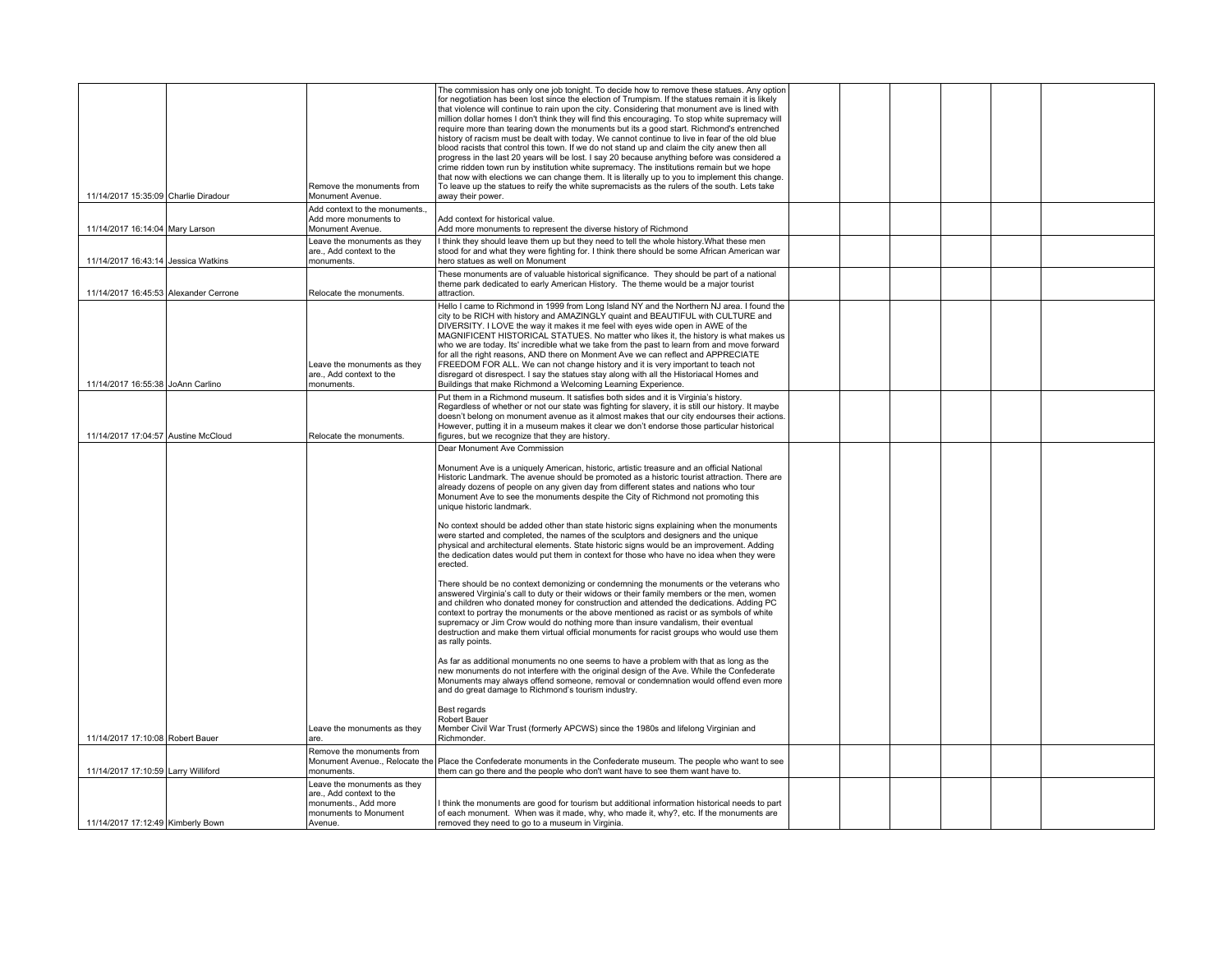| 11/14/2017 17:16:47 Kristen Konate      | Remove the monuments from<br>Monument Avenue.                                  | These monuments were erected during the Jim Crow era in order to oppress African<br>Americans and further discriminate against one particular race of people. Robert E. Lee was<br>the one who advised of NOT putting up statues to honor a lost cause. Monument Avenue<br>should be renamed "Lost Cause Avenue" in lieu of this fact. The south needs to stop the<br>inaccurate romanticizing of the civil war - this was a war based on preventing the eradication<br>of the enslavement and brutalization of African Americans. Removing these monuments is<br>NOT erasing history - we certainly didn't need statues honoring Adolph Hitler to learn of his<br>crimes against the Jewish people, and we do not need to see these confederate statues<br>honoring Jim Crow era ideologies - lynching peaked during the times that these statues were<br>erected. Richmond will never be the capital of the confederacy because they lost - this is not<br>about erasing history, it's about respecting the dominant African American presence in our<br>city. Move these statues to a museum - perhaps then RICHMOND could generate some<br>revenue from the confederate loving visitors, most of whom reside in the counties, not the city<br>proper. It is long overdue to "right" what is so "wrong" with the city of Richmond - it's time for a<br>change that represents ALL of us and RESPECTS all of us - we do not need these Jim Crow<br>Era statues on Monument Avenue - who will not be afraid to actually make a new chapter in<br>history and turn the page on this false southern narrative. Human lives are priceless - these<br>statues are not. Remove them and show some long overdue respect to our African American<br>brothers and sisters. Make history by taking down these Jim Crow statues that were erected<br>by racists in order to further subjugate blacks. There need not be anymore discussion on this<br>it has boiled down to who has the courage to remove them - REMOVE THEM. |  |  |  |
|-----------------------------------------|--------------------------------------------------------------------------------|----------------------------------------------------------------------------------------------------------------------------------------------------------------------------------------------------------------------------------------------------------------------------------------------------------------------------------------------------------------------------------------------------------------------------------------------------------------------------------------------------------------------------------------------------------------------------------------------------------------------------------------------------------------------------------------------------------------------------------------------------------------------------------------------------------------------------------------------------------------------------------------------------------------------------------------------------------------------------------------------------------------------------------------------------------------------------------------------------------------------------------------------------------------------------------------------------------------------------------------------------------------------------------------------------------------------------------------------------------------------------------------------------------------------------------------------------------------------------------------------------------------------------------------------------------------------------------------------------------------------------------------------------------------------------------------------------------------------------------------------------------------------------------------------------------------------------------------------------------------------------------------------------------------------------------------------------------------------------------------------------------------------|--|--|--|
| 11/14/2017 17:21:31 Kenneth Schroeder   | Remove the monuments from<br>Monument Avenue.                                  | Remove these Jim Crow statues. Enough is enough. Make it right. Put these things in a<br>museum and make some money. These statues are doing nothing but providing a place for<br>white supremacist groups to hold rallies and endanger our citizens - take them down. Auction<br>them off. The south lost and they need to stop trying to romanticize a war of treason and<br>persecution against African Americans.                                                                                                                                                                                                                                                                                                                                                                                                                                                                                                                                                                                                                                                                                                                                                                                                                                                                                                                                                                                                                                                                                                                                                                                                                                                                                                                                                                                                                                                                                                                                                                                                |  |  |  |
| 11/14/2017 17:22:02 Gladys Chamberlayne | Leave the monuments as they<br>are.                                            | To take down these beautiful statues would ruin Monument Avenue                                                                                                                                                                                                                                                                                                                                                                                                                                                                                                                                                                                                                                                                                                                                                                                                                                                                                                                                                                                                                                                                                                                                                                                                                                                                                                                                                                                                                                                                                                                                                                                                                                                                                                                                                                                                                                                                                                                                                      |  |  |  |
| 11/14/2017 17:23:42 Linda Jones         | Leave the monuments as they<br>are., Add more monuments to<br>Monument Avenue. | In my youth I traveled quite a bit and on several occasions, whether in America or even<br>overseas, people would say, "you live where you have a STREET of monuments!" when I told<br>them I was from Richmond. Don't take that away. It is a tourist destination and a reason for<br>pride for some. Going by research done by Style Weekly, many of these monuments were<br>erected in 1800's and early 1900's (Stonewall Jackson, 1919, Robert E. Lee, 1890, Matthew<br>Fontaine Maury, 1929, even Jefferson Davis, 1907) so these were not a response to<br>Segregation, but a tribute to those fighting a war for his state. History teaches us how to live<br>in the future. Wipe out that by removing these monuments and we are destined to repeat it.<br>Add other monuments along Monument Avenue, but don't remove those already there! As<br>for giving the monuments context, I have an idea: why not let the schools teach about it!!!<br>Didn't we have a sickening feeling when the Taliban desecrated the Buddha monuments?<br>How would your plan of removing our monuments be any different to some? I humbly and<br>respectfully submit my opinion.                                                                                                                                                                                                                                                                                                                                                                                                                                                                                                                                                                                                                                                                                                                                                                                                                                             |  |  |  |
| 11/14/2017 17:26:17 Linda Jones         |                                                                                | See my previous submission as regards the monuments. JUST SUBMITTED MOMENTS<br>AGO                                                                                                                                                                                                                                                                                                                                                                                                                                                                                                                                                                                                                                                                                                                                                                                                                                                                                                                                                                                                                                                                                                                                                                                                                                                                                                                                                                                                                                                                                                                                                                                                                                                                                                                                                                                                                                                                                                                                   |  |  |  |
| 11/14/2017 17:27:26 Oumar Konate        | Remove the monuments from<br>Monument Avenue.                                  | As an African American, from Ivory Coast, West Africa, I find it reprehensible that this city<br>continues to leave statues up of rebel soldiers - this is wrong and would not be tolerated in<br>my country of origin. This is offensive to ALL Africans and Black Americans, as well as our<br>Caucasian counterparts who support us. No longer should anyone be subjected to view<br>statues from your Jim Crow era of lynchings. If you do not show your children photos, in<br>school, of lynchings, body burnings, beatings, mutilations, KKK rallies, then why would you<br>keep these Jim Crow statues up that stand for these very things? Remove them. I live here<br>with my wife and children.                                                                                                                                                                                                                                                                                                                                                                                                                                                                                                                                                                                                                                                                                                                                                                                                                                                                                                                                                                                                                                                                                                                                                                                                                                                                                                           |  |  |  |
| 11/14/2017 17:49:03 dave adams          | Add context to the monuments.                                                  | i lived in richmond for over 26 yrs and im from up north and when i 1st moved to rva i was<br>kinda shocked but i think it is history as long as its done like the reb museum show the<br>horrors of slaveryim further up north this time but i keep an eye on richmondits a beautiful<br>city with awesome old buildings educate dont obliterate. i seen the reb museum when i 1st<br>moved to rva and it showed the slave partseeing rawhide was fastened to flesh just a<br>comment                                                                                                                                                                                                                                                                                                                                                                                                                                                                                                                                                                                                                                                                                                                                                                                                                                                                                                                                                                                                                                                                                                                                                                                                                                                                                                                                                                                                                                                                                                                               |  |  |  |
| 11/14/2017 17:57:26 Melissa Stowe       | Leave the monuments as they<br>are.                                            | No additional comments necessary.                                                                                                                                                                                                                                                                                                                                                                                                                                                                                                                                                                                                                                                                                                                                                                                                                                                                                                                                                                                                                                                                                                                                                                                                                                                                                                                                                                                                                                                                                                                                                                                                                                                                                                                                                                                                                                                                                                                                                                                    |  |  |  |
|                                         |                                                                                | How about adding real hero's of WW11 or Vietnam and not traitors to the Union.Called rebels                                                                                                                                                                                                                                                                                                                                                                                                                                                                                                                                                                                                                                                                                                                                                                                                                                                                                                                                                                                                                                                                                                                                                                                                                                                                                                                                                                                                                                                                                                                                                                                                                                                                                                                                                                                                                                                                                                                          |  |  |  |
| 11/14/2017 18:04:10 Doran Goodwin       | Relocate the monuments.<br>Leave the monuments as they                         | for a reason.                                                                                                                                                                                                                                                                                                                                                                                                                                                                                                                                                                                                                                                                                                                                                                                                                                                                                                                                                                                                                                                                                                                                                                                                                                                                                                                                                                                                                                                                                                                                                                                                                                                                                                                                                                                                                                                                                                                                                                                                        |  |  |  |
| 11/14/2017 18:06:40 Debbie Morris       | are.<br>Leave the monuments as they                                            | Monument ave is the heart of Richmond. Monuments should stay<br>The money to remove them would be better spent on schools or finish the project on Broad                                                                                                                                                                                                                                                                                                                                                                                                                                                                                                                                                                                                                                                                                                                                                                                                                                                                                                                                                                                                                                                                                                                                                                                                                                                                                                                                                                                                                                                                                                                                                                                                                                                                                                                                                                                                                                                             |  |  |  |
| 11/14/2017 18:08:31 Bob Gray            | are.                                                                           | Street that you are behind on.                                                                                                                                                                                                                                                                                                                                                                                                                                                                                                                                                                                                                                                                                                                                                                                                                                                                                                                                                                                                                                                                                                                                                                                                                                                                                                                                                                                                                                                                                                                                                                                                                                                                                                                                                                                                                                                                                                                                                                                       |  |  |  |
| 11/14/2017 18:14:55 iill harrison       | Add context to the monuments.,<br>Add more monuments to<br>Monument Avenue.    | These monuments have been here since I was a girl. They are iconic and part of one of the<br>most beautiful streets in the country. I have no problem with adding more monuments that<br>tell more of our area's history. It's a long avenue with plenty of places to add more. Y'all<br>pickdon't careeven add context, factual context that focuses on more than the fact that<br>these folks owned slaves which was a cultural norm for that time. I fell like you are letting an<br>small angry part of an entitled generation destroy something that will never be able to be<br>replaced. What next? Tear down the monuments in DC? People are offended by everything<br>these days. Get over yourself and realize that society is not about pleasing you. It's about the<br>greater good. Those monuments have been there for almost 100 years and all of a sudden<br>this generation woke up and decided they were offensiveugghhit's infuriating!!                                                                                                                                                                                                                                                                                                                                                                                                                                                                                                                                                                                                                                                                                                                                                                                                                                                                                                                                                                                                                                                          |  |  |  |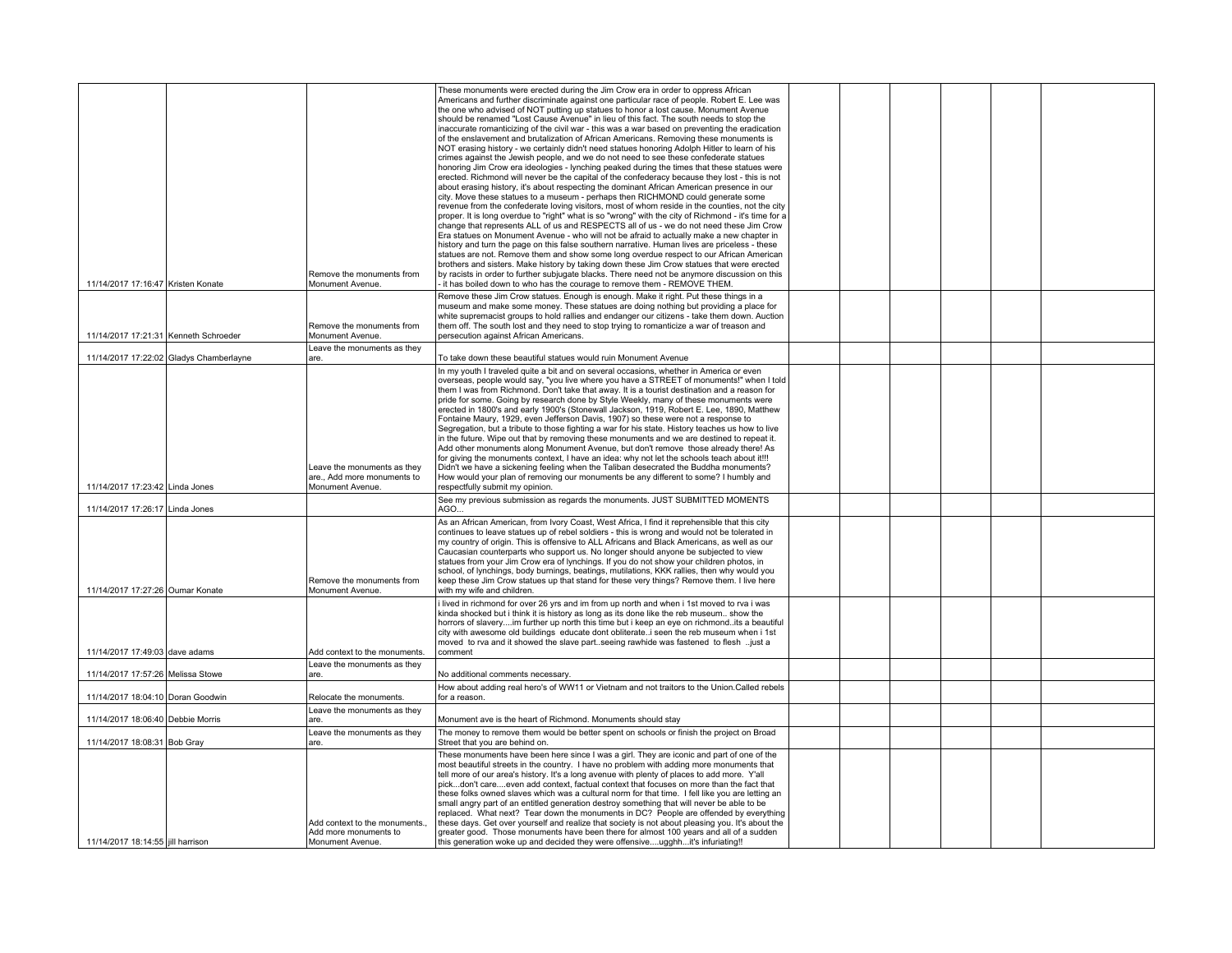| 11/14/2017 18:16:47 Steve Mitchell     | Leave the monuments as they<br>are Add context to the<br>monuments., Add more<br>monuments to Monument<br>Avenue. | This is the "City of the Monuments". If they are removed, what will the city be known for.<br>Tourism is very important for all of us. I am proud of their beautiful art. These are the crown<br>jewels of Richmond. Will anything change if they are gone? No, just the economic/tourism<br>effect. I proudly show off Monument Avenue to out of town quest. This is our history, good,<br>bad or indifferent. Please keep them for our heritage, history and prode. Please keep them<br>clean and maintain them. if removed, the cost of moving them and a building to house them<br>would be enormous. Put that money into the schools, better roads and infrastructure. That<br>would be real smart and the whole city would benefit not just a small select group. When did<br>these little groups tell our beautiful city what to do? Have a spine and do the right way to<br>handle this. |  |  |  |  |
|----------------------------------------|-------------------------------------------------------------------------------------------------------------------|--------------------------------------------------------------------------------------------------------------------------------------------------------------------------------------------------------------------------------------------------------------------------------------------------------------------------------------------------------------------------------------------------------------------------------------------------------------------------------------------------------------------------------------------------------------------------------------------------------------------------------------------------------------------------------------------------------------------------------------------------------------------------------------------------------------------------------------------------------------------------------------------------|--|--|--|--|
| 11/14/2017 18:17:48 Art Hanlon         | Leave the monuments as they<br>are.                                                                               | While I think the monuments should remain, at least the military, removing Jefferson Davis<br>from that colonnade and putting a statue of someone less offensive is a compromise I<br>support along with signs providing context                                                                                                                                                                                                                                                                                                                                                                                                                                                                                                                                                                                                                                                                 |  |  |  |  |
| 11/14/2017 18:21:31 Penny Jessup       | Leave the monuments as they<br>are Add context to the<br>monuments Add more<br>monuments to Monument<br>Avenue.   | Pls do not take away our historym. I am all for adding to it in anyway but Monument Ave is<br>beautiful.                                                                                                                                                                                                                                                                                                                                                                                                                                                                                                                                                                                                                                                                                                                                                                                         |  |  |  |  |
| 11/14/2017 18:41:11 Charlene Marcussen | Leave the monuments as they<br>are.                                                                               | Either leave ALL the monuments or take ALL the monuments down. History cannot be<br>erased, nor should it be. If any monuments are removed then lets be fair and take Arthur<br>Ashes down and any others in the city that portray any person past or present, black or white.<br>It's ridiculous where we have arrived as a society.                                                                                                                                                                                                                                                                                                                                                                                                                                                                                                                                                            |  |  |  |  |
| 11/14/2017 18:45:13 ioanne oliver      | Leave the monuments as they<br>are.                                                                               | i have lived here all my life and I could not imagine going to the city and not seeing those<br>works of art.                                                                                                                                                                                                                                                                                                                                                                                                                                                                                                                                                                                                                                                                                                                                                                                    |  |  |  |  |
| 11/14/2017 18:54:19 Richard Millar     | Remove the monuments from<br>monuments.                                                                           | We shouldn't immortalize and honor people that helped support hundreds of years of<br>oppression against a certain race. I personally think they look beautiful but those spaces<br>visited by so Many people in our city should show off something else, not symbols of Alavert<br>Monument Avenue Relocate the and hate. They never should have been built, but now we can make it right. Let's set an<br>example that we are not stubborn and we will adapt and progress with the modern world.                                                                                                                                                                                                                                                                                                                                                                                               |  |  |  |  |
| 11/14/2017 18:56:40 Lawrence Terry     | Leave the monuments as they<br>are Add context to the<br>monuments Add more<br>monuments to Monument<br>Avenue.   | Keep and preserve the monuments.<br>Relocate Arthur Ashe to Boulevard or even in middle of Monument and Boulevard and<br>rename the Boulevard to Arthur Ashe Boulevard. But preserve and promote our heritage and<br>the City's legacy with additions of more recent notable monuments.<br>Let's own our history so our tomorrows will be better.                                                                                                                                                                                                                                                                                                                                                                                                                                                                                                                                                |  |  |  |  |
|                                        |                                                                                                                   | Leave the statues. They are what they are, a part of the context of the city and the postwar<br>period. Educate our children, both with the funds that would be saved by not razing the<br>statues and with the contributions of those in the community who have differing views on<br>them.                                                                                                                                                                                                                                                                                                                                                                                                                                                                                                                                                                                                     |  |  |  |  |
|                                        |                                                                                                                   | Any one of many significant figures could be added to the line of statues on Monument.<br>Sojournwe Truth comes to mind, so does Frederick Douglass. I wish I knew my history better<br>to suggest more.                                                                                                                                                                                                                                                                                                                                                                                                                                                                                                                                                                                                                                                                                         |  |  |  |  |
|                                        |                                                                                                                   | As for context, permanent plaques beside the statues, several in some cases, could add<br>much visible information. An internet site could be a trove of facts and opinions about the<br>statues, the avenue, and the history they display.                                                                                                                                                                                                                                                                                                                                                                                                                                                                                                                                                                                                                                                      |  |  |  |  |
| 11/14/2017 19:03:36 Tom Johnson        | Leave the monuments as they<br>are Add more monuments to<br>Monument Avenue.                                      | We do not need to use funds merely to destroy, money can also be used to educate and<br>broaden our viewpoints. Leaving the statues in place as reminders may, one hopes, prod<br>future Richmonders and visitors to think carefully about our past.                                                                                                                                                                                                                                                                                                                                                                                                                                                                                                                                                                                                                                             |  |  |  |  |
| 11/14/2017 19:05:16 Susan Betts        | Relocate the monuments.                                                                                           | This road should have monuments on it, but they should be statues of the men who won the<br>war, not the ones who LOST! Put up a big statue of General U.S. Grant on his horse and the<br>matter should end there!                                                                                                                                                                                                                                                                                                                                                                                                                                                                                                                                                                                                                                                                               |  |  |  |  |
| 11/14/2017 19:29:15 Teresa Diggs       | Leave the monuments as they<br>are.                                                                               | Richmond City has so many problems and the Monuments have noting to do with them.<br>Disgusting housing, murders, poor schools and roads. Richmond is the Capitol of the<br>Confederacy and brings a lot of money and tourist to the city.                                                                                                                                                                                                                                                                                                                                                                                                                                                                                                                                                                                                                                                       |  |  |  |  |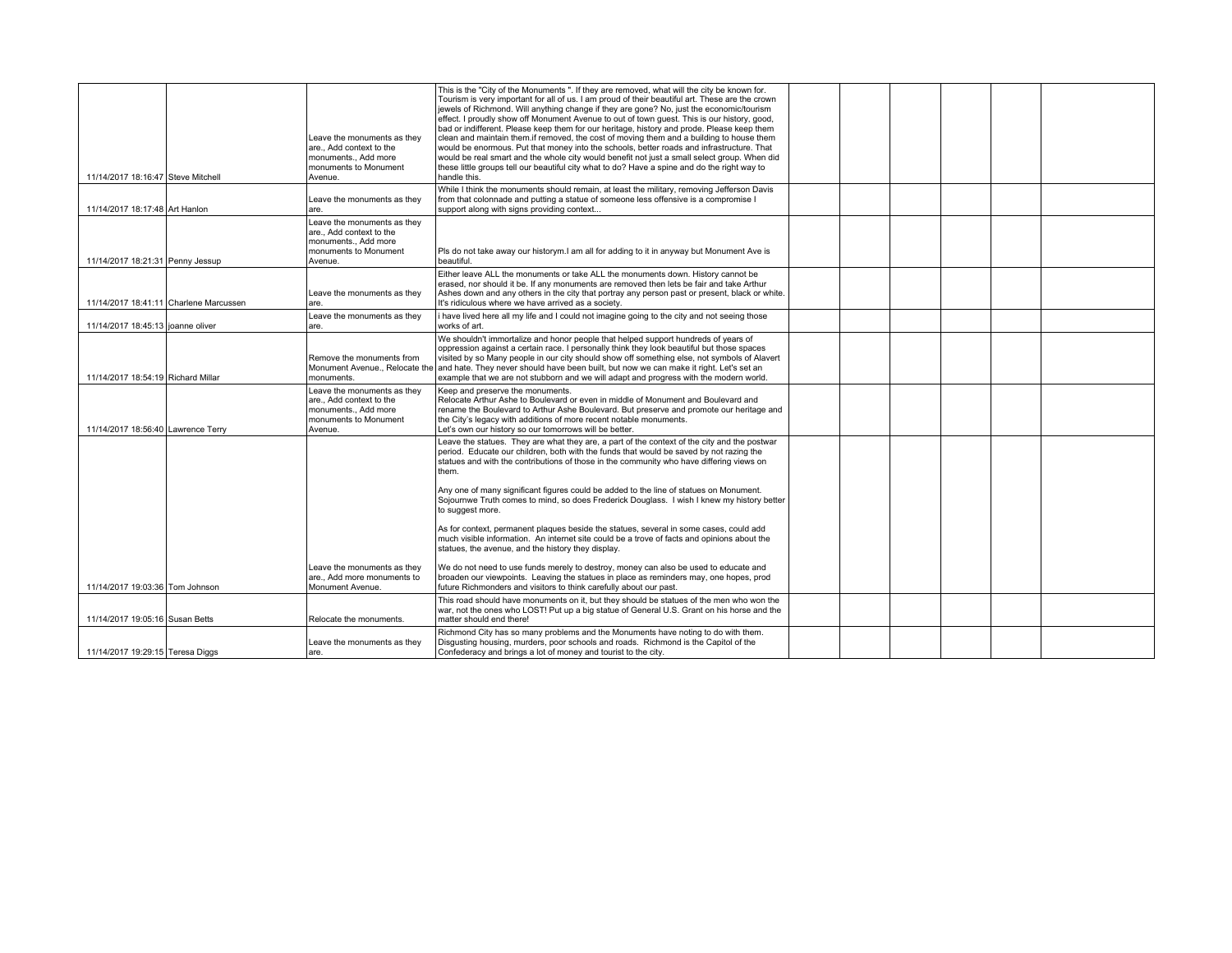|                                        | Leave the monuments as they                                                                                         | Richmond has been known for it's rich historyincluding the monuments. People from all<br>over have visited this city to SEE the monuments and other historic locations. It is bizarre<br>that monuments that have stood in peace for so longquickly become a problem and<br>offensive because of a moment in timethat will fade into another trend quickly. Has anyone<br>thought of the resentment others will feel when and if the monuments are removed? Will ALL<br>monuments be removed from the cityor just certain ones? Who decides that issue? This is<br>a tragic time that this would even be considered. Does anyone really believe that removal of<br>the monuments will stop people from being all of a sudden offended by their city's history?<br>We have already seen the tip of the iceberg streets, parks, attractions, bridgeswhere will it<br>stop? We will be forever changed and for a movementa movement in time that has nothing<br>what so ever to do with these monuments. Instead of following the noise from this offended<br>crowdRichmond should be leading. Leading in education and learning all of history with<br>understandingnot with rumor and speculation. Many souls died in our past and Richmond<br>was always a proud beacon to the richness of the South and North and its efforts of time<br>gone by and those who chose to remember the people, places and events. Any city that<br>starts removing their history, monument by monumentbrick by brick, will end up emptya<br>skeleton of what was. This is not a proud moment for Richmondthis is quite the opposite.<br>Not only will this accomplish the end of a proud city rich in history, but will further widen the<br>chasm of ignorance. Instead of meetings to talk about meetings etc. and gutting Richmond<br>the meetings should be about finding ways to come together on some common ground and<br>learning about the past. The bottom line is the past is OVER and gone. many years ago.<br>Removing or changing historic items will not change historynot ever. The conversations to<br>be overheard will be about what Richmond used to have, what used to be here. Agendas<br>should be eyed carefully before a city and it's history is changed forever. Respectfully |  |  |  |
|----------------------------------------|---------------------------------------------------------------------------------------------------------------------|-----------------------------------------------------------------------------------------------------------------------------------------------------------------------------------------------------------------------------------------------------------------------------------------------------------------------------------------------------------------------------------------------------------------------------------------------------------------------------------------------------------------------------------------------------------------------------------------------------------------------------------------------------------------------------------------------------------------------------------------------------------------------------------------------------------------------------------------------------------------------------------------------------------------------------------------------------------------------------------------------------------------------------------------------------------------------------------------------------------------------------------------------------------------------------------------------------------------------------------------------------------------------------------------------------------------------------------------------------------------------------------------------------------------------------------------------------------------------------------------------------------------------------------------------------------------------------------------------------------------------------------------------------------------------------------------------------------------------------------------------------------------------------------------------------------------------------------------------------------------------------------------------------------------------------------------------------------------------------------------------------------------------------------------------------------------------------------------------------------------------------------------------------------------------------------------------------------------------------------------------------------------------------------------|--|--|--|
| 11/14/2017 20:03:57 Barbara Condrey    | are.                                                                                                                | submitted B Condrey                                                                                                                                                                                                                                                                                                                                                                                                                                                                                                                                                                                                                                                                                                                                                                                                                                                                                                                                                                                                                                                                                                                                                                                                                                                                                                                                                                                                                                                                                                                                                                                                                                                                                                                                                                                                                                                                                                                                                                                                                                                                                                                                                                                                                                                                     |  |  |  |
| 11/14/2017 20:10:09 Lana Estepp        | Add context to the monuments.                                                                                       | I do not believe that any of the monuments need to be moved. I feel that if new plagues were<br>written and replaced adding context to why these particular persons had monuments<br>dedicated to them. Explain how the times when they were erected were different from now<br>and why that affected the choice of subjects. Also I think that additional statues should be<br>erected to honor other famous Richmond natives, Maggie Walker for example. Statues to<br>other minorities and women would be very heartening to many citizens.                                                                                                                                                                                                                                                                                                                                                                                                                                                                                                                                                                                                                                                                                                                                                                                                                                                                                                                                                                                                                                                                                                                                                                                                                                                                                                                                                                                                                                                                                                                                                                                                                                                                                                                                          |  |  |  |
|                                        |                                                                                                                     | PLEASE! PLEASE! PLEASE! Let this issue go. Our state laws protects these statues. Let's                                                                                                                                                                                                                                                                                                                                                                                                                                                                                                                                                                                                                                                                                                                                                                                                                                                                                                                                                                                                                                                                                                                                                                                                                                                                                                                                                                                                                                                                                                                                                                                                                                                                                                                                                                                                                                                                                                                                                                                                                                                                                                                                                                                                 |  |  |  |
| 11/14/2017 20:24:34 Linda Bannister    | Leave the monuments as they<br>are.                                                                                 | move on to more important issues that exist in the City of Richmond.<br>You will never make everyone happy whatever is recommended. All it does is stir up<br>evervone's emotions and cause turmoil.                                                                                                                                                                                                                                                                                                                                                                                                                                                                                                                                                                                                                                                                                                                                                                                                                                                                                                                                                                                                                                                                                                                                                                                                                                                                                                                                                                                                                                                                                                                                                                                                                                                                                                                                                                                                                                                                                                                                                                                                                                                                                    |  |  |  |
| 11/14/2017 21:20:28 Luis Fernando Ruiz | Leave the monuments as they<br>are.                                                                                 | "The heritage of the past is the seed that brings forth the harvest of the future." I read this at<br>the National Archives in DC. The fabric of a people and a nation are woven by the threads of<br>our collective history. I am Colombian and when family visits we walk down Monument Ave. I<br>explain to them the history of this nation and feel proud we can be open about the rights and<br>wrongs. The monuments are static and depict a history of what used to be; and a platform for<br>where we want to be. We cannot just sanitize history for the sake of forgetting. Keep them as<br>a reminder of where we came from and where this city wants to go.                                                                                                                                                                                                                                                                                                                                                                                                                                                                                                                                                                                                                                                                                                                                                                                                                                                                                                                                                                                                                                                                                                                                                                                                                                                                                                                                                                                                                                                                                                                                                                                                                 |  |  |  |
| 11/14/2017 21:37:30 Jason Martin       | Leave the monuments as they<br>are.                                                                                 | I would appreciate the statues left alone, they are my heritage. Having family members who<br>fought for state rights I feel that it is not your place to remove them. I'm offended by Arthur<br>Ashe being with those monuments, I don't agree with homosexuality but I'm not trying, to have<br>his statue removed. Why is it people feel that these statues remind them of hard times in our<br>country but want to build slavery museums. Is this really the reason, they want them gone.<br>People need to be reminded, Robert E. Lee fought to free slaves. Also people need to be<br>reminded that the Democratic Party started the hate group KKK.                                                                                                                                                                                                                                                                                                                                                                                                                                                                                                                                                                                                                                                                                                                                                                                                                                                                                                                                                                                                                                                                                                                                                                                                                                                                                                                                                                                                                                                                                                                                                                                                                              |  |  |  |
| 11/14/2017 21:38:09 bobby hall         | Leave the monuments as they<br>are., Add more monuments to<br>Monument Avenue.                                      | Please just leave them alone! Its simply history. I was a college student at John Tyler years<br>ago and I majored in history. Robert E. Lee was not a bad person. He actually did not believe<br>in slavery. The one and only reason he sided with the south was he felt like he didn't want to<br>turn is back on his home state of Virginia. He was a brave and very smart tactical general.<br>Leave all the statues alone. I think we should add a few more and renovate monument ave.<br>To try and make it more of a tourist attraction.                                                                                                                                                                                                                                                                                                                                                                                                                                                                                                                                                                                                                                                                                                                                                                                                                                                                                                                                                                                                                                                                                                                                                                                                                                                                                                                                                                                                                                                                                                                                                                                                                                                                                                                                         |  |  |  |
| 11/14/2017 21:50:36 Tami Stallard      | Leave the monuments as they<br>are., Add context to the<br>monuments., Add more<br>monuments to Monument<br>Avenue. | Richmond is an historic city that should honor its history, specifically significant Virginians.<br>We should leave the monuments where they are, but especially those individuals from<br>Virginia. I would be in favor of adding to Monument Avenue other important Virginians. I think<br>it is unfair to judge the actions of individuals who lived a hundred or two hundred years ago<br>by the moral standards of today, lest we be judged by those who come after us and try to<br>erase us from history as we will surely be judged just as harshly.                                                                                                                                                                                                                                                                                                                                                                                                                                                                                                                                                                                                                                                                                                                                                                                                                                                                                                                                                                                                                                                                                                                                                                                                                                                                                                                                                                                                                                                                                                                                                                                                                                                                                                                            |  |  |  |
|                                        | Leave the monuments as they                                                                                         |                                                                                                                                                                                                                                                                                                                                                                                                                                                                                                                                                                                                                                                                                                                                                                                                                                                                                                                                                                                                                                                                                                                                                                                                                                                                                                                                                                                                                                                                                                                                                                                                                                                                                                                                                                                                                                                                                                                                                                                                                                                                                                                                                                                                                                                                                         |  |  |  |
| 11/14/2017 21:58:20 Marti Du Domenico  | are.                                                                                                                | It is history. Leave them be. Funds needed so many other important places.                                                                                                                                                                                                                                                                                                                                                                                                                                                                                                                                                                                                                                                                                                                                                                                                                                                                                                                                                                                                                                                                                                                                                                                                                                                                                                                                                                                                                                                                                                                                                                                                                                                                                                                                                                                                                                                                                                                                                                                                                                                                                                                                                                                                              |  |  |  |
| 11/14/2017 22:07:11 Kimberly Stokes    | Remove the monuments from<br>Monument Avenue.                                                                       | I think the monuments should be removed from Monument Ave. and a museum should be<br>created so we remember that part of our history.                                                                                                                                                                                                                                                                                                                                                                                                                                                                                                                                                                                                                                                                                                                                                                                                                                                                                                                                                                                                                                                                                                                                                                                                                                                                                                                                                                                                                                                                                                                                                                                                                                                                                                                                                                                                                                                                                                                                                                                                                                                                                                                                                   |  |  |  |
| 11/14/2017 22:07:57 Sherry Estridge    | Relocate the monuments.                                                                                             | Relocate to a museum like area                                                                                                                                                                                                                                                                                                                                                                                                                                                                                                                                                                                                                                                                                                                                                                                                                                                                                                                                                                                                                                                                                                                                                                                                                                                                                                                                                                                                                                                                                                                                                                                                                                                                                                                                                                                                                                                                                                                                                                                                                                                                                                                                                                                                                                                          |  |  |  |
|                                        |                                                                                                                     |                                                                                                                                                                                                                                                                                                                                                                                                                                                                                                                                                                                                                                                                                                                                                                                                                                                                                                                                                                                                                                                                                                                                                                                                                                                                                                                                                                                                                                                                                                                                                                                                                                                                                                                                                                                                                                                                                                                                                                                                                                                                                                                                                                                                                                                                                         |  |  |  |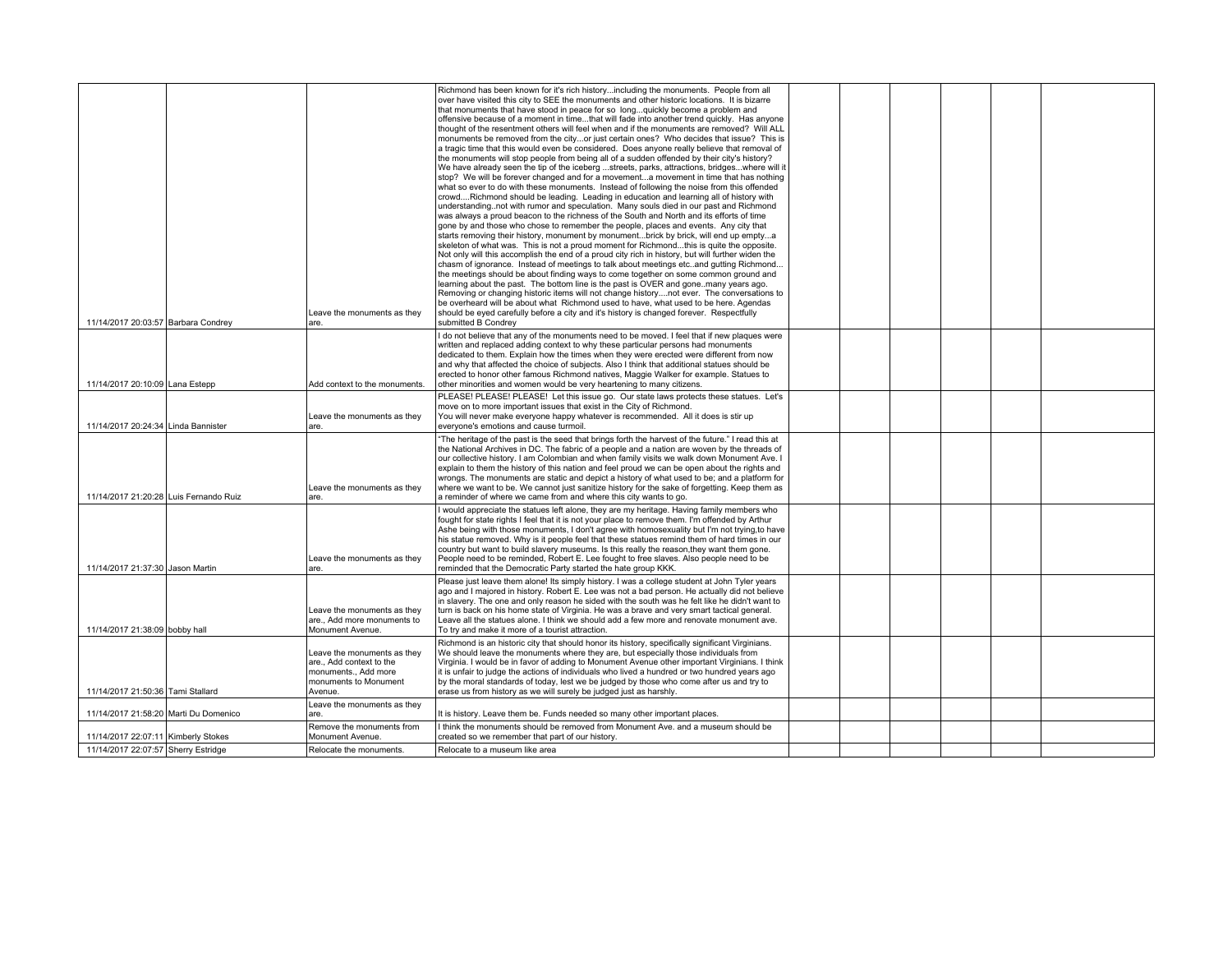| 11/14/2017 22:14:46 Marshall Buckles  | Leave the monuments as they<br>are Add context to the<br>monuments Add more<br>monuments to Monument<br>Avenue. | I am a native of the Bristol, VA/Bristol, TN area who has been living in the Richmond, VA area<br>since 1979. I am somewhat of a history buff, so to speak, enjoying studying history and the<br>like. Anyway, since coming to the Richmond area I have long felt, way before the current<br>"brouhaha" about the monuments, that Monument Avenue should be caused to live up to its<br>name. I think that the Monument Avenue Commission should be a joint commission between<br>the City of Richmond and the County of Henrico. It should be a permanent commission with<br>members appointed by the Richmond Mayor or City Council and the Henrico Board of<br>Supervisors. It should develop standards for the planning and erection of monuments and the<br>financing of them. The Commission should have the authority to approve proposed<br>monuments with final approval given by the City Council/Mayor or the Henrico Board of<br>Supervisors depending on the location of the monument (whether it is in Henrico or in<br>Richmond). The financing should be required to come largely from private sources. with the<br>locality involved able to contribute public funds if that should seem appropriate. As for the<br>current monuments, I think that they should remain. It seems to me that simply putting up<br>signs which state, in whatever words may be used, that we do not celebrate what these<br>people represented by the monuments, did for the Confederacy. We acknowledge their<br>contributions to our national life before and after their Civil War activities (at least for Maury,<br>Lee and Davis) and also warn future generations about what could happen when our nation<br>develops deep divisions among the population. Oh, and also, I think that the children should<br>be removed from the Ashe monument so that it does not look like he is trying to beat the<br>children with his tennis racket and so that people will stop asking why he is trying to beat the<br>children. Then, as time goes on, additional monuments could be erected which would honor<br>various persons deemed worthy of honor at the time. These could and should be erected<br>between the already existing monuments and then all the way out Monument Avenue,<br>eventually, to Horsepen where Monument Avenue ends. Monument Avenue could become a<br>world class tourist attraction even more famous and more visited than it is now. |
|---------------------------------------|-----------------------------------------------------------------------------------------------------------------|--------------------------------------------------------------------------------------------------------------------------------------------------------------------------------------------------------------------------------------------------------------------------------------------------------------------------------------------------------------------------------------------------------------------------------------------------------------------------------------------------------------------------------------------------------------------------------------------------------------------------------------------------------------------------------------------------------------------------------------------------------------------------------------------------------------------------------------------------------------------------------------------------------------------------------------------------------------------------------------------------------------------------------------------------------------------------------------------------------------------------------------------------------------------------------------------------------------------------------------------------------------------------------------------------------------------------------------------------------------------------------------------------------------------------------------------------------------------------------------------------------------------------------------------------------------------------------------------------------------------------------------------------------------------------------------------------------------------------------------------------------------------------------------------------------------------------------------------------------------------------------------------------------------------------------------------------------------------------------------------------------------------------------------------------------------------------------------------------------------------------------------------------------------------------------------------------------------------------------------------------------------------------------------------------------------------------------------------------------------------------------------------------------------------------------------------------------------------|
| 11/14/2017 22:25:22 Charles Hunter    | Remove the monuments from<br>Monument Avenue.                                                                   | Over 6 million Jews died at the hands of the Germans. Over 100 million Africans died during<br>the slave trade. Do we want a glorious monument to Hitler erected in the heart of a major<br>German city? It's unthinkable. Please explain to me what is the difference?                                                                                                                                                                                                                                                                                                                                                                                                                                                                                                                                                                                                                                                                                                                                                                                                                                                                                                                                                                                                                                                                                                                                                                                                                                                                                                                                                                                                                                                                                                                                                                                                                                                                                                                                                                                                                                                                                                                                                                                                                                                                                                                                                                                            |
| 11/14/2017 22:25:58 E Kurtz           | Leave the monuments as they<br>are Add context to the<br>monuments.                                             | We all learn from history, to take them down would be a mistake and we would not have the<br>basis to keep moving forward. There are public things that offend me, but I would not ask<br>that they be taken down.                                                                                                                                                                                                                                                                                                                                                                                                                                                                                                                                                                                                                                                                                                                                                                                                                                                                                                                                                                                                                                                                                                                                                                                                                                                                                                                                                                                                                                                                                                                                                                                                                                                                                                                                                                                                                                                                                                                                                                                                                                                                                                                                                                                                                                                 |
| 11/14/2017 23:04:35 Kimberly Fontaine | Leave the monuments as they<br>lare.                                                                            | Leave them alone. Its our history. The monuments have been in Richmond for decades and<br>now all of a sudden they are offensive.<br>I feel if on statue is removed then remove them all. You can't pick and choose which ones to<br>keep.                                                                                                                                                                                                                                                                                                                                                                                                                                                                                                                                                                                                                                                                                                                                                                                                                                                                                                                                                                                                                                                                                                                                                                                                                                                                                                                                                                                                                                                                                                                                                                                                                                                                                                                                                                                                                                                                                                                                                                                                                                                                                                                                                                                                                         |
| 11/14/2017 23:13:30 Linda Stein       | Relocate the monuments.                                                                                         | They should be placed in a confederate museum.                                                                                                                                                                                                                                                                                                                                                                                                                                                                                                                                                                                                                                                                                                                                                                                                                                                                                                                                                                                                                                                                                                                                                                                                                                                                                                                                                                                                                                                                                                                                                                                                                                                                                                                                                                                                                                                                                                                                                                                                                                                                                                                                                                                                                                                                                                                                                                                                                     |
| 11/14/2017 23:24:11 Steven Hanna      | Leave the monuments as they<br>are Add context to the<br>monuments.                                             | I believe tearing down, removing, or otherwise relocating the Confederate monuments is a<br>very bad idea. Keep them and add context. This was the mayor's original idea and he had it<br>right the first time.                                                                                                                                                                                                                                                                                                                                                                                                                                                                                                                                                                                                                                                                                                                                                                                                                                                                                                                                                                                                                                                                                                                                                                                                                                                                                                                                                                                                                                                                                                                                                                                                                                                                                                                                                                                                                                                                                                                                                                                                                                                                                                                                                                                                                                                    |
| 11/14/2017 23:31:33 Deanna Smith      | Leave the monuments as they<br>are Add context to the<br>monuments.                                             | People need to be educated on the soldiers that are portrayed as they were in their time and<br>how it reflects today.                                                                                                                                                                                                                                                                                                                                                                                                                                                                                                                                                                                                                                                                                                                                                                                                                                                                                                                                                                                                                                                                                                                                                                                                                                                                                                                                                                                                                                                                                                                                                                                                                                                                                                                                                                                                                                                                                                                                                                                                                                                                                                                                                                                                                                                                                                                                             |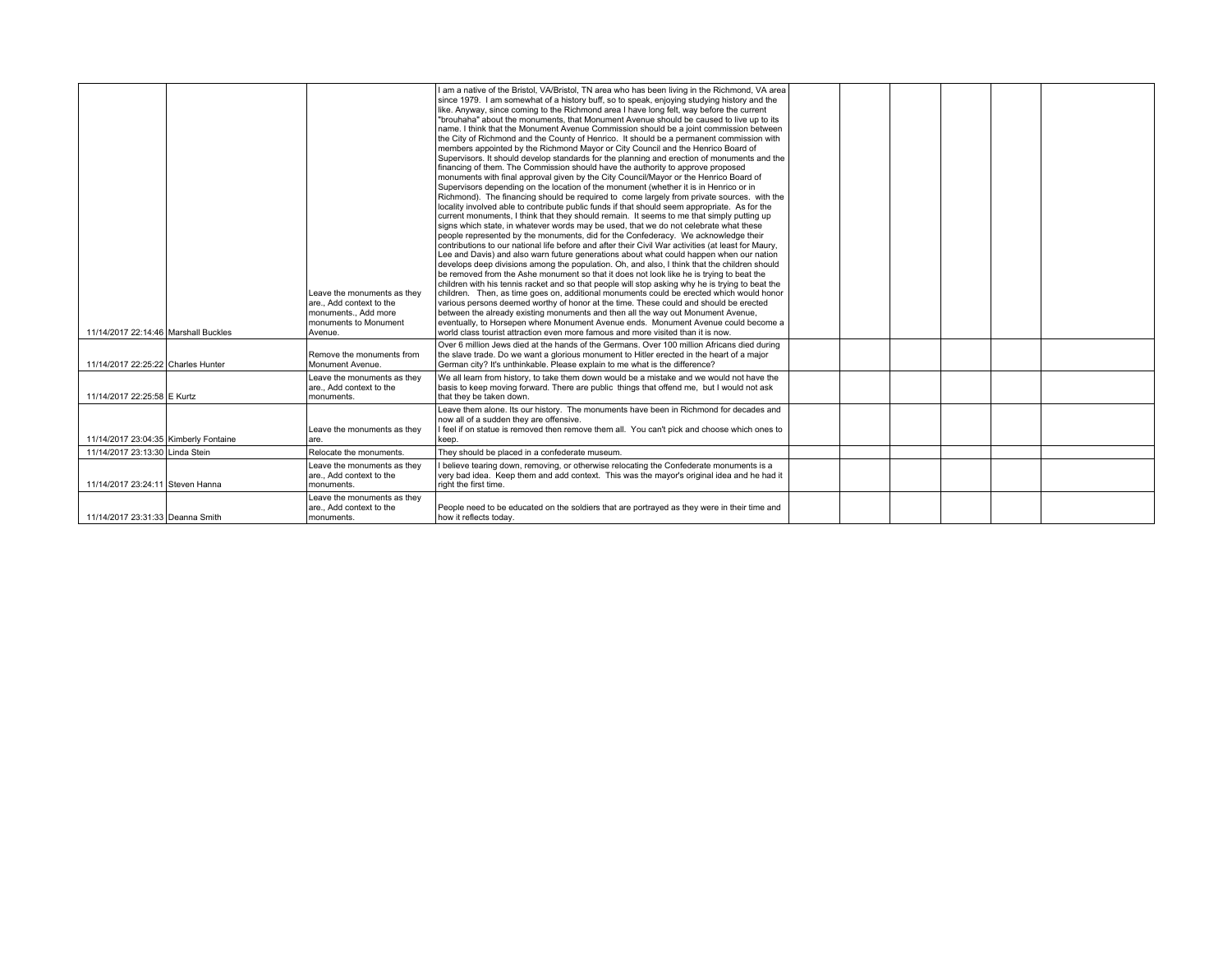| To the Monument Avenue Commission: As a Richmond resident and descendant of men<br>who served the Confederacy during America's Civil War I am repulsed by the recent events<br>here in our Commonwealth that have sadly given a voice to Neo-Nazis, racists, fascists and<br>leftist thugs across the board. It is tragic that the racial divide in our country has grown worse<br>over the past 8 years, not better. I believe that critical thinking is at a deficit in our partisan<br>and polarized society. The Monument Avenue statues do not represent hate or oppression to<br>me. They represent history, art and beauty. No statue ever attacked or otherwise harmed a<br>person of color in our city. Those actions were taken by men, men now long dead and men<br>who were themselves possessing of flawed and at the same time brave characters. It is<br>foolish to eliminate the things in our culture which inform future generations of their past and<br>their heritage. Every nation, every culture, every people on earth has at various times and in<br>various ways both suffered and inflicted cruelty and injustice by and on another group of<br>people. It is a Human condition, not the property of one race, or one faith, or any one<br>nationality. People have enslaved and butchered one another on every continent on earth,<br>vet we Americans are often told that we are the only ones who have committed historical<br>injustices and this conversation needs to be changed to reflect positivity and constructive<br>efforts to educate our people about history and spur honest and open communication about<br>what our history, good and bad, represents and what lessons we can all learn from our<br>shared past. The statues on Monument Avenue have been fulfilling this role for over 100<br>years. Were they to be removed, our past would be whitewashed and the ugliness of the<br>Civil War and the vital lessons that our Nation learned from that conflict will continue to be<br>forgotten as they have been, incrementally, ever since then. If you don't learn from History,<br>you are doomed to repeat it. I don't wish for our people and our society to be torn asunder by<br>another internecine conflict as that we experienced from 1861 to 1865. I fear, however, that<br>qiven the aforementioned rifts and hateful partisanship that we see gripping our society, that<br>we are headed in that very direction. I don't want my 2 year old son to have to fight and kill<br>his fellow Americans in a new, devastating civil war. By removing these beautiful, historical<br>works of art, which cannot be replaced, you would be inflaming supporters of one side of this<br>debate in order to placate the other side. That is un-American and undemocratic. We need<br>to have a truly open and honest discussion in America that is no-holds-barred regarding race<br>and history in our country. How we get to this conversation from where we are now, I have<br>no idea. No one is listening to each other anymore. Both sides would rather demonize each<br>other than have an actual discussion. Either everyone who loves and defends the Monument<br>Avenue statues are bigots and Nazis or everyone who would destroy them are race-baiting<br>whiners. The truth lies in between those lies and is far more complicated than a bumper<br>sticker slogan. Please preserve and PROTECT our Statues and keep them on Richmond's<br>grand Monument Avenue. Bronze and stone cannot hate, they are only metal and rock. It is<br>human hearts that must change human minds that must learn. Otherwise our American<br>Experiment will be short lived and history will be repeated in all of its tragic and dark<br>Leave the monuments as they<br>depravity. Thank you for your consideration and God Bless!<br>11/15/2017 0:05:17 Ryan Bonney<br>-Ryan S. Bonney-<br>are.<br>Do not erase the history of our great city and the tourism and revenue it brings!<br>"Those who do not remember the past are condemned to repeat it." -George Santayana<br>With the abundance of technology, develop a self-guided walking tour via app or otherwise of<br>Leave the monuments as they<br>all the history RVA has to offer, from Monument Ave to the Canal Walk, All the "Hills" of RVA,<br>are Add context to the<br>11/15/2017 0:36:35 Victoria Fels<br>monuments.<br>etc. There is so much we can offer, so much people can learn, young and old!<br>Remove the monuments from<br>Monument Avenue Relocate the<br>11/15/2017 2:02:52 Shelia B.B. Williams<br>I think the Confederate statues should be placed in the Confederate cemetery.<br>monuments.<br>In keeping with the design of the statues, a bronze plaque placed on/at each statue<br>explaining Richmond's true roll in the Civil war. Using the funds it would have taken to<br>remove the statues to add monuments that reflect the heroics of others (black citizens) that<br>Add context to the monuments.<br>fought against southern culture. I would suggest consulting with the historians at the Civil war<br>Add more monuments to<br>museum. Mayor Stoney should be commended for his open minded approach to this difficult<br>11/15/2017 3:15:23 Lisa Saintsing<br>decision. Thank you.<br>Monument Avenue.<br>Leave the monuments as they<br>11/15/2017 5:07:49 steven Curry<br>we should keep the monuments. They are our history and we should not try to change it.<br>are.<br>Leave the monuments as they<br>Stop messing with History. We need those monuments for future generations to know what<br>11/15/2017 5:11:19 Kenneth Dawson<br>happened in our past.<br>are.<br>These monuments are monuments to men who fought to destroy the United States of<br>America. Whether the issue was slavery, states rights or economics they fought to divide our<br>country. I believe that the monuments should be moved to Civil War Battlefields or<br>Confederate cemeteries or museums. This way if people want to learn about that part of<br>history they can do so. No African American parent should have to drive on a sate funded<br>Remove the monuments from<br>11/15/2017 5:12:52 Jeremy Stokes<br>road and have to explain these monuments to their children.<br>Monument Avenue.<br>As a homeowner in the City of Richmond, and a taxpayer I feel that the monuments on<br>Monument Ave should stay as they are. They generate revenue for the city of Richmond thru<br>tourism, the majority want them to remain in place, property values would be decreased if<br>Leave the monuments as they<br>they were removed, they are a part of our history, and the cost to remove them would be<br>11/15/2017 5:18:20 Christine Finnegan<br>excessive.<br>are. |  |  |  |  |  |  |
|----------------------------------------------------------------------------------------------------------------------------------------------------------------------------------------------------------------------------------------------------------------------------------------------------------------------------------------------------------------------------------------------------------------------------------------------------------------------------------------------------------------------------------------------------------------------------------------------------------------------------------------------------------------------------------------------------------------------------------------------------------------------------------------------------------------------------------------------------------------------------------------------------------------------------------------------------------------------------------------------------------------------------------------------------------------------------------------------------------------------------------------------------------------------------------------------------------------------------------------------------------------------------------------------------------------------------------------------------------------------------------------------------------------------------------------------------------------------------------------------------------------------------------------------------------------------------------------------------------------------------------------------------------------------------------------------------------------------------------------------------------------------------------------------------------------------------------------------------------------------------------------------------------------------------------------------------------------------------------------------------------------------------------------------------------------------------------------------------------------------------------------------------------------------------------------------------------------------------------------------------------------------------------------------------------------------------------------------------------------------------------------------------------------------------------------------------------------------------------------------------------------------------------------------------------------------------------------------------------------------------------------------------------------------------------------------------------------------------------------------------------------------------------------------------------------------------------------------------------------------------------------------------------------------------------------------------------------------------------------------------------------------------------------------------------------------------------------------------------------------------------------------------------------------------------------------------------------------------------------------------------------------------------------------------------------------------------------------------------------------------------------------------------------------------------------------------------------------------------------------------------------------------------------------------------------------------------------------------------------------------------------------------------------------------------------------------------------------------------------------------------------------------------------------------------------------------------------------------------------------------------------------------------------------------------------------------------------------------------------------------------------------------------------------------------------------------------------------------------------------------------------------------------------------------------------------------------------------------------------------------------------------------------------------------------------------------------------------------------------------------------------------------------------------------------------------------------------------------------------------------------------------------------------------------------------------------------------------------------------------------------------------------------------------------------------------------------------------------------------------------------------------------------------------------------------------------------------------------------------------------------------------------------------------------------------------------------------------------------------------------------------------------------------------------------------------------------------------------------------------------------------------------------------------------------------------------------------------------------------------------------------------------------------------------------------------------------------------------------------------------------------------------------------------------------------------------------------------------------------------------------------------------------------------------------------------------------------------------------------------------------------------------------------------------------------------------------------------------------------------------------------------------------------------------------------------------------------------------------------------------------------------------------------------------------------------------------------------------------------------------------------------------------------------------------------------------------------------------------------------------------------------------------------------------------------------------------------------------------------------------------------------------------------------------------------------------------------------------------------------------------------------------------------------------------------------------------------------------------------------------------------------------------------------------------------------------------------------------------------------------------------------------------------------------------------------------------------------------------------------------------------------------------------------------------------------------------|--|--|--|--|--|--|
|                                                                                                                                                                                                                                                                                                                                                                                                                                                                                                                                                                                                                                                                                                                                                                                                                                                                                                                                                                                                                                                                                                                                                                                                                                                                                                                                                                                                                                                                                                                                                                                                                                                                                                                                                                                                                                                                                                                                                                                                                                                                                                                                                                                                                                                                                                                                                                                                                                                                                                                                                                                                                                                                                                                                                                                                                                                                                                                                                                                                                                                                                                                                                                                                                                                                                                                                                                                                                                                                                                                                                                                                                                                                                                                                                                                                                                                                                                                                                                                                                                                                                                                                                                                                                                                                                                                                                                                                                                                                                                                                                                                                                                                                                                                                                                                                                                                                                                                                                                                                                                                                                                                                                                                                                                                                                                                                                                                                                                                                                                                                                                                                                                                                                                                                                                                                                                                                                                                                                                                                                                                                                                                                                                                                                                                                                                                                                                                                                                                                                                                                                                                                                                                                                                                                                                                                                                  |  |  |  |  |  |  |
|                                                                                                                                                                                                                                                                                                                                                                                                                                                                                                                                                                                                                                                                                                                                                                                                                                                                                                                                                                                                                                                                                                                                                                                                                                                                                                                                                                                                                                                                                                                                                                                                                                                                                                                                                                                                                                                                                                                                                                                                                                                                                                                                                                                                                                                                                                                                                                                                                                                                                                                                                                                                                                                                                                                                                                                                                                                                                                                                                                                                                                                                                                                                                                                                                                                                                                                                                                                                                                                                                                                                                                                                                                                                                                                                                                                                                                                                                                                                                                                                                                                                                                                                                                                                                                                                                                                                                                                                                                                                                                                                                                                                                                                                                                                                                                                                                                                                                                                                                                                                                                                                                                                                                                                                                                                                                                                                                                                                                                                                                                                                                                                                                                                                                                                                                                                                                                                                                                                                                                                                                                                                                                                                                                                                                                                                                                                                                                                                                                                                                                                                                                                                                                                                                                                                                                                                                                  |  |  |  |  |  |  |
|                                                                                                                                                                                                                                                                                                                                                                                                                                                                                                                                                                                                                                                                                                                                                                                                                                                                                                                                                                                                                                                                                                                                                                                                                                                                                                                                                                                                                                                                                                                                                                                                                                                                                                                                                                                                                                                                                                                                                                                                                                                                                                                                                                                                                                                                                                                                                                                                                                                                                                                                                                                                                                                                                                                                                                                                                                                                                                                                                                                                                                                                                                                                                                                                                                                                                                                                                                                                                                                                                                                                                                                                                                                                                                                                                                                                                                                                                                                                                                                                                                                                                                                                                                                                                                                                                                                                                                                                                                                                                                                                                                                                                                                                                                                                                                                                                                                                                                                                                                                                                                                                                                                                                                                                                                                                                                                                                                                                                                                                                                                                                                                                                                                                                                                                                                                                                                                                                                                                                                                                                                                                                                                                                                                                                                                                                                                                                                                                                                                                                                                                                                                                                                                                                                                                                                                                                                  |  |  |  |  |  |  |
|                                                                                                                                                                                                                                                                                                                                                                                                                                                                                                                                                                                                                                                                                                                                                                                                                                                                                                                                                                                                                                                                                                                                                                                                                                                                                                                                                                                                                                                                                                                                                                                                                                                                                                                                                                                                                                                                                                                                                                                                                                                                                                                                                                                                                                                                                                                                                                                                                                                                                                                                                                                                                                                                                                                                                                                                                                                                                                                                                                                                                                                                                                                                                                                                                                                                                                                                                                                                                                                                                                                                                                                                                                                                                                                                                                                                                                                                                                                                                                                                                                                                                                                                                                                                                                                                                                                                                                                                                                                                                                                                                                                                                                                                                                                                                                                                                                                                                                                                                                                                                                                                                                                                                                                                                                                                                                                                                                                                                                                                                                                                                                                                                                                                                                                                                                                                                                                                                                                                                                                                                                                                                                                                                                                                                                                                                                                                                                                                                                                                                                                                                                                                                                                                                                                                                                                                                                  |  |  |  |  |  |  |
|                                                                                                                                                                                                                                                                                                                                                                                                                                                                                                                                                                                                                                                                                                                                                                                                                                                                                                                                                                                                                                                                                                                                                                                                                                                                                                                                                                                                                                                                                                                                                                                                                                                                                                                                                                                                                                                                                                                                                                                                                                                                                                                                                                                                                                                                                                                                                                                                                                                                                                                                                                                                                                                                                                                                                                                                                                                                                                                                                                                                                                                                                                                                                                                                                                                                                                                                                                                                                                                                                                                                                                                                                                                                                                                                                                                                                                                                                                                                                                                                                                                                                                                                                                                                                                                                                                                                                                                                                                                                                                                                                                                                                                                                                                                                                                                                                                                                                                                                                                                                                                                                                                                                                                                                                                                                                                                                                                                                                                                                                                                                                                                                                                                                                                                                                                                                                                                                                                                                                                                                                                                                                                                                                                                                                                                                                                                                                                                                                                                                                                                                                                                                                                                                                                                                                                                                                                  |  |  |  |  |  |  |
|                                                                                                                                                                                                                                                                                                                                                                                                                                                                                                                                                                                                                                                                                                                                                                                                                                                                                                                                                                                                                                                                                                                                                                                                                                                                                                                                                                                                                                                                                                                                                                                                                                                                                                                                                                                                                                                                                                                                                                                                                                                                                                                                                                                                                                                                                                                                                                                                                                                                                                                                                                                                                                                                                                                                                                                                                                                                                                                                                                                                                                                                                                                                                                                                                                                                                                                                                                                                                                                                                                                                                                                                                                                                                                                                                                                                                                                                                                                                                                                                                                                                                                                                                                                                                                                                                                                                                                                                                                                                                                                                                                                                                                                                                                                                                                                                                                                                                                                                                                                                                                                                                                                                                                                                                                                                                                                                                                                                                                                                                                                                                                                                                                                                                                                                                                                                                                                                                                                                                                                                                                                                                                                                                                                                                                                                                                                                                                                                                                                                                                                                                                                                                                                                                                                                                                                                                                  |  |  |  |  |  |  |
|                                                                                                                                                                                                                                                                                                                                                                                                                                                                                                                                                                                                                                                                                                                                                                                                                                                                                                                                                                                                                                                                                                                                                                                                                                                                                                                                                                                                                                                                                                                                                                                                                                                                                                                                                                                                                                                                                                                                                                                                                                                                                                                                                                                                                                                                                                                                                                                                                                                                                                                                                                                                                                                                                                                                                                                                                                                                                                                                                                                                                                                                                                                                                                                                                                                                                                                                                                                                                                                                                                                                                                                                                                                                                                                                                                                                                                                                                                                                                                                                                                                                                                                                                                                                                                                                                                                                                                                                                                                                                                                                                                                                                                                                                                                                                                                                                                                                                                                                                                                                                                                                                                                                                                                                                                                                                                                                                                                                                                                                                                                                                                                                                                                                                                                                                                                                                                                                                                                                                                                                                                                                                                                                                                                                                                                                                                                                                                                                                                                                                                                                                                                                                                                                                                                                                                                                                                  |  |  |  |  |  |  |
|                                                                                                                                                                                                                                                                                                                                                                                                                                                                                                                                                                                                                                                                                                                                                                                                                                                                                                                                                                                                                                                                                                                                                                                                                                                                                                                                                                                                                                                                                                                                                                                                                                                                                                                                                                                                                                                                                                                                                                                                                                                                                                                                                                                                                                                                                                                                                                                                                                                                                                                                                                                                                                                                                                                                                                                                                                                                                                                                                                                                                                                                                                                                                                                                                                                                                                                                                                                                                                                                                                                                                                                                                                                                                                                                                                                                                                                                                                                                                                                                                                                                                                                                                                                                                                                                                                                                                                                                                                                                                                                                                                                                                                                                                                                                                                                                                                                                                                                                                                                                                                                                                                                                                                                                                                                                                                                                                                                                                                                                                                                                                                                                                                                                                                                                                                                                                                                                                                                                                                                                                                                                                                                                                                                                                                                                                                                                                                                                                                                                                                                                                                                                                                                                                                                                                                                                                                  |  |  |  |  |  |  |
|                                                                                                                                                                                                                                                                                                                                                                                                                                                                                                                                                                                                                                                                                                                                                                                                                                                                                                                                                                                                                                                                                                                                                                                                                                                                                                                                                                                                                                                                                                                                                                                                                                                                                                                                                                                                                                                                                                                                                                                                                                                                                                                                                                                                                                                                                                                                                                                                                                                                                                                                                                                                                                                                                                                                                                                                                                                                                                                                                                                                                                                                                                                                                                                                                                                                                                                                                                                                                                                                                                                                                                                                                                                                                                                                                                                                                                                                                                                                                                                                                                                                                                                                                                                                                                                                                                                                                                                                                                                                                                                                                                                                                                                                                                                                                                                                                                                                                                                                                                                                                                                                                                                                                                                                                                                                                                                                                                                                                                                                                                                                                                                                                                                                                                                                                                                                                                                                                                                                                                                                                                                                                                                                                                                                                                                                                                                                                                                                                                                                                                                                                                                                                                                                                                                                                                                                                                  |  |  |  |  |  |  |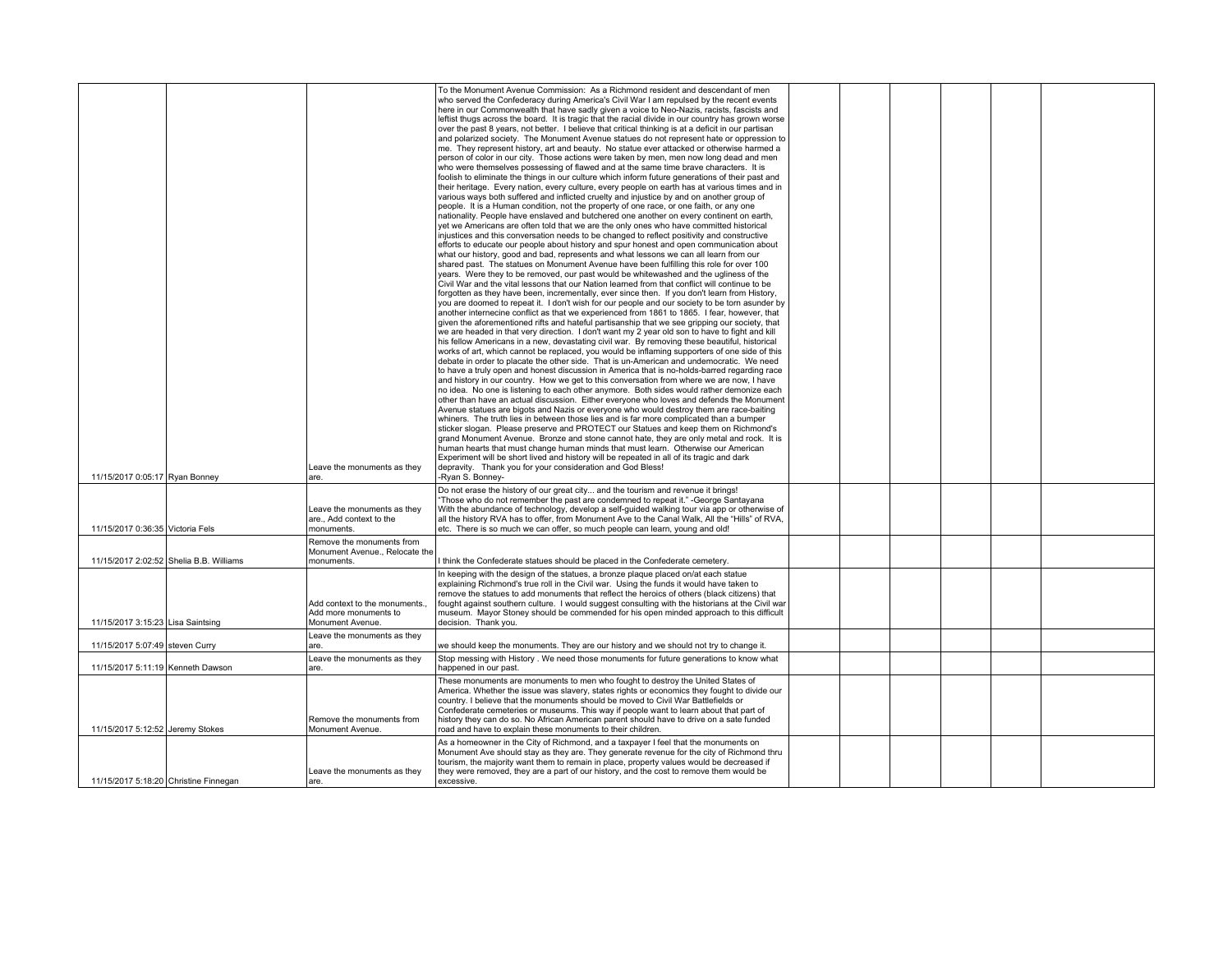| 11/15/2017 5:29:42 David Greer    | Leave the monuments as they<br>are.                                                                                   | RICHMOND, VA should have had the slave museum here, not Fredericksburg, but thats<br>Wilders and other corrupt politicians doing. Adding new statues To show the city would be a<br>great way to balance the historical context. Putting Arthur As he up in the early 1990s was a<br>bad idea To place him on monument Ave as he was not a war figure, but deserves a place<br>just as the recent Maggie walker does To broaden our sometimes dark, but also rich history<br>of this region to tell our real history. To remove these war memorials would be as undignified<br>and ss morally wrong as spitting on a vet because you don't agree with the war, remember<br>Vietnam? I understand sadly, how some people narrow down on the race aspect, but there is<br>ignorance on both sides, the civil war wasn't about just slavery. Slavery was just a hot button<br>issue to divide and polarize the common citizen, as wrong as owning people is and I'm glad<br>we have came so far there is still work to be done. The civil war was also a struggle to protect<br>states rights over federal oversight, a fight we still have, many other reason I won't bore you<br>with as anyone who is a fan of history, would never dare remove these statues, but add more<br>everywhere to engage people in history. I hv a young daughter and I can't phantom traveling<br>through the city and state as I teach her American history without these MONUMENTS to be<br>a part of her education. I'm sorry but our public school systems are underpaid babysitters<br>teaching our kids more lies than truths. Perhaps that's why so many millenials are so out of<br>touch with reality and more like politically correct police. Please Please let's look into other<br>ways to preserve and respect the lives of fallen soldiers regardless of whether their intentions<br>might have been deplorable, they did fight and die for their country and hundreds of<br>thousands people did as well. Always respect a soldier, hate the politics or the period in time,<br>not the individuals, who were very wise military men. Thank you, DJG |  |  |  |
|-----------------------------------|-----------------------------------------------------------------------------------------------------------------------|--------------------------------------------------------------------------------------------------------------------------------------------------------------------------------------------------------------------------------------------------------------------------------------------------------------------------------------------------------------------------------------------------------------------------------------------------------------------------------------------------------------------------------------------------------------------------------------------------------------------------------------------------------------------------------------------------------------------------------------------------------------------------------------------------------------------------------------------------------------------------------------------------------------------------------------------------------------------------------------------------------------------------------------------------------------------------------------------------------------------------------------------------------------------------------------------------------------------------------------------------------------------------------------------------------------------------------------------------------------------------------------------------------------------------------------------------------------------------------------------------------------------------------------------------------------------------------------------------------------------------------------------------------------------------------------------------------------------------------------------------------------------------------------------------------------------------------------------------------------------------------------------------------------------------------------------------------------------------------------------------------------------------------------------------------------------------------------------------------------------------------------------------|--|--|--|
| 11/15/2017 6:12:24 Kathleen Jones | Leave the monuments as they<br>are., Add context to the<br>monuments.                                                 | In my opinion, anyone who lives in Richmond should know about our history. Being proud of<br>confederate soldiers and the history we are a part of as the capitol of the cpnfederacy does<br>not necessarily translate into being a racist. Information could be added to the monuments yo<br>the nature of how they can be seen as offensive BUT they are historical and important to VA.<br>Monument avenue is a part of everyone in Richmonds lives' and should be treated as such.<br>Thank you.                                                                                                                                                                                                                                                                                                                                                                                                                                                                                                                                                                                                                                                                                                                                                                                                                                                                                                                                                                                                                                                                                                                                                                                                                                                                                                                                                                                                                                                                                                                                                                                                                                             |  |  |  |
| 11/15/2017 6:20:41 Joseph Simmons | Remove the monuments from<br>Monument Avenue., Add more<br>monuments to Monument<br>Avenue Relocate the<br>monuments. | Please remove the Confederate monuments from the Avenue. As long as they stand,<br>prominence is given to the dark period in American history during which all people we're not<br>valued. These monuments instantly cause me to realize that while progressive efforts have<br>made modern life more equitable, such development is not far from the blatant, if subdued,<br>sentiment of those who would prefer a return to the periods of slavery and Jim Crow. My 5-<br>year-old asks me about these statues from time to time and it grieves me to explain what my<br>role would be as a black man in the society glorified in the statue. If the only defense I receive<br>is a notion that I should "get over it", I reply, "remove them and I'll get over them."                                                                                                                                                                                                                                                                                                                                                                                                                                                                                                                                                                                                                                                                                                                                                                                                                                                                                                                                                                                                                                                                                                                                                                                                                                                                                                                                                                         |  |  |  |
| 11/15/2017 6:22:34 Jeanne Jones   | Add context to the monuments.                                                                                         | believe we should keep the Monuments, however, I do think that some history education<br>needs to be added. I am not sure how much education on our rich history is being taught in<br>schools at this point.<br>Thank you for listening, I feel VERY strongly about this issue!                                                                                                                                                                                                                                                                                                                                                                                                                                                                                                                                                                                                                                                                                                                                                                                                                                                                                                                                                                                                                                                                                                                                                                                                                                                                                                                                                                                                                                                                                                                                                                                                                                                                                                                                                                                                                                                                 |  |  |  |
| 11/15/2017 6:23:02 Ross Bailey    |                                                                                                                       | Two main issues: Will the monuments be exclusively for Virginia natives? If so we could<br>remove non-Virginians like Jefferson Davis and add more African-American, Jewish and<br>other under represented Virginians. If we allow non-Virginians we could add Reverend Martin<br>Luther King, Thurgood Marshall, Doug Wilder, Justice Louis Brandeis, etc.<br>#2: Will the monuments be focused on the Civil War or other eras of history, like Patrick<br>Henry's famous statement at the Churchhill church, or Virginia's religious freedom, or the<br>originator of the American Bill of Rights. Maybe add a "Loving v, Virginia" statue at Boulevard<br>and Monument recognizing the defeat of racism in Virginia and representing modern Virginia.                                                                                                                                                                                                                                                                                                                                                                                                                                                                                                                                                                                                                                                                                                                                                                                                                                                                                                                                                                                                                                                                                                                                                                                                                                                                                                                                                                                         |  |  |  |
| 11/15/2017 6:38:22 John Bullock   | Remove the monuments from<br>Monument Avenue.                                                                         | Expand efforts to all residents of their opinion to provide input.                                                                                                                                                                                                                                                                                                                                                                                                                                                                                                                                                                                                                                                                                                                                                                                                                                                                                                                                                                                                                                                                                                                                                                                                                                                                                                                                                                                                                                                                                                                                                                                                                                                                                                                                                                                                                                                                                                                                                                                                                                                                               |  |  |  |
| 11/15/2017 6:39:38 Thomas Veech   | Leave the monuments as they<br>are., Add more monuments to<br>Monument Avenue.                                        | As a lover of history, I would be very sorry to see the statues removed. I also think they are<br>aesthetically pleasing. I live in the Fan, and the monuments really add beauty to the overall<br>area. I think they should stay, I have ancestors on both sides of the Civil War, and I<br>appreciate the complexity of the subject. I realize the statues may cause offense or pain to<br>some. However, removing them strikes reminds be of Chairman Mao erasing his purged<br>political opponents from photographs. I think the idea of adding more statues seems like a<br>good idea to add balance to the picture. Add other Richmonders (e.g., Poe, Douglas Wilder)<br>or famous Americans (e.g., Lincoln). Thanks.                                                                                                                                                                                                                                                                                                                                                                                                                                                                                                                                                                                                                                                                                                                                                                                                                                                                                                                                                                                                                                                                                                                                                                                                                                                                                                                                                                                                                      |  |  |  |
| 11/15/2017 7:11:18 Gina Paige     | Relocate the monuments.                                                                                               | believe the statues should be moved to the Confederate Museum rather than staying on<br>Monument Ave. They do represent slavery and oppression and should not be celebrated. As<br>a part of the history of a divided nation, they can tell a story, but they should do so at a place<br>where they show veneration to these ideas and men. The reality is that there is no CSA, and<br>it should not be celebrated. We need to move on as a united country.                                                                                                                                                                                                                                                                                                                                                                                                                                                                                                                                                                                                                                                                                                                                                                                                                                                                                                                                                                                                                                                                                                                                                                                                                                                                                                                                                                                                                                                                                                                                                                                                                                                                                     |  |  |  |
| 11/15/2017 7:13:28 Nichole Sommer | Leave the monuments as they<br>are.                                                                                   | Our monuments are a huge point of tourism for our city. Taking them down will only hurt the<br>city. History cannot be altered to save 'feelings'. They should be left alone to remind people of<br>the war and what happened If you take them down, what does richmond have left? The<br>former title of the murder capital of the U.S                                                                                                                                                                                                                                                                                                                                                                                                                                                                                                                                                                                                                                                                                                                                                                                                                                                                                                                                                                                                                                                                                                                                                                                                                                                                                                                                                                                                                                                                                                                                                                                                                                                                                                                                                                                                          |  |  |  |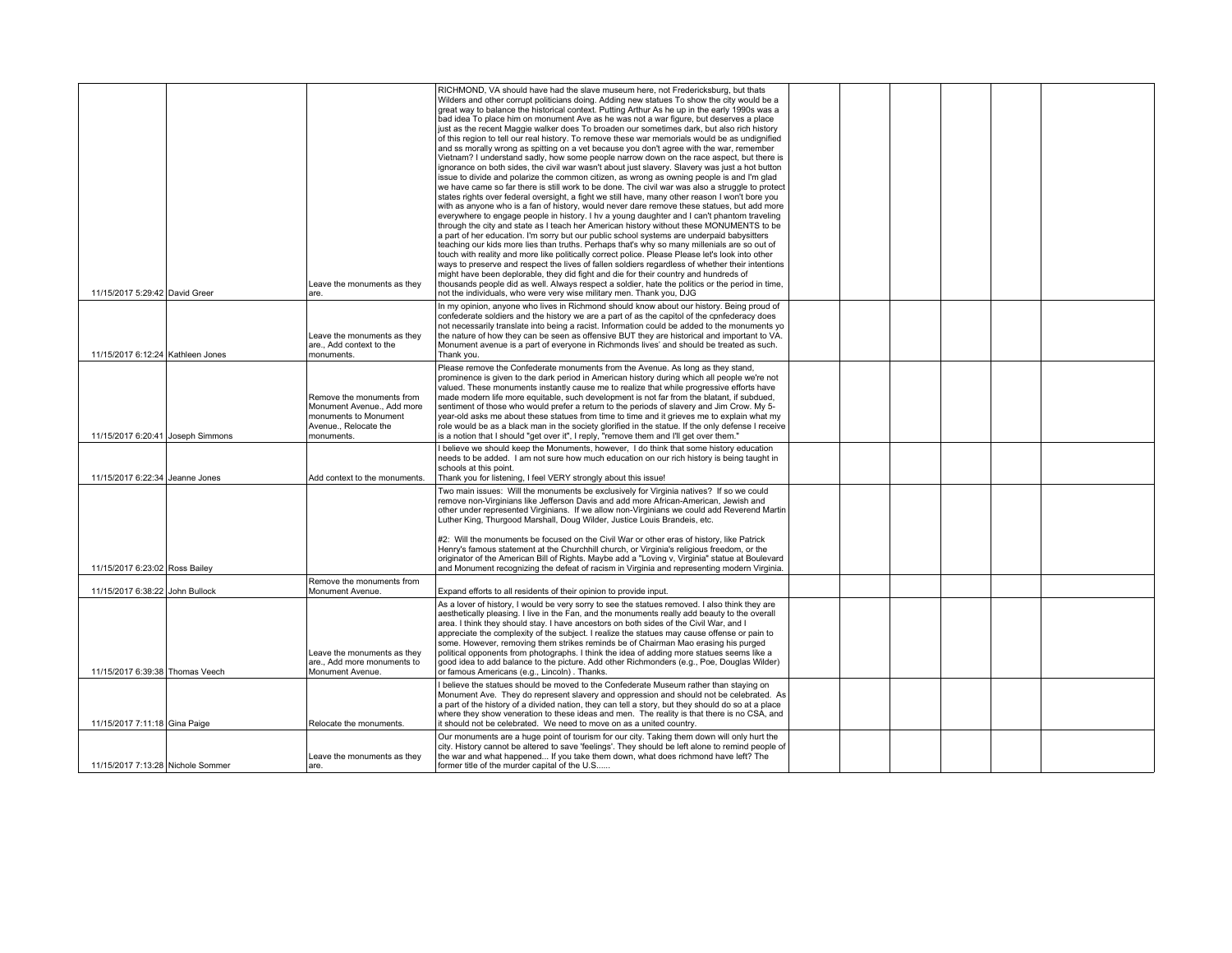|                                    |                                                                           | No one knew better the morality of Robert E Lee and the generals of the Confederacy than<br>Ulysses S Grant who burned their cities and won against them in the Civil War. He and<br>people at the time did not call for the hanging of Robert E Lee and his compatriots. They did<br>not ban the building of monuments to these great men who fought for their "country" against<br>the onslaught of Northern Raiders. Most did not own slaves, but did fight for their land, their<br>family and their women who were being murdered and ravaged by northern armies who<br>cared about nothing but plunder and scorched-earth. We don't erase history; we learn from it<br>and teach it, and to equate 20th century morality with 19th century - litigating again everything<br>that was settled then, is to revise history. And revision of History isn't history, its indoctrination<br>for the sake of political agendas anathema to truth.                                                                                                                                                                                                                                                                                                                                                                                                                                                                                                                                                                                                                                                                                                                                                                                                                                                                                                                                                                                                                                                                                                                                                                                                                                                                                                                                                                       |  |  |  |
|------------------------------------|---------------------------------------------------------------------------|------------------------------------------------------------------------------------------------------------------------------------------------------------------------------------------------------------------------------------------------------------------------------------------------------------------------------------------------------------------------------------------------------------------------------------------------------------------------------------------------------------------------------------------------------------------------------------------------------------------------------------------------------------------------------------------------------------------------------------------------------------------------------------------------------------------------------------------------------------------------------------------------------------------------------------------------------------------------------------------------------------------------------------------------------------------------------------------------------------------------------------------------------------------------------------------------------------------------------------------------------------------------------------------------------------------------------------------------------------------------------------------------------------------------------------------------------------------------------------------------------------------------------------------------------------------------------------------------------------------------------------------------------------------------------------------------------------------------------------------------------------------------------------------------------------------------------------------------------------------------------------------------------------------------------------------------------------------------------------------------------------------------------------------------------------------------------------------------------------------------------------------------------------------------------------------------------------------------------------------------------------------------------------------------------------------------|--|--|--|
| 11/15/2017 7:21:59 Scott Hasty     | Leave the monuments as they<br>are., Add context to the<br>monuments.     | Keep The Monuments, add context, and stop the disinformation campaign that these<br>monuments are about slavery in which the majority of the people in the South did not<br>participate                                                                                                                                                                                                                                                                                                                                                                                                                                                                                                                                                                                                                                                                                                                                                                                                                                                                                                                                                                                                                                                                                                                                                                                                                                                                                                                                                                                                                                                                                                                                                                                                                                                                                                                                                                                                                                                                                                                                                                                                                                                                                                                                |  |  |  |
| 11/15/2017 8:05:06 Les Harrison    | Remove the monuments from<br>Monument Avenue.                             | Monuments to confederate generals and slave owners have no place in Richmond in 2017.<br>Relocate them or sell them off and replace them with: Poe, Maggie Walker (move her), John<br>Mitchell Jr., Pocahontas, Relocate the Virginia Civil Rights Memorial (re-do it and put it where<br>Lee is). These are reasonable choices. Once could easily suggest Gabriel Prosser or Nat<br>Turner.                                                                                                                                                                                                                                                                                                                                                                                                                                                                                                                                                                                                                                                                                                                                                                                                                                                                                                                                                                                                                                                                                                                                                                                                                                                                                                                                                                                                                                                                                                                                                                                                                                                                                                                                                                                                                                                                                                                           |  |  |  |
| 11/15/2017 8:18:20 Brandon Harding | Leave the monuments as they<br>are.                                       | I urge the Commission to please leave the beautiful Monuments "as is". They are a historic<br>part of this beautiful, historic and diverse city.                                                                                                                                                                                                                                                                                                                                                                                                                                                                                                                                                                                                                                                                                                                                                                                                                                                                                                                                                                                                                                                                                                                                                                                                                                                                                                                                                                                                                                                                                                                                                                                                                                                                                                                                                                                                                                                                                                                                                                                                                                                                                                                                                                       |  |  |  |
| 11/15/2017 8:22:20 Brandon Harding | Leave the monuments as they<br>are.                                       | I urge the Commission to leave the Monuments "as is". Thy are a historic part of this<br>beautiful, historic and diverse city.                                                                                                                                                                                                                                                                                                                                                                                                                                                                                                                                                                                                                                                                                                                                                                                                                                                                                                                                                                                                                                                                                                                                                                                                                                                                                                                                                                                                                                                                                                                                                                                                                                                                                                                                                                                                                                                                                                                                                                                                                                                                                                                                                                                         |  |  |  |
| 11/15/2017 8:28:40 Erika Forsack   | Remove the monuments from<br>monuments.                                   | I've lived in Richmond for 10 years now. I grew up coming into the city, playing with the<br>security guards at VCU while my mom taught classes. I remember seeing the monuments as<br>a child and being overwhelmed by the size of them, and mostly the horses. What curious kid<br>doesn't like horses? I've always had an out of context association of Richmond with these<br>monuments. I mean it's still used on some city logos, including the public schools logo on the<br>Arthur Ashe center on Boulevard, which seems pretty disrespectful once we get into the knitty<br>gritty of this. I was very much on team lets-move-them-to-a-museum until I heard Christy<br>Coleman speak at the VCU Presidential forum. I worked at the Edgar Allan Poe Museum for<br>a bit, I know what museum resources are like, and while it seems like the easy way to<br>appease people it's not what makes sense fiscally. I absolutely think that they should be<br>removed from Monument Avenue. I don't think that folks should have to see them every day<br>and be reminded of what they stand for, what they were built to represent and remind people<br>of. For people from out of state to come and rally around and cause million dollar scenes at<br>the cost of the city and state. I had to work that remotely, and was not one of the folks being<br>paid to work, but provided support to RPD monitoring online threats. This situation impacts<br>me daily, as a person who works in social media for a state agency, looking for threats. Not<br>just looking for threats, but seeing how much pain these things are causing members of our<br>community, and it's heartbreaking. I don't have a great answer. But I know this is a dire<br>situation and we have a lot of smart folks equipped to help with the direction we choose to go<br>in. I think it's time to start taking steps to remove Confederate monuments, plaques and<br>Monument Avenue., Relocate the named things that we have to see and interact with every day and be more inclusive to the<br>diverse voices of our community.<br>I believe history is what it is. I have lived here all my life there are other statues going up in<br>the area that can remind people of slavery yet nothing is being said about them. Not all |  |  |  |
|                                    | Leave the monuments as they                                               | history is fun to remember but it is just that history. It is sad that more people can't see we<br>don't have these issues today and move on. It would be sad to see such a beautiful area<br>distroyed and all that money spent when Richmond has so many more important things to<br>spend that money on. Schools are a major issue workers salaries etc. Let's spend more time                                                                                                                                                                                                                                                                                                                                                                                                                                                                                                                                                                                                                                                                                                                                                                                                                                                                                                                                                                                                                                                                                                                                                                                                                                                                                                                                                                                                                                                                                                                                                                                                                                                                                                                                                                                                                                                                                                                                      |  |  |  |
| 11/15/2017 8:29:48 Karen Seal      | are.<br>Leave the monuments as they                                       | on improving the things that draw people to richmond for its historic value.<br>Let the people of Richmond vote on it because people have different opinions what these                                                                                                                                                                                                                                                                                                                                                                                                                                                                                                                                                                                                                                                                                                                                                                                                                                                                                                                                                                                                                                                                                                                                                                                                                                                                                                                                                                                                                                                                                                                                                                                                                                                                                                                                                                                                                                                                                                                                                                                                                                                                                                                                                |  |  |  |
| 11/15/2017 8:31:00 Doug Weston     | are.<br>Leave the monuments as they                                       | statues mean to them.<br>Leave them alone - They are a very visible reminder of where Richmond came from. We<br>should preserve every opportunity to be aware of that history, both good and bad.                                                                                                                                                                                                                                                                                                                                                                                                                                                                                                                                                                                                                                                                                                                                                                                                                                                                                                                                                                                                                                                                                                                                                                                                                                                                                                                                                                                                                                                                                                                                                                                                                                                                                                                                                                                                                                                                                                                                                                                                                                                                                                                      |  |  |  |
| 11/15/2017 8:31:48 anthony gorham  | are.                                                                      | best,<br>We have much more that needs to be resolved in our city than wasting time and money on                                                                                                                                                                                                                                                                                                                                                                                                                                                                                                                                                                                                                                                                                                                                                                                                                                                                                                                                                                                                                                                                                                                                                                                                                                                                                                                                                                                                                                                                                                                                                                                                                                                                                                                                                                                                                                                                                                                                                                                                                                                                                                                                                                                                                        |  |  |  |
| 11/15/2017 8:37:22 Cyrus Kump      | Leave the monuments as they<br>are.                                       | changing history. Please decommission yourselves and lets take care of issues that affect us<br>all like deteriorating schools, high murder rate, low graduation rate, high unemployment, awful<br>roads and infrastructure, inefficient government, high taxes. These are what are important to<br>people's lives. You are just stirring up division in our communities with this discussion. Please<br>stop.                                                                                                                                                                                                                                                                                                                                                                                                                                                                                                                                                                                                                                                                                                                                                                                                                                                                                                                                                                                                                                                                                                                                                                                                                                                                                                                                                                                                                                                                                                                                                                                                                                                                                                                                                                                                                                                                                                         |  |  |  |
| 11/15/2017 8:46:41 Charles Weindel | Remove the monuments from<br>Monument Avenue., Relocate the<br>monuments. | Put them in a park or at battle fields around the area. The roads are congestion more than<br>when they where forst installed. This creates problems going foward into the future. Also the<br>generals lost the war. Its the only moment in our past that is celebrated like a victory that<br>ended in defeat.                                                                                                                                                                                                                                                                                                                                                                                                                                                                                                                                                                                                                                                                                                                                                                                                                                                                                                                                                                                                                                                                                                                                                                                                                                                                                                                                                                                                                                                                                                                                                                                                                                                                                                                                                                                                                                                                                                                                                                                                       |  |  |  |
|                                    | Leave the monuments as they                                               | The monuments have been here for over 100 years and just now they are a problem. You are<br>pandering to snowflakes if you consider removing them. The cost to remove the monuments                                                                                                                                                                                                                                                                                                                                                                                                                                                                                                                                                                                                                                                                                                                                                                                                                                                                                                                                                                                                                                                                                                                                                                                                                                                                                                                                                                                                                                                                                                                                                                                                                                                                                                                                                                                                                                                                                                                                                                                                                                                                                                                                    |  |  |  |
| 11/15/2017 8:48:48 Denise Gentry   | are.                                                                      | could be better spent on Richmond's failure of a school system.                                                                                                                                                                                                                                                                                                                                                                                                                                                                                                                                                                                                                                                                                                                                                                                                                                                                                                                                                                                                                                                                                                                                                                                                                                                                                                                                                                                                                                                                                                                                                                                                                                                                                                                                                                                                                                                                                                                                                                                                                                                                                                                                                                                                                                                        |  |  |  |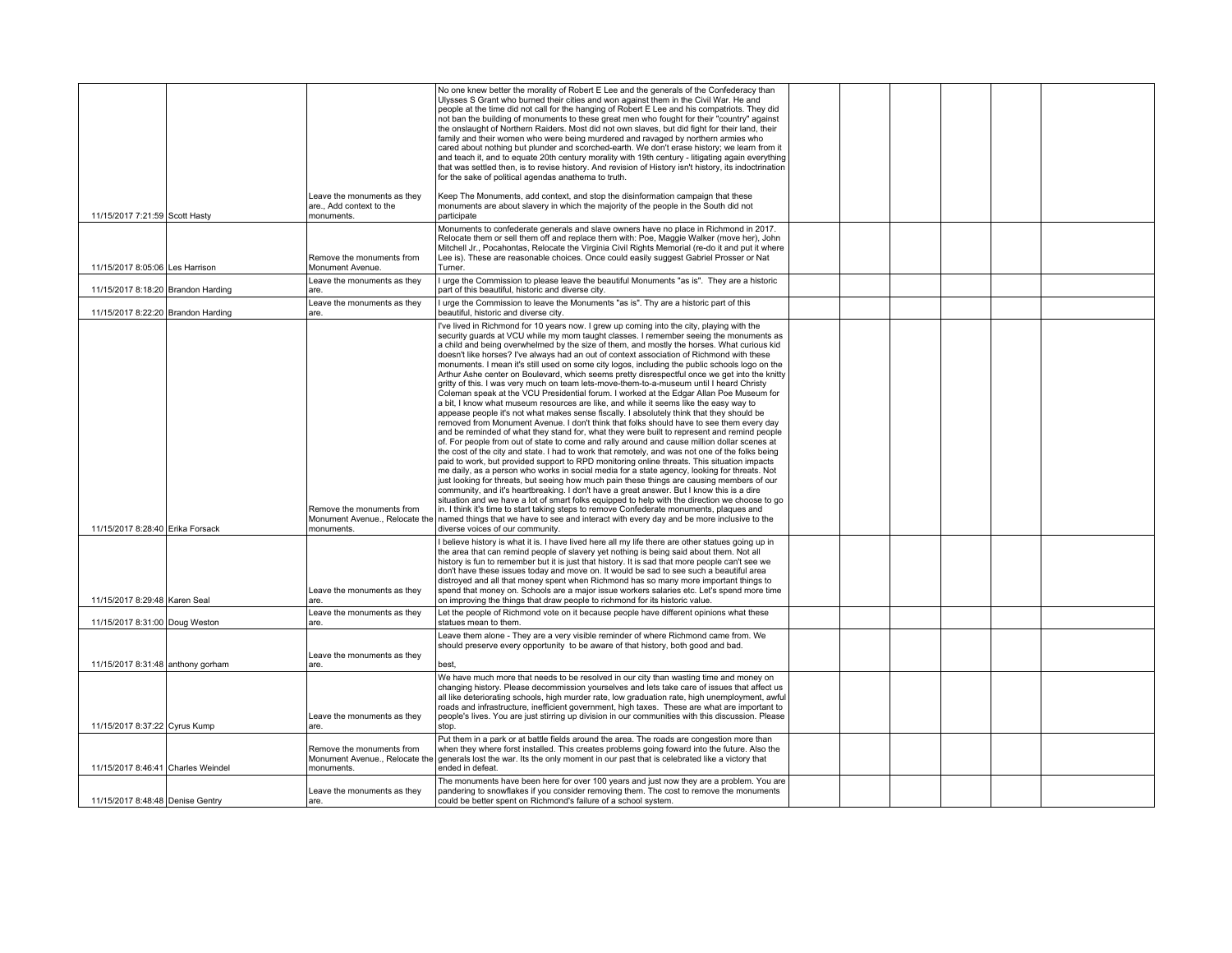| 11/15/2017 9:05:12 Anne Hall      | Add context to the monuments.<br>Add more monuments to<br>Monument Avenue.<br>Remove the monuments from | Richmond is unique in American history as many people come here to see/study much about<br>the Civil War, It would be a crime to remove or relocate the statues on Monument Avenue.<br>They are very much "part of the story".<br>The statues also are connected to the economy of Richmond because of their place in<br>drawing tourists to the area. That affects jobs, hotels, restaurants, etc.<br>The cost of moving the statues or of relocating is simply not worth the collateral damage to<br>the City in terms of significant potential damage to our economy.<br>In terms of history, American slavery is not unique. It was/is a world wide issue. Many who<br>are making it a huge issue with regard to the Confederacy do not think beyond their own<br>sphere of life.<br>For example, Plato, one of the greatest philosophers in world history, was a slave holder. The<br>Greeks are not taking down statues of Plato. The same applies to Italian statues of Roman<br>emperors or generals whose conquering armies made slaves of territories they captured.<br>Their monuments stand all over Italy.<br>Elihugh Yale, a wealthy slave trader, gave Yale University financial stability in its early years.<br>The President of Yale says a name change is not on the table for the school. Brown<br>University has a similar repugnant situation in its history.<br>Many Virginians and Southerners, in general, fought on the Confederate side because of<br>love for their State not because of maintaining slavery. Lee famously said, after resigning his<br>commission in the US Army, that he would not raise his sword "save in defense of his native<br>state". The Confederate leaders on Monument virtually all felt the same.<br>Lee may be even more unique in American history (possibly world history) because he was<br>offered command of both the Union and the Confederate armies. He is possibly the only<br>military leader to be offered command of two opposing armies. Critics seem to forget, or do<br>not know, that President Lincoln offered Lee that Union command.<br>Finally, most Confederate soldiers were not slave holders. For many the War was about<br>Georgia, North Carolina, Virginia, Alabama, South Carolina, etc, etc. not about keeping<br>slaves they did not own.<br>We need to consider the statues on Monument Ave in their totality and not on a narrow<br>emotional level. They are part of Richmond and its rich history.<br>The monuments to the confederacy are nothing more than statues honoring traitors of<br>America. We would never put up a statue of Nazis or those who sat on the English throne<br>while America fought for independence. So why keep monuments to those who fought |  |  |  |
|-----------------------------------|---------------------------------------------------------------------------------------------------------|-----------------------------------------------------------------------------------------------------------------------------------------------------------------------------------------------------------------------------------------------------------------------------------------------------------------------------------------------------------------------------------------------------------------------------------------------------------------------------------------------------------------------------------------------------------------------------------------------------------------------------------------------------------------------------------------------------------------------------------------------------------------------------------------------------------------------------------------------------------------------------------------------------------------------------------------------------------------------------------------------------------------------------------------------------------------------------------------------------------------------------------------------------------------------------------------------------------------------------------------------------------------------------------------------------------------------------------------------------------------------------------------------------------------------------------------------------------------------------------------------------------------------------------------------------------------------------------------------------------------------------------------------------------------------------------------------------------------------------------------------------------------------------------------------------------------------------------------------------------------------------------------------------------------------------------------------------------------------------------------------------------------------------------------------------------------------------------------------------------------------------------------------------------------------------------------------------------------------------------------------------------------------------------------------------------------------------------------------------------------------------------------------------------------------------------------------------------------------------------------------------------------------------------------------------------------------------------------------------------------------------------------------------------------------------------------------------------------------------------------------------------------------|--|--|--|
| 11/15/2017 9:06:24 Sarah Parham   | Monument Avenue.<br>Leave the monuments as they                                                         | against America and lost?                                                                                                                                                                                                                                                                                                                                                                                                                                                                                                                                                                                                                                                                                                                                                                                                                                                                                                                                                                                                                                                                                                                                                                                                                                                                                                                                                                                                                                                                                                                                                                                                                                                                                                                                                                                                                                                                                                                                                                                                                                                                                                                                                                                                                                                                                                                                                                                                                                                                                                                                                                                                                                                                                                                                             |  |  |  |
| 11/15/2017 9:12:08 Dale Wilson    | are.                                                                                                    | Leave the Monuments they are part of history                                                                                                                                                                                                                                                                                                                                                                                                                                                                                                                                                                                                                                                                                                                                                                                                                                                                                                                                                                                                                                                                                                                                                                                                                                                                                                                                                                                                                                                                                                                                                                                                                                                                                                                                                                                                                                                                                                                                                                                                                                                                                                                                                                                                                                                                                                                                                                                                                                                                                                                                                                                                                                                                                                                          |  |  |  |
| 11/15/2017 9:16:10 Heather Millar | Add context to the monuments.,<br>Add more monuments to<br>Monument Avenue.                             | I do not agree with removing the monuments from Monument Avenue, but I do agree with<br>adding context to teh statues and adding more monuments that represent Virginia's history -<br>on Monument Avenue.                                                                                                                                                                                                                                                                                                                                                                                                                                                                                                                                                                                                                                                                                                                                                                                                                                                                                                                                                                                                                                                                                                                                                                                                                                                                                                                                                                                                                                                                                                                                                                                                                                                                                                                                                                                                                                                                                                                                                                                                                                                                                                                                                                                                                                                                                                                                                                                                                                                                                                                                                            |  |  |  |
| 11/15/2017 9:18:12 Mary Puryear   | Leave the monuments as they<br>are.                                                                     | You cannot change history. Leave them where they are. You cannot change the past. Don't<br>turn a blind's eye but instead discuss history as an educated adult.                                                                                                                                                                                                                                                                                                                                                                                                                                                                                                                                                                                                                                                                                                                                                                                                                                                                                                                                                                                                                                                                                                                                                                                                                                                                                                                                                                                                                                                                                                                                                                                                                                                                                                                                                                                                                                                                                                                                                                                                                                                                                                                                                                                                                                                                                                                                                                                                                                                                                                                                                                                                       |  |  |  |
| 11/15/2017 9:21:55 Linda Terry    | Add context to the monuments.<br>Add more monuments to<br>Monument Avenue.                              | Richmond is the city of monuments. Slavery is a part of our heritage from which we cannot<br>Escape. Let's be inclusive and sensitive and add historical context and more statues to our<br>beautiful Street.                                                                                                                                                                                                                                                                                                                                                                                                                                                                                                                                                                                                                                                                                                                                                                                                                                                                                                                                                                                                                                                                                                                                                                                                                                                                                                                                                                                                                                                                                                                                                                                                                                                                                                                                                                                                                                                                                                                                                                                                                                                                                                                                                                                                                                                                                                                                                                                                                                                                                                                                                         |  |  |  |
| 11/15/2017 9:25:35 Tyrone Dyer    | Remove the monuments from<br>monuments.                                                                 | These monuments remind us of a dark time that occured in America history! They should be<br>Monument Avenue., Relocate the removed and relocated to a museum! In a place like this, they would be greatly appreciated<br>by a diverse community!                                                                                                                                                                                                                                                                                                                                                                                                                                                                                                                                                                                                                                                                                                                                                                                                                                                                                                                                                                                                                                                                                                                                                                                                                                                                                                                                                                                                                                                                                                                                                                                                                                                                                                                                                                                                                                                                                                                                                                                                                                                                                                                                                                                                                                                                                                                                                                                                                                                                                                                      |  |  |  |
|                                   | Add context to the monuments.,                                                                          | I am a born Pennsylvanian, who went to Virginia Tech, graduated, moved to Richmond and<br>currently resides on Monument Ave. Growing up in the "keystone state", what I heard about<br>a lot in school was that the "South" wanted to keep slavery alive. The "South" were bad<br>people who hated equality and wanted to oppress people. What I learned quickly through<br>one history class at Virginia Tech was that this view was elementary. As I personally<br>continued to study subjects on this topic (reading historical books such as April 1864, Hidden<br>history of the Civil War, etc), I came to the realization that this wasn't necessarily true. Yes, I<br>am sure that some people in the 1860s fought to keep slavery alive, possibly even a majority<br>(for economic reasons), but what I came to realize is that this part of American history is<br>taught with limited context by teachers who have themselves been given limited context on<br>the subject.<br>I think that most people would agree that Stonewall Jackson, Robert E. Lee, and many other<br>current citizens' past relatives may not have been right to fight for slavery. Some would even<br>argue that they are evil for standing up for an injustice like this. Most people do have the right<br>to this point of view. I don't and wouldn't arque with this on them. We can use these<br>monuments to tell our people, yes these Virginians, who made mistakes, but they fought for<br>what they believed in. Some of them even went on to reconcile for their mistakes and<br>become great Virginians afterwards (Lee). Inform people how they fought for their rights as a<br>state, and why they made the decisions they did at the time they did, but also inform them of                                                                                                                                                                                                                                                                                                                                                                                                                                                                                                                                                                                                                                                                                                                                                                                                                                                                                                                                                                                         |  |  |  |
| 11/15/2017 9:28:17 John Foster    | Add more monuments to<br>Monument Avenue.                                                               | their mistakes. If we remove our past, this is only going to divide us further, but we need to<br>be aware of our past to move forward.                                                                                                                                                                                                                                                                                                                                                                                                                                                                                                                                                                                                                                                                                                                                                                                                                                                                                                                                                                                                                                                                                                                                                                                                                                                                                                                                                                                                                                                                                                                                                                                                                                                                                                                                                                                                                                                                                                                                                                                                                                                                                                                                                                                                                                                                                                                                                                                                                                                                                                                                                                                                                               |  |  |  |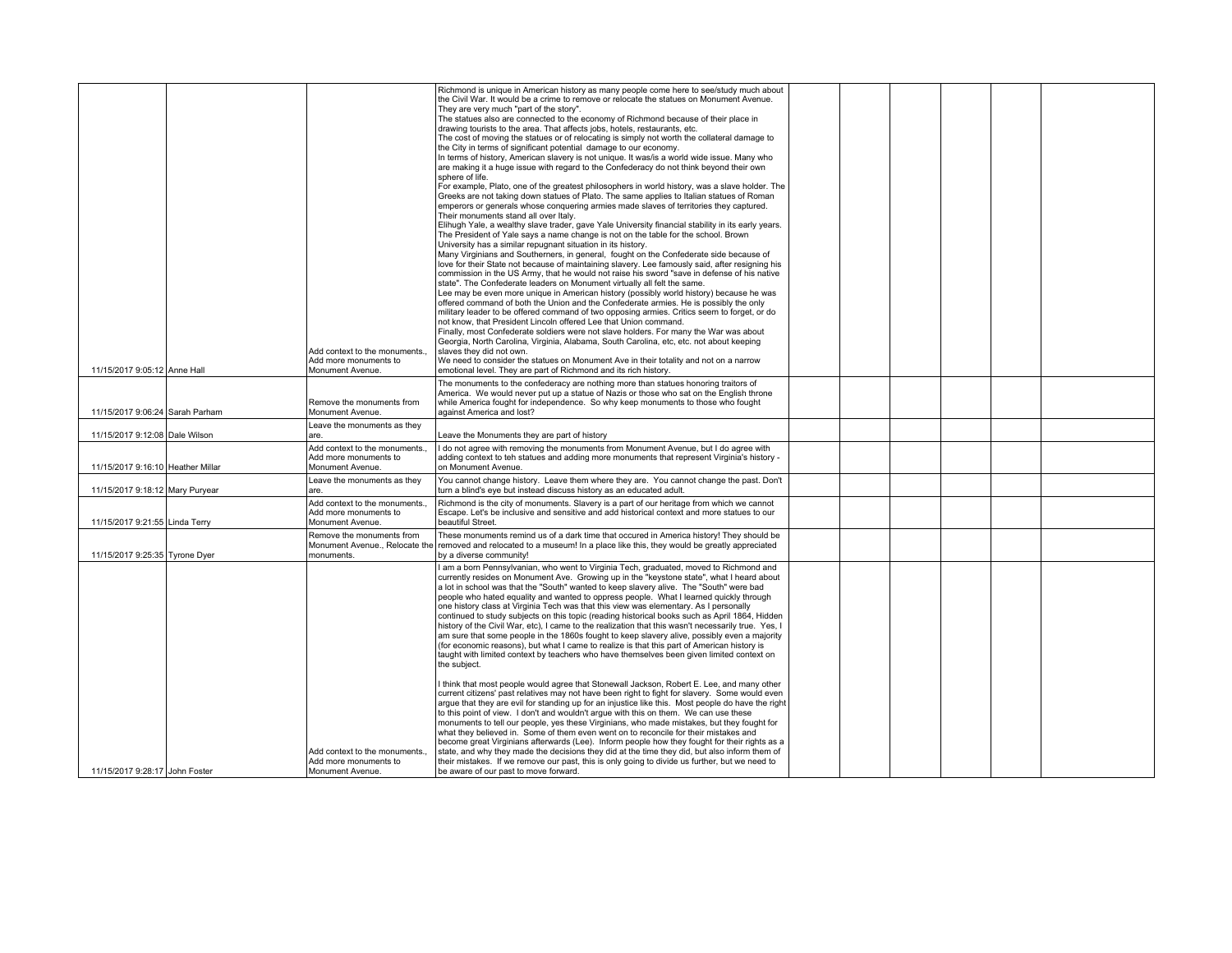| 11/15/2017 9:35:54 Julianna Carl     | Leave the monuments as they<br>are.                                                                                                                   | History cannot be erased or changed to fit one group of citizens "feelings". This city was the<br>capital of the confederacy and retelling to teach hate towards these men, who at the time<br>were trying to defend their rights, land, and homestheir lively hood, does not make each<br>one a racist bigot. It is a time of history that is important to America's story and should be<br>protected and taught honestly, not how a bunch of SOL tested non free thinkers want it to be<br>told! They learned bullet points, they did not learn the thick richness behind it all. It's ironic<br>that these men's history is being erased, when it was them who fought for what they believed<br>in and for the lands that they loved! It is not all about slavery, and maybe that should be<br>taught in school instead.                                                                                                                                                                           |  |  |  |
|--------------------------------------|-------------------------------------------------------------------------------------------------------------------------------------------------------|-------------------------------------------------------------------------------------------------------------------------------------------------------------------------------------------------------------------------------------------------------------------------------------------------------------------------------------------------------------------------------------------------------------------------------------------------------------------------------------------------------------------------------------------------------------------------------------------------------------------------------------------------------------------------------------------------------------------------------------------------------------------------------------------------------------------------------------------------------------------------------------------------------------------------------------------------------------------------------------------------------|--|--|--|
| 11/15/2017 9:37:31 Lisa Kaplan       | Leave the monuments as they<br>are.                                                                                                                   | I have lived in Richmond all of the 56 years of my life. I do not see the monuments as a<br>representation of slavery or anything to do with slavery. They represent the part that<br>Richmond played in the history of the Civil War. Taking down the monuments would mean<br>taking down history. I am also Jewish. I visited a former concentration camp in Munich<br>Germany many years ago. The people of Germany want the camp demolished, but other<br>(the USA) want it to stay as a reminder of what happened so that something like that did not<br>happen again. If those who think the monuments represent slavery want them gone because<br>they think that is what they represent, ponder what I just wrote about Germany. History<br>cannot be erased, but we can learn from it.                                                                                                                                                                                                       |  |  |  |
| 11/15/2017 9:38:13 PAT BISHOP        | Leave the monuments as they<br>are., Add context to the<br>monuments., Add more<br>monuments to Monument<br>Avenue.                                   | It is part of Virginia history, right or wrong, it is what it is. We need to use our history and learn<br>from it. The "monuments" are part of our history. Please do not remove "history"                                                                                                                                                                                                                                                                                                                                                                                                                                                                                                                                                                                                                                                                                                                                                                                                            |  |  |  |
| 11/15/2017 9:42:28 Ben Gates         | Relocate the monuments                                                                                                                                | Unlike many, I don't support the immediate removal of the statues, nor do I support them<br>remaining forever. The statues would be more valuable as a history lesson if they were in a<br>museum. The Virginia Historical Society is only a couple of blocks from from Stonewall<br>Jackson. It would be a great place to which these could eventually be relocated. The Civil<br>War Museum at Tredegar and Hollywood Cemetary are other options. I also don't want to see<br>these pieces of art (they are aesthetically appealing, despite their controversial subject<br>matter) to be removed or covered with a tarp. If instead of a plan for immediate removal, we<br>could establish a replacement plan where we don't relocate a statue until we have a<br>replacement in place, I feel that we could have a long-term plan in effect that would offer an<br>indefinite solution rather than a stop-gap short-term removal that would leave us with ruins or<br>tarps for years or decades. |  |  |  |
|                                      |                                                                                                                                                       | I have a measured suggestion. Why not compromise? Leave some and remove others.<br>Remove Stuart. Leave Lee. Remove Davis, and put something in his place. Leave Maury,<br>remove Stonewall, and put something in his place. Relocate the Davis and Stuart statues to<br>Hollywood Cemetery, and relocate the Stonewall statue to a proper location at the<br>Chancellorsville or Anteitam Battlefield Parks where he fought his greatest battles.<br>Then, at the beginning of Monument at Stuart Circle put up a monument commemorating the<br>history of Virginia and how important Richmond was- possibly a curved slab, almost a<br>complete circle following the curve of the road, front and back, depicting all the famous                                                                                                                                                                                                                                                                    |  |  |  |
|                                      |                                                                                                                                                       | Virginians who have done something good for this country and highlighting important<br>historical events that shaped the city. Make it the beginning of a walking tour down Monument<br>highlighting the history of the street and Richmond's checkered past.<br>After Lee, where Davis used to be, put something nice, like a fountain, and historical markers<br>highlighting more history in the area. It's a huge space to put something beautiful and<br>commemorative to replace that gaudy monument. Past that, where Stonewall used to be, put<br>up a monument commemorating Gabriel Prosser, Nat Turner, Dredd Scott and the fight for                                                                                                                                                                                                                                                                                                                                                      |  |  |  |
| 11/15/2017 9:44:53 Amanda Scantling  | Remove the monuments from<br>Monument Avenue Add context<br>to the monuments Add more<br>monuments to Monument<br>Avenue., Relocate the<br>monuments. | freedom from slavery over the years in Virginia. Then finish with Maury and Ashe.<br>We have the opportunity to create something new while avoiding the erasure of history and a<br>massive expenditure of tax dollars that could be better used elsewhere. Have VCU students<br>compete to design the three new monuments/memorials. Make it a community and media<br>event - the grand reopening of Monument Ave. Show the rest of the nation that the Capitol of<br>the Confederacy can bring people together and honor our past while remembering it the right<br>way and looking towards our future. We can rewrite history, however painful, and create an<br>opportunity for people to learn and grow from seeing such a timeline put into the right context.                                                                                                                                                                                                                                  |  |  |  |
| 11/15/2017 9:57:19 Robert Pope       | Leave the monuments as they<br>are.                                                                                                                   | They are part of our history and heritage. Leave them alone                                                                                                                                                                                                                                                                                                                                                                                                                                                                                                                                                                                                                                                                                                                                                                                                                                                                                                                                           |  |  |  |
| 11/15/2017 10:01:03 Hannah Whisenant | Add more monuments to<br>Monument Avenue., Relocate the<br>monuments.                                                                                 | Confederate monuments celebrate slavery and should be moved to the confederate history<br>museum or Hollywood cemetery. Replace the monuments with real American heroes that<br>have made this country great whether it be in the arts, sciences, technology, helped in the<br>fight to end slavery, etc. Our monuments should honor heroes. The history of the<br>confederates is a stain on our history. An ugly past. The Birth of a Nation is an ugly thing to<br>honor.                                                                                                                                                                                                                                                                                                                                                                                                                                                                                                                          |  |  |  |
|                                      | Leave the monuments as they<br>are., Add context to the                                                                                               | Richmond is a CONFEDERATE citythere were MANY confederate battles here and in<br>areas surrounding Richmond. Since we are the capital of the former confederate state<br>WHY should they be removed. to be perfectly honestremoving them will do NOTHING.<br>The hate, the protests, and all other issues will STILL be hereit will just be focused on<br>something else. If people have such a problem with themWHY DO THEY LIVE IN A<br>STATE WITH THIS KIND OF HISTORY? Removing them won't change the history behind<br>them and why shouldn't people be reminded of how things USED to be. Besidesif you<br>remove one you should remove them ALLthat includes the ARTHUR ASHE monument. If<br>you give in to this bad attitude and temper tantrumswhat ELSE will you have to give in to?                                                                                                                                                                                                        |  |  |  |
| 11/15/2017 10:10:26 marsha rodgers   | monuments.                                                                                                                                            | Where will it end? I can tell you that NOWHERE.                                                                                                                                                                                                                                                                                                                                                                                                                                                                                                                                                                                                                                                                                                                                                                                                                                                                                                                                                       |  |  |  |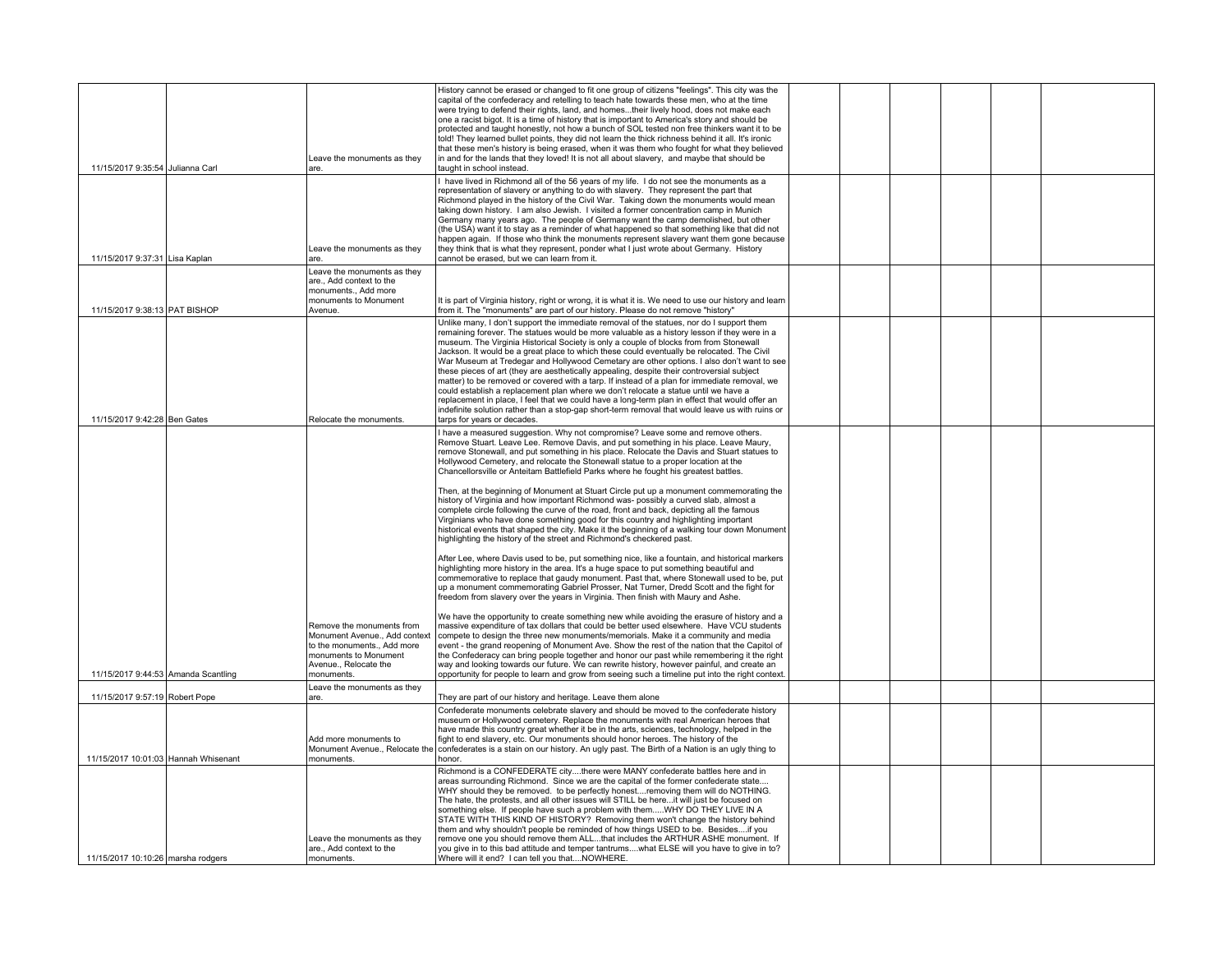| 11/15/2017 10:14:40 Jacky Sommer     |                                           | Add context to the monuments.                                              | I do not believe in hiding history nor pandering to people that could fight a better cause, but I<br>agree if it is offensive to some you could put up a description eg this man was a great<br>general, lead his troops but believed etc etc. I do not think information should be made up<br>or pro / against one side of the views. The information needs to be detailed as history. If we<br>do not then anyone will declare anything as offensive eg I am from England and could say the<br>VA flag is offensive to English people etc But I understand that that was how it was at the<br>time. it is history! many people do not even know who the statues are of, what the flag etc<br>signifies.                            |  |  |  |
|--------------------------------------|-------------------------------------------|----------------------------------------------------------------------------|--------------------------------------------------------------------------------------------------------------------------------------------------------------------------------------------------------------------------------------------------------------------------------------------------------------------------------------------------------------------------------------------------------------------------------------------------------------------------------------------------------------------------------------------------------------------------------------------------------------------------------------------------------------------------------------------------------------------------------------|--|--|--|
| 11/15/2017 10:18:25 Priscilla Taylor |                                           | Leave the monuments as they<br>are.                                        | It is our hertiage                                                                                                                                                                                                                                                                                                                                                                                                                                                                                                                                                                                                                                                                                                                   |  |  |  |
| 11/15/2017 10:18:48 Mike Sarahan     |                                           |                                                                            | At the meeting last night, Christy Coleman mentioned that letters had been received from the<br>United Daughters of the Confederacy and the Sons of the Confederacy. In accordance with<br>the Freedom of Information Act, I am requesting that I be provided a copy of each letter,<br>within the applicable time limit. I don't anticipate that there will any significant expense in<br>regard to this request, since it was indicated that all the letters are right at hand and that there<br>is a searchable data base. If you intend to try to make any significant charge, however,<br>please advise me of the intended expense before you produce the documents. Thank you for<br>your help in this regard. -- Mike Sarahan |  |  |  |
|                                      | 11/15/2017 10:22:14 Jennifer Hurst-Wender | Add context to the monuments.<br>Add more monuments to<br>Monument Avenue. | Hello! I attended last night's meeting. One of the main points I gleaned was the emphasis on<br>artists helping to interpret and add context to the statues and for the City. As I was driving<br>hope, I was listening to Radio IQ. They were interviewing Titus Kaphar, and specifically<br>talking about his views on the monuments. I am sure that you have listened to his TED Talk,<br>"Can Art Amend History" but if not, here is a link: https://www.ted.<br>com/talks/titus kaphar can art amend history                                                                                                                                                                                                                    |  |  |  |
| 11/15/2017 10:30:58 Lynne Tatum      |                                           | Leave the monuments as they<br>are.                                        | Removing the monuments won't change our history. These men were good citizens and they<br>served their country well. Slavery was only a part of the reason the Civil War broke out. It was<br>just the way the south worked at the time and not all slaves were abused. These statues can<br>also used as a reminder of how our country had changed for the better. Please let them<br>remain a part of Richmond history!                                                                                                                                                                                                                                                                                                            |  |  |  |
| 11/15/2017 10:36:15 Sheena Marshall  |                                           | Relocate the monuments.                                                    | Place them in a museum or a more remote location so those who want to revisit their history<br>can do so as they feel. Richmond can't move forward if it's stuck looking at it's troubled past,<br>or spending months trying to determine what to do with it. Perhaps if more time was spent<br>analyzing WHY these monuments were erected in the first place, and more empathy was<br>shown for all parties involved, then the solution would become clearer.                                                                                                                                                                                                                                                                       |  |  |  |
|                                      |                                           | Add context to the monuments.                                              | Please consider context and adding more monuments.<br>The following historical figures have some relation to Richmond VA.<br>Admiral Richard E Byrd<br>Lewis and Clark explorers<br>Gov. Linwood Holton walking Anne Holton into school<br>Brooker T. Washington<br>Virginia Minor                                                                                                                                                                                                                                                                                                                                                                                                                                                   |  |  |  |
| 11/15/2017 10:42:53 N. R.            |                                           | Add more monuments to<br>Monument Avenue.                                  | Maggie Walker<br><b>Bojangles</b>                                                                                                                                                                                                                                                                                                                                                                                                                                                                                                                                                                                                                                                                                                    |  |  |  |
| 11/15/2017 10:43:48 Greg Thompson Jr |                                           | Leave the monuments as they<br>lare.                                       | Unfortunately history can not be erased, these pillars of history should remain to remind<br>Richmond and our country how far we have come and how far wd still need to go. Thank<br>vou.                                                                                                                                                                                                                                                                                                                                                                                                                                                                                                                                            |  |  |  |
| 11/15/2017 11:17:42 Cynthia Croxton  |                                           | Leave the monuments as they<br>are., Add context to the<br>monuments.      | Richmond is too rich in history, which we are to learn from, to remove from where they sit. All<br>aspects of the Civil War should be acknowledged. We have the various museums, Hollywood<br>Cemetery, etc. that all teach us valuable lessons. If one starts erasing the history by hiding<br>the ugliness, then it surely will be repeated. I have read so many things from various people,<br>and it is apparent we have not learned enough. Honestly, some have no idea what they're<br>talking about. Please leave our monuments, they are part of Richmond's rising up, not hate<br>symbols.                                                                                                                                  |  |  |  |
| 11/15/2017 11:37:57 James Harris     |                                           | Leave the monuments as they<br>are.                                        | Leave the monuments alone, spend the money to update city schools and help the citizens.                                                                                                                                                                                                                                                                                                                                                                                                                                                                                                                                                                                                                                             |  |  |  |
| 11/15/2017 11:46:21 Chris Baisey     |                                           | Leave the monuments as they<br>lare.                                       | Removing monuments will be a financial disaster. Spend the money on the failing Richmond<br>educational system. These schools need help now.<br>Thank you                                                                                                                                                                                                                                                                                                                                                                                                                                                                                                                                                                            |  |  |  |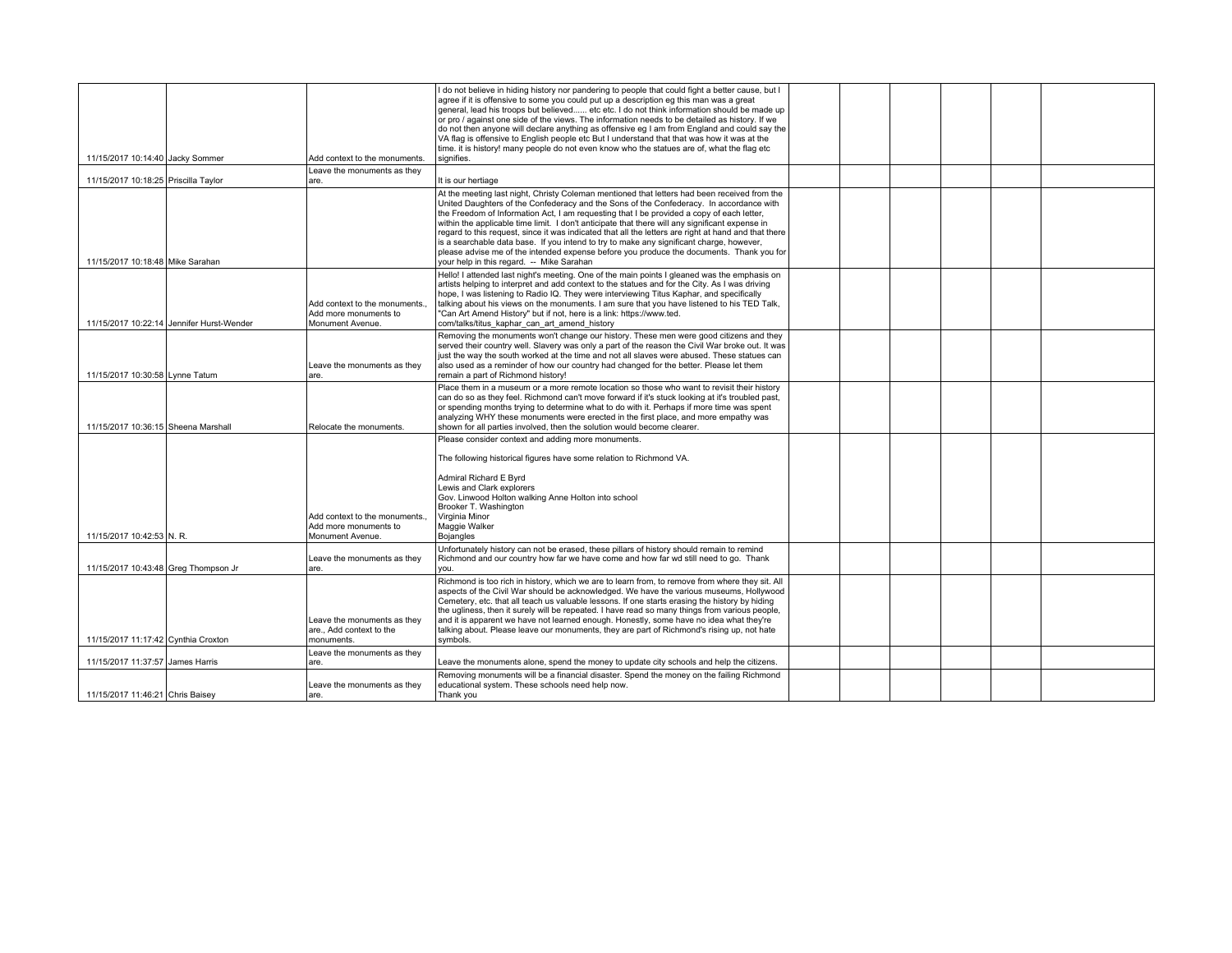|                                       |                                         |                                               | None of the above -- they are all-or-nothing options. The City should plan a multi-faceted<br>approach, along these lines.                                                                                                                                                                                                                                                                                                                                                                                                                                                                                                                                                                                                                                                                                                                                                                                                                                                                                                                                                                                                                                                                                                                                                                                                                                                                                                                                                                                                                                                                                                                                                                                                                                                                                                                                                                                                                                                                                                                                                                                                                                                                                                                                                                                                                                                                                                                                                          |  |  |  |
|---------------------------------------|-----------------------------------------|-----------------------------------------------|-------------------------------------------------------------------------------------------------------------------------------------------------------------------------------------------------------------------------------------------------------------------------------------------------------------------------------------------------------------------------------------------------------------------------------------------------------------------------------------------------------------------------------------------------------------------------------------------------------------------------------------------------------------------------------------------------------------------------------------------------------------------------------------------------------------------------------------------------------------------------------------------------------------------------------------------------------------------------------------------------------------------------------------------------------------------------------------------------------------------------------------------------------------------------------------------------------------------------------------------------------------------------------------------------------------------------------------------------------------------------------------------------------------------------------------------------------------------------------------------------------------------------------------------------------------------------------------------------------------------------------------------------------------------------------------------------------------------------------------------------------------------------------------------------------------------------------------------------------------------------------------------------------------------------------------------------------------------------------------------------------------------------------------------------------------------------------------------------------------------------------------------------------------------------------------------------------------------------------------------------------------------------------------------------------------------------------------------------------------------------------------------------------------------------------------------------------------------------------------|--|--|--|
|                                       |                                         |                                               | Treat each statue individually. For instance, start by taking down Jefferson Davis. No need to<br>wait to decide what to do with the entire monument -- just relocate the statue to his graveside.<br>Over time the monument can be redesigned with landscaping and removing of the<br>engravings. Next, publish an RFP from organizations interested in acquiring the Stewart,<br>Jackson, and Lee monuments. (If no organizations, museums, clubs offer new homes for<br>them, then clearly they are not that valuable to those who support the Confederate cause or<br>to historic organizations.) As far as adding context, obviously explanatory plaques will be read<br>by few, for logistical reasons. An alternative is to add signs simply with a phone number that<br>can be called to hear a recording about each monument. Over time, the statues can be<br>relocated.                                                                                                                                                                                                                                                                                                                                                                                                                                                                                                                                                                                                                                                                                                                                                                                                                                                                                                                                                                                                                                                                                                                                                                                                                                                                                                                                                                                                                                                                                                                                                                                                  |  |  |  |
|                                       |                                         |                                               | One aspect of this controversy that has struck me is how few African-Americans have been in<br>the forefront of asking that the monuments be removed. When I (a white person) have asked<br>A-A friends why this might be so, most give the same answer: Of all the vestiges of slavery,<br>Jim Crow, resistance to integration, and so forth, this does not rise to the top of the list of<br>what needs to be rectified. More training and good jobs, decent schools, adequate<br>transportation -- all this trumps the fuss and expense of removing the monuments. So the City<br>should explicitly tie the decision not to "tear down the statues" to directing comparable<br>resources to those more pressing needs.                                                                                                                                                                                                                                                                                                                                                                                                                                                                                                                                                                                                                                                                                                                                                                                                                                                                                                                                                                                                                                                                                                                                                                                                                                                                                                                                                                                                                                                                                                                                                                                                                                                                                                                                                           |  |  |  |
|                                       | 11/15/2017 11:57:47 Anne-Marie McCartan |                                               | Thanks for asking for citizen's options.                                                                                                                                                                                                                                                                                                                                                                                                                                                                                                                                                                                                                                                                                                                                                                                                                                                                                                                                                                                                                                                                                                                                                                                                                                                                                                                                                                                                                                                                                                                                                                                                                                                                                                                                                                                                                                                                                                                                                                                                                                                                                                                                                                                                                                                                                                                                                                                                                                            |  |  |  |
| 11/15/2017 11:59:38 Kimberly Kleski   |                                         | Leave the monuments as they<br>lare.          | I would likke to keep our History Be nice to walk my Grandchildren and See their History How<br>can I explain that to them that someone came long one day. And Said we do not like The<br>History and those people toke it away?                                                                                                                                                                                                                                                                                                                                                                                                                                                                                                                                                                                                                                                                                                                                                                                                                                                                                                                                                                                                                                                                                                                                                                                                                                                                                                                                                                                                                                                                                                                                                                                                                                                                                                                                                                                                                                                                                                                                                                                                                                                                                                                                                                                                                                                    |  |  |  |
| 11/15/2017 12:03:07 Derrick Wimberley |                                         | Remove the monuments from<br>Monument Avenue. | Consider why the statues were put there in the first place. Consider the era in which they<br>were put there and the message that it was meant to send when they were put there. The<br>statues are a rallying point for hate groups for a reason. Having those statues on Monument<br>Avenue is a celebration of the attitudes that led to the Civil War. I cannot recall anywhere in<br>history where the losers of a war were allowed to continue to promote their platform. These<br>statues continue to promote a white supremacist platform/attitude.<br>In relation to tracking the number of people for/against the statues, I do not believe asking<br>people to speak up will accurately represent who is against it. People of color are usually the<br>least reliable in representing their opinions about things that bother them. Being<br>downtrodden puts you in the mindset that nothing will change even if you try. So taking a poll<br>will not serve the purpose meant.<br>In relation to the cost of removal of the statues, it is only a matter of time that the amount<br>spent cleaning vandalism off the statues and the money spent on police security (during<br>protest) will easily out pace the amount it cost to remove them.<br>Many people will say these statues only represent history, and we can't erase history. History<br>will remain whether the statues do or not. There is plenty of history (in history books) that<br>isn't represented on Monument Avenue, so having them there is certainly not a necessity. I<br>will venture to say that not ONE of the people making the argument FOR the statues will say<br>they like it because it reminds them of a time when they had more control and could do<br>whatever they wanted to black people. But I also am willing to bet that is the mindset of<br>some. My point is that "some" people who want the statues, will come up with any excuse to<br>keep them despite there being an underlying (or hidden) reason. For many of us, those<br>statues represent the desire to keep a people in slavery.<br>If a neighbor is playing extremely loud music and it offends 20 neighbors, all 20 may not<br>speak out against it. If police only receive one phone call about that loud music, does that<br>mean the music volume shouldn't be turned down? The number who record their offense to it<br>shouldn't matter. Those statues are offensive. Please remove them. Thank you. |  |  |  |
| 11/15/2017 12:20:34 William Bryant    |                                         | Leave the monuments as they<br>l are.         | Lived my whole life in Richmond and never once have I associated the Confederate Statues<br>with slavery or anything racial. They have always been awesome works of historical artifacts<br>that fit the beautiful landscape of the area.                                                                                                                                                                                                                                                                                                                                                                                                                                                                                                                                                                                                                                                                                                                                                                                                                                                                                                                                                                                                                                                                                                                                                                                                                                                                                                                                                                                                                                                                                                                                                                                                                                                                                                                                                                                                                                                                                                                                                                                                                                                                                                                                                                                                                                           |  |  |  |
| 11/15/2017 12:59:52 Eileen McDermott  |                                         | Add more monuments to<br>Monument Avenue.     | Add the following:<br>1. General Grant, on horse back, and larger than Lee if possible since he was the victor and a<br>two term President. AND was a powerful supporter of African Americans.<br>2. Add a monument recognizing slavery, given Richmond had the largest slave trade in the<br>world.<br>3. Relocate the beautiful existing statue of Lincoln and his son, which is currently hidden from<br>view behind Tredegar, to Monument Ave. Come on, he is the most revered President in most<br>parts of the world.<br>No one could accuse you of erasing history! You would be completing it. And I bet private<br>funding would be forthcoming.                                                                                                                                                                                                                                                                                                                                                                                                                                                                                                                                                                                                                                                                                                                                                                                                                                                                                                                                                                                                                                                                                                                                                                                                                                                                                                                                                                                                                                                                                                                                                                                                                                                                                                                                                                                                                           |  |  |  |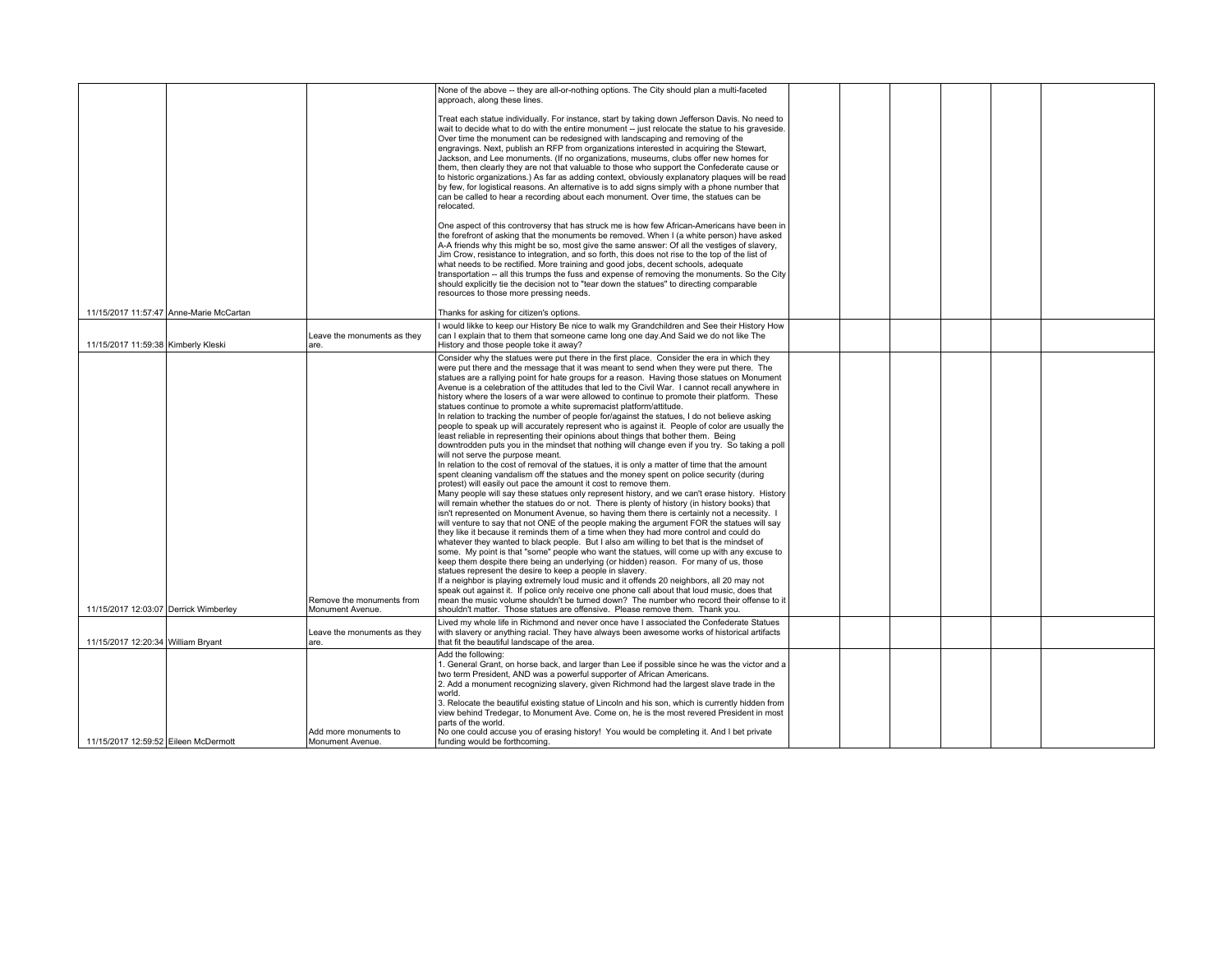|                                      |                                                                                                                          | The monuments in their current state are an ugly reminder of our past. I know it's tough for<br>the "sons and daughters, blah, blah, blah" of the confederacy to move on from their defeat but<br>the monuments' connection to the confederacy are in every way not pro-American and do not<br>represent who we are as a nation and most definitely do not represent Richmond today. If it<br>were up to me, I'd have them removed; don't care what becomes of them as I'm sure some<br>pro confederacy person would love to have them in his/her backvard. Why not remove them<br>and sell/auction them off to the highest bidder and put that money towards our schools (an<br>issue far more important)? I'm fine with and I think it would be a great idea if the monuments<br>ended up in a completely private museum-- then the great folks who will miss them along<br>Monument Ave can visit them in one convenient place anytime they choose.<br>I realize removing the monuments completely is a challenge and will be a fight. If this ends<br>up being completely out of the question then yes, add some context with plaques that clearly<br>state how they were part of our history and what they really meant to all everyone involved                                                                                                  |  |  |  |
|--------------------------------------|--------------------------------------------------------------------------------------------------------------------------|--------------------------------------------------------------------------------------------------------------------------------------------------------------------------------------------------------------------------------------------------------------------------------------------------------------------------------------------------------------------------------------------------------------------------------------------------------------------------------------------------------------------------------------------------------------------------------------------------------------------------------------------------------------------------------------------------------------------------------------------------------------------------------------------------------------------------------------------------------------------------------------------------------------------------------------------------------------------------------------------------------------------------------------------------------------------------------------------------------------------------------------------------------------------------------------------------------------------------------------------------------------------------------------------------------------------------------------------------------|--|--|--|
|                                      |                                                                                                                          | then and now, but make crystal clear this is not connected to how we as a great, modern city<br>feel now by putting confederate leaders who were on the wrong side literally on a pedestal.                                                                                                                                                                                                                                                                                                                                                                                                                                                                                                                                                                                                                                                                                                                                                                                                                                                                                                                                                                                                                                                                                                                                                            |  |  |  |
| 11/15/2017 13:06:18 Chris Iguchi     | Remove the monuments from<br>to the monuments., Add more<br>monuments to Monument<br>Avenue., Relocate the<br>monuments. | What new monuments to add is a good question? Number one for me would be something<br>Monument Avenue., Add context   music related . Maybe not necessarily one band or person, but something collaborative<br>paying homage to our great music and artistic town that we are. Next, I would choose a giant<br>donut and a beer related monument.<br>Good luck!                                                                                                                                                                                                                                                                                                                                                                                                                                                                                                                                                                                                                                                                                                                                                                                                                                                                                                                                                                                        |  |  |  |
|                                      | Leave the monuments as they                                                                                              |                                                                                                                                                                                                                                                                                                                                                                                                                                                                                                                                                                                                                                                                                                                                                                                                                                                                                                                                                                                                                                                                                                                                                                                                                                                                                                                                                        |  |  |  |
| 11/15/2017 13:19:06 stephanie ruffin | are., Add context to the<br>monuments., Add more<br>monuments to Monument<br>Avenue.                                     | is there a way to stay informed about what the MAC itinerary is for the upcoming months? is<br>there a way to get an email about meetings, hearings, public forums, etc? we missed the<br>meeting last night because we weren't even aware it was happening. thank you for letting me<br>know if there is a way to sign-up for communication from the MAC.                                                                                                                                                                                                                                                                                                                                                                                                                                                                                                                                                                                                                                                                                                                                                                                                                                                                                                                                                                                             |  |  |  |
|                                      | Leave the monuments as they<br>are Add context to the<br>monuments Add more<br>monuments to Monument                     | If we start here by removing them I see 2 problems:<br>1. Who decides on replacements.<br>2. What other monuments in the city will be next. Richmond is known as the "city of the                                                                                                                                                                                                                                                                                                                                                                                                                                                                                                                                                                                                                                                                                                                                                                                                                                                                                                                                                                                                                                                                                                                                                                      |  |  |  |
| 11/15/2017 13:25:24 Thomas Hesch     | Avenue.                                                                                                                  | monuments". I have watched countless people stop and look at them in cars and tour bus's.                                                                                                                                                                                                                                                                                                                                                                                                                                                                                                                                                                                                                                                                                                                                                                                                                                                                                                                                                                                                                                                                                                                                                                                                                                                              |  |  |  |
| 11/15/2017 13:56:29 Valerie L'Herrou | Add context to the monuments.<br>Add more monuments to<br>Monument Avenue.                                               | Although I personally believe the monuments should be relocated to a museum, I know that<br>may not be possible given the current climate. Therefore, I think that Monument Avenue<br>should have the existing monuments contextualized, including the reason why the<br>monuments were erected (not as a war memorial, but instead, as an act of defiance), and<br>information about Virginia's, and Richmond's, troubled history with slavery and race, including<br>20th century history with redlining, lynching, massive resistance, etc.<br>In addition, monuments recognizing the contributions of Virginia women, African-Americans,<br>and native Americans should be added. Although these types of monuments have been<br>added elsewhere in Richmond, they have not been added (with the exception of the Arthur<br>Ashe statue) to Monument Avenue, which is a National Historic District, major thoroughfare,<br>and tourist attraction, and therefore should reflect ALL of Richmond's history -- not just<br>incorrectly venerating its most shameful moment: its treasonous act of secession, and its<br>inhumane continuation and defense of slavery.                                                                                                                                                                                |  |  |  |
|                                      |                                                                                                                          | We would respect a generic statue commemorating the Black man who came to VA as a<br>slave, and after freedom worked hard to become a worthy U.S. citizen. He should be a<br>handsome, simply clad muscular man, resting or leaning on bales of cotton or tobacco - no<br>larger than his Monument fellows on horseback, but significantly placed. It should be simple,<br>and beautiful.                                                                                                                                                                                                                                                                                                                                                                                                                                                                                                                                                                                                                                                                                                                                                                                                                                                                                                                                                              |  |  |  |
|                                      | Leave the monuments as they                                                                                              | Secondly, a statue commemorating the American woman whose only right before 1914 was<br>the opportunity to marry and raise children. Many suffered long and hard under marital<br>bondage or worse, and were eventually joined by black women in seeking the right to vote.<br>This statue too should receive prominent placing. (Maybe a white & black woman holding<br>hands beside a coffin of an infant)<br>Monument Ave is known worldwide for its monuments - it has become a destination for folks<br>who want to see pieces of history glorified and memorialized. That they mostly depict Civil<br>War leaders who defended the city and state during a certain period has never detracted from<br>their relevance. Richmond should embrace our attraction, but also display how we've moved<br>on and value our history bevond these white men preserving their way of life -<br>This makes Maggie Walker an especially valued Richmond citizen in our effort on Monument<br>Avenue; a more glamorous depiction of her at her desk or at some task would be<br>worthwhile<br>I can't think of another deserving individual at present -<br>(Let's never portray any future individual who is undeserving of our deepest respect, please.<br>really don't think there is much context we need to portray - a lot of signing and verbiage will |  |  |  |
|                                      | are., Add more monuments to                                                                                              | never be read. We can install several 25 cent vending machines along the way offering a                                                                                                                                                                                                                                                                                                                                                                                                                                                                                                                                                                                                                                                                                                                                                                                                                                                                                                                                                                                                                                                                                                                                                                                                                                                                |  |  |  |
| 11/15/2017 14:01:13 Polly Cooper     | Monument Avenue.                                                                                                         | brochure that says what we want folks to see - that we can change overtime!                                                                                                                                                                                                                                                                                                                                                                                                                                                                                                                                                                                                                                                                                                                                                                                                                                                                                                                                                                                                                                                                                                                                                                                                                                                                            |  |  |  |
| 11/15/2017 14:32:37 James Hyman      | Add context to the monuments.,<br>Add more monuments to<br>Monument Avenue.                                              | Adding context to the existing monuments will add clarity to history, not censuring history.<br>Then add more historical monuments pertaining to Richmond and/or VA (ie Maggie Walker,<br>Edgar Alan Poe, Booker T. Washington, Pocahontas, Chief Powhatan etc.)                                                                                                                                                                                                                                                                                                                                                                                                                                                                                                                                                                                                                                                                                                                                                                                                                                                                                                                                                                                                                                                                                       |  |  |  |
|                                      |                                                                                                                          |                                                                                                                                                                                                                                                                                                                                                                                                                                                                                                                                                                                                                                                                                                                                                                                                                                                                                                                                                                                                                                                                                                                                                                                                                                                                                                                                                        |  |  |  |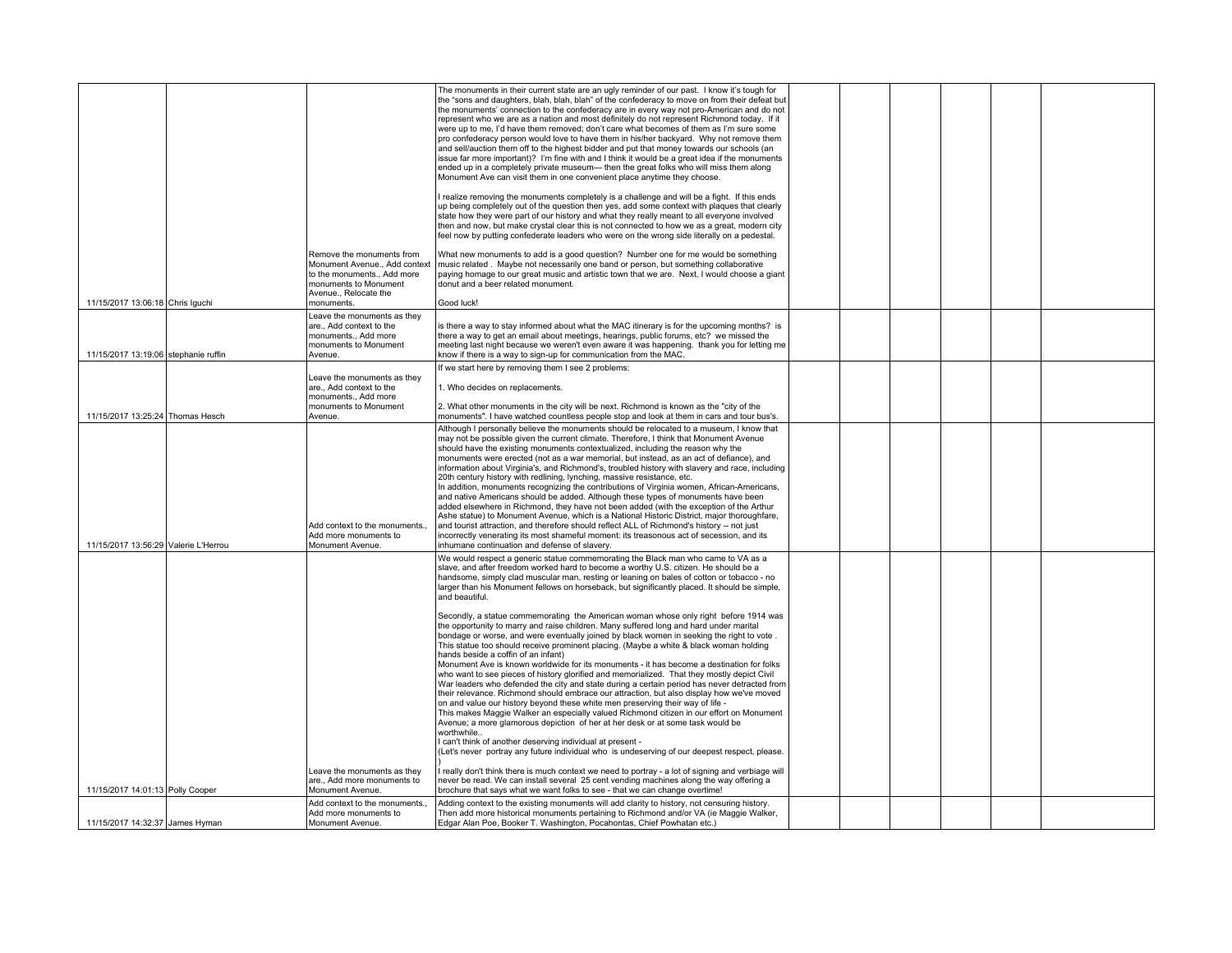| 11/15/2017 14:32:50 Suzanne Carlton   | Leave the monuments as they<br>are.                                            | We need to preserve our history and learn from it, not try to sanitize it. The civil war was<br>fought on many fronts and for many reasons, slavery obviously one of them. Most of those<br>who fought did not own slaves and there is no one living today who is a slave or slave owner.<br>But we must not forget our past, lest we repeat our mistakes. And this goes not at all to the<br>cost to taxpayers (City of Richmond taxes are already high). The money should be used to<br>improve our public school systems, to pay our teachers and our police. Let's not make the<br>mistake of allowing a few activists to cost tax payers' money that has better uses! Governor<br>Douglas Wilder has expressed the same sentiments.                                                                                                                                                                                                                                                                                                                                          |  |  |  |
|---------------------------------------|--------------------------------------------------------------------------------|-----------------------------------------------------------------------------------------------------------------------------------------------------------------------------------------------------------------------------------------------------------------------------------------------------------------------------------------------------------------------------------------------------------------------------------------------------------------------------------------------------------------------------------------------------------------------------------------------------------------------------------------------------------------------------------------------------------------------------------------------------------------------------------------------------------------------------------------------------------------------------------------------------------------------------------------------------------------------------------------------------------------------------------------------------------------------------------|--|--|--|
|                                       |                                                                                | Some sort of plaque(s) should be placed near each one of the monuments on Monument<br>Avenue stating who designed the monument, who built the base for the monument, when<br>was the base built and the monument placed there, why was the monument placed where it<br>stands, how much did the base and the monument cost, where did the money for the base<br>and the monument come from, and any other relevant facts about the monument.<br>If it is decided to erect other monuments in Richmond, plenty of names to be honored come<br>to mind. What about a monument to William Byrd, the founder of Richmond? Names<br>prominent in early Richmond are the Haxall's and Joseph Gallego, men who created jobs and<br>brought commerce to Richmond. Later names such as John Dooley, his son James H.<br>Dooley, Lewis Ginter, John Skelton Williams, Linton O.Miller, Webster S. Rhoads, the<br>Thalhimers' family, the Sauer family, and the Reynolds could be honored. Each loved<br>Richmond, worked hard to promote Richmond, and worked to bring jobs and commerce to |  |  |  |
| 11/15/2017 14:36:53 William Guyton    | Add context to the monuments.                                                  | Richmond. Most of these men did a lot of charity work also. I don't know about a monument<br>to any of these men that exists in Richmond now.                                                                                                                                                                                                                                                                                                                                                                                                                                                                                                                                                                                                                                                                                                                                                                                                                                                                                                                                     |  |  |  |
| 11/15/2017 14:41:51 Malik Brooks      | Remove the monuments from<br>Monument Avenue.                                  | I am an African American, I grew up 10 minutes away from the plantations my ancestors<br>lived and worked on. To memorialize men who upheld the evils of slavery, disrespects the<br>humanity of the slaves and their descendents. The monuments must come down in order for<br>us to move forward. To me they disgrace this city and promote racial intolerance and white<br>supremecy. The pain of slavery is still alive for many of us. And we feel the pain, sadness,<br>anger and humiliation of our ancestors.                                                                                                                                                                                                                                                                                                                                                                                                                                                                                                                                                             |  |  |  |
| 11/15/2017 15:23:50 Jesse Brown       | Relocate the monuments.                                                        | I'm sure the "Daughters of Confederacy" can find an appropriate place for them and by the<br>way they can also charge a fee to take care of them Jefferson Davis definitely never should<br>have been there in the first place! Traitors have no place in this continuum!!!                                                                                                                                                                                                                                                                                                                                                                                                                                                                                                                                                                                                                                                                                                                                                                                                       |  |  |  |
| 11/15/2017 15:52:35 alycia wright     | Remove the monuments from<br>Monument Avenue., Relocate the<br>monuments.      | Relocate them to a confederate ceremetary or battlefield.                                                                                                                                                                                                                                                                                                                                                                                                                                                                                                                                                                                                                                                                                                                                                                                                                                                                                                                                                                                                                         |  |  |  |
| 11/15/2017 16:07:44 Gabrielle Defazio | Remove the monuments from<br>Monument Avenue.                                  | I believe they should be taken done. History won't cease to exist when we simply remove the<br>statues honoring that history. We have a higher population of people who see fear instead of<br>admiration when they see these monuments and I believe that should be the deciding factor.                                                                                                                                                                                                                                                                                                                                                                                                                                                                                                                                                                                                                                                                                                                                                                                         |  |  |  |
| 11/15/2017 16:45:14 Carson Foard      | Add more monuments to<br>Monument Avenue.                                      | Factually speaking, the Confederacy and its leaders are an important and real part of<br>Richmond's history - the statues represent real events, concerning real people, not only pre-<br>April 9, 1865, but for the ensuing 152 years. But, except for lonely Arthur Ashe, there's<br>nothing on Monument Avenue commemorating anything else - what an opportunity! It's a<br>long and beautiful avenue which deserves the very best in creative thought and execution of<br>representations of events and people deemed important by Richmond residents. It would<br>cost a lot of money to remove Lee and Jackson; that money, and more generated by the<br>excitement of new art, could be spent in a far more positive way. A thought: Virginia has<br>been home to any number of very interesting people from 1607 to 2017, in many walks of life<br>adding tributes to some of them in the State's capital strikes me as a great way to go on this.                                                                                                                        |  |  |  |
| 11/15/2017 17:26:42 Shauntee McKeever | Remove the monuments from<br>Monument Avenue.                                  | believe the monuments should be moved because: they glorify people who fought a war to<br>keep other people enslaved, they memorialize people who were traitors to the United States,<br>and, they were only erected to harass and intimidate Black citizens of the United States well<br>after the Civil War had ended. And those same Black citizens pay taxes, some of which<br>probably go towards maintaining these symbols of hate, derision, and indifference to Black<br>Americans                                                                                                                                                                                                                                                                                                                                                                                                                                                                                                                                                                                        |  |  |  |
| 11/15/2017 17:43:33 Jerry Williams    | Leave the monuments as they<br>lare.                                           | History is history. It cannot be changed so I feel the monuments should be left as they are.<br>The city and this country have more important issues to address than what to do about<br>monuments that have been in place for decades. The money required to do anything with the<br>monuments could certainly be better used on more important issues.                                                                                                                                                                                                                                                                                                                                                                                                                                                                                                                                                                                                                                                                                                                          |  |  |  |
| 11/15/2017 18:14:28 Hannah Robbins    |                                                                                | Change the monuments to less controversial people. Take down confederate soldiers and put<br>up statues to honor different people.                                                                                                                                                                                                                                                                                                                                                                                                                                                                                                                                                                                                                                                                                                                                                                                                                                                                                                                                                |  |  |  |
| 11/15/2017 18:19:26 Michael McGhee    | Add more monuments to<br>Monument Avenue.                                      | Leave the monuments where they are. Add more for others who have been influential to the<br>RVA. I'm not saying leave them because I'm a racist or that I worship them because I am<br>neither. I just think there is more to Robert E. Lee than just a Confederate General. I would<br>rather see more money go to the schools and the police salaries before anything else is done<br>on Monument Ave. Thanks!                                                                                                                                                                                                                                                                                                                                                                                                                                                                                                                                                                                                                                                                  |  |  |  |
| 11/15/2017 18:21:23 April Steeley     | Leave the monuments as they<br>are., Add more monuments to<br>Monument Avenue. | Keep them and add more. We've had these monuments for YEARS and no one has ever<br>batted an eye at them now suddenly it matters?                                                                                                                                                                                                                                                                                                                                                                                                                                                                                                                                                                                                                                                                                                                                                                                                                                                                                                                                                 |  |  |  |
| 11/15/2017 18:39:45 Thomas ONeill     | Leave the monuments as they<br>lare.                                           | Leave the monuments as they are! Richmond's history, while tragic in some regards, should<br>not be cast aside.                                                                                                                                                                                                                                                                                                                                                                                                                                                                                                                                                                                                                                                                                                                                                                                                                                                                                                                                                                   |  |  |  |
|                                       |                                                                                |                                                                                                                                                                                                                                                                                                                                                                                                                                                                                                                                                                                                                                                                                                                                                                                                                                                                                                                                                                                                                                                                                   |  |  |  |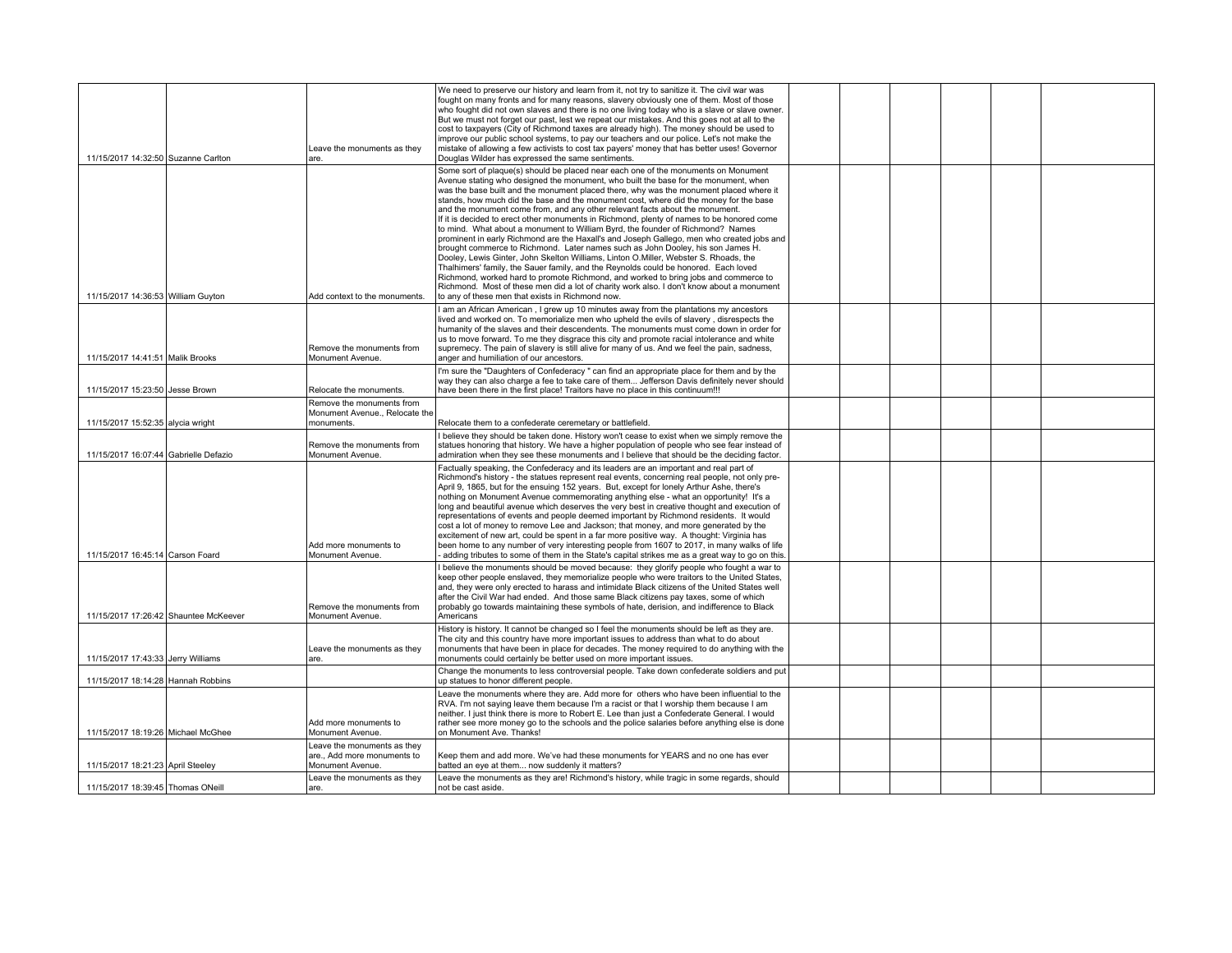|                                       |                                                                                                                            | Please leave the monuments alone and as they are. They are memorials to these men and<br>they do not celebrate any part of slavery or Jim Crow. African Americans actually took part in<br>erecting these monuments as well. I have copies of pictures of them working and posing with<br>them after their completion in the late 1800s.                                                                                                                                                                                                                                                                                                                                                                                                                                                                                                                           |  |  |  |
|---------------------------------------|----------------------------------------------------------------------------------------------------------------------------|--------------------------------------------------------------------------------------------------------------------------------------------------------------------------------------------------------------------------------------------------------------------------------------------------------------------------------------------------------------------------------------------------------------------------------------------------------------------------------------------------------------------------------------------------------------------------------------------------------------------------------------------------------------------------------------------------------------------------------------------------------------------------------------------------------------------------------------------------------------------|--|--|--|
|                                       |                                                                                                                            | Recall, it was the Commonwealth of Virginia that voted to succeed, not these men<br>themselves. They merely answered the call from Virginia to defend her and defend their own<br>homes and families.                                                                                                                                                                                                                                                                                                                                                                                                                                                                                                                                                                                                                                                              |  |  |  |
|                                       |                                                                                                                            | City resources can be better used elsewhere, starting with combatting the rampant murder<br>rate. Any form of alteration or removal of the monuments will only foster more resentment and<br>further damage race relations.                                                                                                                                                                                                                                                                                                                                                                                                                                                                                                                                                                                                                                        |  |  |  |
|                                       |                                                                                                                            | A compromise was made in the 1990s with the addition of the Arthur Ashe monument. The<br>City need to honor that agreement.                                                                                                                                                                                                                                                                                                                                                                                                                                                                                                                                                                                                                                                                                                                                        |  |  |  |
|                                       | Leave the monuments as they<br>are Add more monuments to                                                                   | Respectfully,                                                                                                                                                                                                                                                                                                                                                                                                                                                                                                                                                                                                                                                                                                                                                                                                                                                      |  |  |  |
| 11/15/2017 19:05:21 William Drumright | Monument Avenue.                                                                                                           | Wm. Drumright III                                                                                                                                                                                                                                                                                                                                                                                                                                                                                                                                                                                                                                                                                                                                                                                                                                                  |  |  |  |
| 11/15/2017 19:42:25 Lisa Taylor       | Leave the monuments as they<br>are.                                                                                        | We are known as a The City of Monuments and a lot of people visit Richmond because of its<br>rich history. Removing the monuments will have a negative economic impact which the City<br>cannot afford. Removing the monuments will not change history. The monuments should act<br>as a catalyst for discussions about history both good and bad. You cannot change history by<br>removing monuments. You cannot learn from history if you edit it to suit your opinion.                                                                                                                                                                                                                                                                                                                                                                                          |  |  |  |
|                                       | Leave the monuments as they                                                                                                | Leave the statues on Monument Avenue alone. Appropriate future statues honoring people of<br>that era is a thought but doing things out of spite and bitterness is not the way to proceed.<br>VCU promoting their social agenda through the art school is not the way to proceed.<br>Additional public sculpture to enhance (not detract or diminish) Monument Ave and the<br>surrounding area may be appropriate. Monument avenue does not need "revisioning" and                                                                                                                                                                                                                                                                                                                                                                                                 |  |  |  |
| 11/15/2017 20:35:34 Thomas Lorraine   | are.                                                                                                                       | again leave the statues alone.                                                                                                                                                                                                                                                                                                                                                                                                                                                                                                                                                                                                                                                                                                                                                                                                                                     |  |  |  |
| 11/15/2017 21:40:46 William Rose      | Remove the monuments from<br>to the monuments Add more<br>monuments to Monument<br>Avenue., Relocate the<br>monuments.     | Monument Avenue., Add context   The Stewart, Lee, Jackson, and especially the Jeff Davis monuments are offensive in their<br>symbolism and in their very presence. They should be removed because they glorify a<br>shameful legacy rather than provide any positive view of our future. Our city needs more<br>monuments like the recent Maggie Walker memorial which represent us at our best and who<br>we aspire to be.                                                                                                                                                                                                                                                                                                                                                                                                                                        |  |  |  |
|                                       |                                                                                                                            | I do not want monuments to an insurgent force that was responsible for the death of                                                                                                                                                                                                                                                                                                                                                                                                                                                                                                                                                                                                                                                                                                                                                                                |  |  |  |
|                                       |                                                                                                                            | hundreds of thousands of citizens in the name of greed.                                                                                                                                                                                                                                                                                                                                                                                                                                                                                                                                                                                                                                                                                                                                                                                                            |  |  |  |
| 11/15/2017 22:04:14 Daniel Murillo    | Remove the monuments from<br>Monument Avenue.                                                                              | "I think it wiser, moreover, not to keep open the sores of war, but to follow the example of<br>those nations who endeavored to obliterate the marks of civil strife, and to commit to oblivion<br>the feelings it engendered." - Robert E. Lee                                                                                                                                                                                                                                                                                                                                                                                                                                                                                                                                                                                                                    |  |  |  |
| 11/15/2017 22:19:57 Dominic Orlando   | Remove the monuments from<br>Monument Avenue.                                                                              | The monuments are an affront to all Americans. They need to be taken down.                                                                                                                                                                                                                                                                                                                                                                                                                                                                                                                                                                                                                                                                                                                                                                                         |  |  |  |
| 11/15/2017 22:27:18 Liz Dorneman      | Leave the monuments as they<br>are.                                                                                        | They are beautiful and a large piece of the history and story of Richmond. People come here<br>to see these decorations. As a local realtor, I can tell you that this add value and significant<br>culture to our city.                                                                                                                                                                                                                                                                                                                                                                                                                                                                                                                                                                                                                                            |  |  |  |
|                                       | Remove the monuments from                                                                                                  | I prefer the removal and relocation of most the confederate monuments currently on<br>Monument Avenue. As they are now, large and out of context, the monuments only convey a<br>misplaced sense of pride toward the Confederacy and the Civil War, projecting out to the rest<br>of the world that Richmond is proud of its history as the capital of the Confederacy. However,<br>I do not believe that Richmond should try to ignore its history, and therefore believe that the<br>monuments should be relocated to a more appropriate venue, such as a museum. In this<br>location there should be the entire context of Richmond's history: as a slave port, as the<br>capital of the Confederacy, as a major city of the South in the days of Jim Crow laws, and as<br>the beautiful city it is now. While Monument Avenue should commemorate and celebrate |  |  |  |
| 11/15/2017 22:34:04 Julia Murillo     | Monument Avenue Add context<br>to the monuments., Add more<br>monuments to Monument<br>Avenue., Relocate the<br>monuments. | select Richmond history, it should also reflect the current values of Richmond, which the<br>current monuments do not. If nothing else, there should at least be a memorial ON<br>MONUMENT AVE commemorating the lives of all the slaves who perished under Richmond<br>slave owners, as well as literally ANY other prominent figures in Richmond's history (eg.<br>Edgar Allan Poe, a REAL monument for Maggie Walker, etc.).                                                                                                                                                                                                                                                                                                                                                                                                                                    |  |  |  |
| 11/15/2017 22:48:23 benjamin winn     | Leave the monuments as they<br>are.                                                                                        | As a lifetime Virginia resident with ten family members who fought to repel the Northern<br>invaders, I am opposed to the removal of anything related to this war. Anyone offended by<br>anything Confederate needs a Southern history lesson.                                                                                                                                                                                                                                                                                                                                                                                                                                                                                                                                                                                                                     |  |  |  |
| 11/15/2017 23:33:56 Ada Clevinger     | Leave the monuments as they<br>are.                                                                                        | Please do not remove or destroy our Monuments. Monument Avenue cannot exist without<br>the Monuments and Richmond will not be the same without our historical Monument Avenue.                                                                                                                                                                                                                                                                                                                                                                                                                                                                                                                                                                                                                                                                                     |  |  |  |
|                                       | Leave the monuments as they                                                                                                | The mayor needs to refocus on the public school system in the city. We moved about 2 years<br>ago from the fan area, where my son was a student at Fox. Although Fox is a great school, it<br>still needed some serious updating and improvements from the city, not just rely on the                                                                                                                                                                                                                                                                                                                                                                                                                                                                                                                                                                              |  |  |  |
| 11/16/2017 0:03:06 Trista Rawlings    | are.<br>Leave the monuments as they                                                                                        | families of those that attend there.                                                                                                                                                                                                                                                                                                                                                                                                                                                                                                                                                                                                                                                                                                                                                                                                                               |  |  |  |
| 11/16/2017 1:38:03 Edward Kosewicz    | are.                                                                                                                       | Quit trying to erase history. Not to mention the cost to the tax payer which will be outrageous                                                                                                                                                                                                                                                                                                                                                                                                                                                                                                                                                                                                                                                                                                                                                                    |  |  |  |
|                                       | Leave the monuments as they                                                                                                | You cannot nor should you try and erase history. We should remember and talk about it so<br>we do not repeat it. I think the monuments are beautiful and artistic sculptures that make our                                                                                                                                                                                                                                                                                                                                                                                                                                                                                                                                                                                                                                                                         |  |  |  |
| 11/16/2017 1:58:54 Pam Woodrum        | lare.                                                                                                                      | street and city unique and do not represent the current oppositions view.                                                                                                                                                                                                                                                                                                                                                                                                                                                                                                                                                                                                                                                                                                                                                                                          |  |  |  |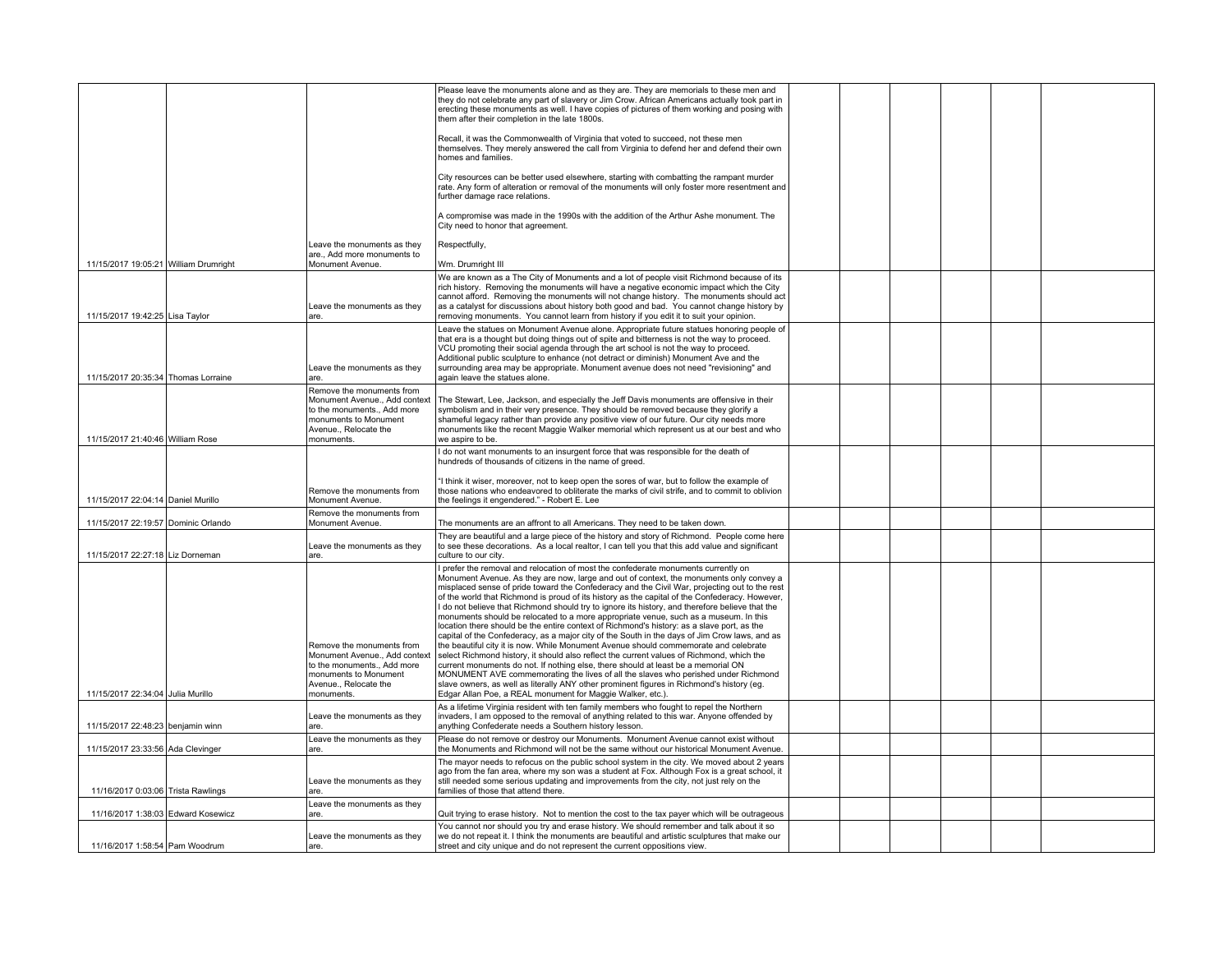|                                    |                                                                                                                 | I have lived in the surrounding Richmond community all my life and these monuments have<br>always been there.<br>It is a disgrace to see these monuments demoralized when these men were war veterans and<br>part of history. The people today have no respect for history.                                                                                                                                                                                                                                                                                                                                                                                                                                                                                       |  |  |  |
|------------------------------------|-----------------------------------------------------------------------------------------------------------------|-------------------------------------------------------------------------------------------------------------------------------------------------------------------------------------------------------------------------------------------------------------------------------------------------------------------------------------------------------------------------------------------------------------------------------------------------------------------------------------------------------------------------------------------------------------------------------------------------------------------------------------------------------------------------------------------------------------------------------------------------------------------|--|--|--|
|                                    |                                                                                                                 | In my opinion leave these monument alone they are part of Virginia and our nations history;<br>you cannot remove history due to ignorance and stupidity but learn from it. Destroying these<br>monument will not solve the issue. Add plaques with more signage, involve the Historical<br>Societies and museums to best give a description to best reflect each monument. In addition<br>there is room for a few more monuments to reflect Virginia and Richmond's vast history.                                                                                                                                                                                                                                                                                 |  |  |  |
|                                    |                                                                                                                 | Frankly we did not live during that time in history and what one thinks is politically correct now<br>was not the case back then. Leave these monuments alone!                                                                                                                                                                                                                                                                                                                                                                                                                                                                                                                                                                                                    |  |  |  |
| 11/16/2017 8:19:39 Kathy Walker    | Add context to the monuments.                                                                                   | Regards,<br>Kathy Walker                                                                                                                                                                                                                                                                                                                                                                                                                                                                                                                                                                                                                                                                                                                                          |  |  |  |
| 11/16/2017 8:27:58 mike sadler     | Leave the monuments as they<br>are.                                                                             | these monuments represent all lives lost during the war of northern aggression, they<br>represent protection of the state of va. people tour va because of its history, removing these<br>monuments will only cost the taxpayers money loses in several ways these monuments have<br>been standing for over 100 years and just now this comes up. political<br>correctness is tearing this country apart if true history was still taught in schools we would<br>not have this problem. dont listen to what you hear. educate youself on history.removing<br>these mouments is a total disgrace to southerners and the state of va.past history cannot be<br>changed . this decision should not be decided by a chosen few but by the native people of va.        |  |  |  |
|                                    |                                                                                                                 | I think that the monuments are a big part of history especially to this area and that history                                                                                                                                                                                                                                                                                                                                                                                                                                                                                                                                                                                                                                                                     |  |  |  |
| 11/16/2017 8:34:47 Sarah Perry     | Leave the monuments as they<br>are Add context to the<br>monuments Add more<br>monuments to Monument<br>Avenue. | shaped Richmond. People are making it out like the entire war and all of history was based<br>only on slavery and it wasn't. There is a lot more to it and we should educate people on the<br>facts and on both sides of the story. Of course I think we should note that slavery is wrong<br>and this is not support for it and this is how you learn. If you don't learn from history you're<br>doomed to repeat it. Keep the statues and send people around to schools and puplic venues<br>and provide information about all sides of the history and end with a statement saving how we<br>can learn from it. Maybe look at Richmond history and look for minority people who have<br>positively impacted history and maybe add statues or tributes to them. |  |  |  |
|                                    |                                                                                                                 | Shockoe Bottom in Richmond is a blight on the landscape. For over 10 years we have                                                                                                                                                                                                                                                                                                                                                                                                                                                                                                                                                                                                                                                                                |  |  |  |
| 11/16/2017 11:59:34 Gordon Kerr    | Add context to the monuments.<br>Add more monuments to<br>Monument Avenue.                                      | procrastinated about doing something about Richmond's slave history. I suggest that before<br>we spend money removing Confederate monuments we spend the same time, energy and<br>money on creating a national slave heritage site in Shockoe Bottom which will be a National<br>pilgrimage and tourist destination site. In addition, add monuments to the existing<br>monuments, create a second "Monument avenue" for more monuments, add context to the<br>existing monuments. All of these actions would be a sensible way forward embracing all the<br>people of Virginia, and Richmond in particular, making us a desirable place to live as well as<br>a top tourist attraction.                                                                          |  |  |  |
|                                    |                                                                                                                 | Confederate monuments have always been a symbol of white supremacy and part of a<br>mission by the United Daughters of the Confederacy to whitewash history. The suggestions<br>that we add "black Confederate monuments" to the street is an example of how the myths the<br>UDC has created persist to this day.                                                                                                                                                                                                                                                                                                                                                                                                                                                |  |  |  |
|                                    | Remove the monuments from<br>Monument Avenue.                                                                   |                                                                                                                                                                                                                                                                                                                                                                                                                                                                                                                                                                                                                                                                                                                                                                   |  |  |  |
| 11/16/2017 12:41:30 Austin Buckley |                                                                                                                 | These hateful symbols have no place in our public spaces. Tear them down.<br>Keep the monuments and use them as a symbol of how far we've come and the work we still                                                                                                                                                                                                                                                                                                                                                                                                                                                                                                                                                                                              |  |  |  |
|                                    |                                                                                                                 | need to do! Add context and let's learn from our history, the good and the bad. Learning from<br>mistakes, bad choices and ignorance is important so that we can move forward and hopefully<br>not repeat these same things.                                                                                                                                                                                                                                                                                                                                                                                                                                                                                                                                      |  |  |  |
|                                    |                                                                                                                 | This really is an opportunity for our elected officials to roll their sleeves up and set<br>themselves apart by making thoughtful, real, lasting and positive change for our city and<br>state                                                                                                                                                                                                                                                                                                                                                                                                                                                                                                                                                                    |  |  |  |
|                                    | Leave the monuments as they<br>are Add context to the<br>monuments Add more<br>monuments to Monument            | Removing them would be an easy "check the box" for our upwardly mobile politicians, but<br>would not solve our problems, the problems that will still be here when they have moved on to<br>bigger and better. Fixing schools, housing, communities and transportation would be the best<br>use of the money that would be spent on removing them. Sadly, this would take more time<br>and planning than our elected officials want to fool with, not to mention the watchful eyes and<br>accountability that would come with actually taking on the hard work.<br>I urge our them to take this opportunity to do the hard work, keep the monuments and make                                                                                                      |  |  |  |
| 11/16/2017 13:50:53 Sarah Gilbert  | Avenue.                                                                                                         | them a positive symbol of the change that our elected officials to make happen!<br>I am writing to make a correction to the FOIA request I submitted vesterday. In the body of                                                                                                                                                                                                                                                                                                                                                                                                                                                                                                                                                                                    |  |  |  |
|                                    |                                                                                                                 | my request for copies of the letters. I referred to the United Daughters of the Confederacy<br>and the "Sons of the Confederacy." Of course, as to the latter, I did intend to refer to the<br>"Sons of Confederate Veterans." I don't know how I got off track on that one. I will look<br>forward to getting a copy of the letter you received from each of the organizations. Thanks!                                                                                                                                                                                                                                                                                                                                                                          |  |  |  |
| 11/16/2017 15:20:34 Mike Sarahan   |                                                                                                                 | -- Mike Sarahan, 11/16/2017                                                                                                                                                                                                                                                                                                                                                                                                                                                                                                                                                                                                                                                                                                                                       |  |  |  |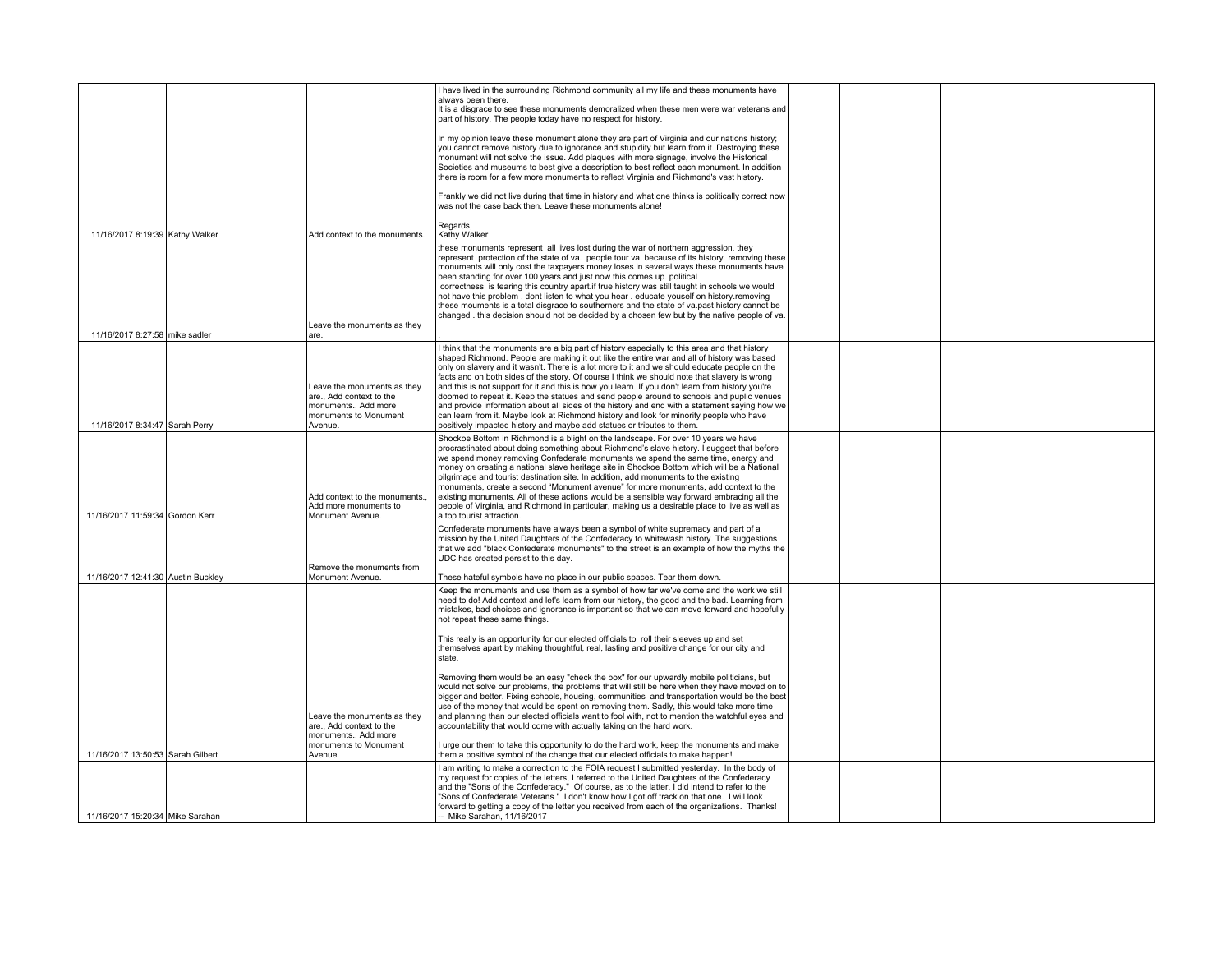| 11/16/2017 15:40:23 Rob Bradley      |                                             | Leave the monuments as they<br>are., Add context to the<br>monuments.                                               | can't erase history whether it be good or bad so i'm in favor of letting them be but not<br>opposed to adding some additional historical context. i am also 100% against using any city<br>monies to fund this effort no matter what direction it goes. not sure if the 'commission' is being<br>paid/funded this way but if so, then it needs to stop. i have kids in the RPS system and have<br>for years and although we attend whet it perceived to be one of the good schools, i have seen<br>first hand the brick and mortar issues that exist. i can only imagine the condition of some of<br>the not good schools                                                                                                  |  |  |  |
|--------------------------------------|---------------------------------------------|---------------------------------------------------------------------------------------------------------------------|----------------------------------------------------------------------------------------------------------------------------------------------------------------------------------------------------------------------------------------------------------------------------------------------------------------------------------------------------------------------------------------------------------------------------------------------------------------------------------------------------------------------------------------------------------------------------------------------------------------------------------------------------------------------------------------------------------------------------|--|--|--|
| 11/16/2017 16:12:57 Mary Dean Carter |                                             | Remove the monuments from<br>Monument Avenue.                                                                       | I'm a native Richmonder with deep family ties on both sides in Virginia. I think the Monuments<br>should be removed because they reflect the City's racist past. They no longer reflect the<br>values and culture of our City moving forward and cause hurt and harm to our African<br>American residents. I have given this a lot of thought and talked to folks who were shocked<br>that these would still be up and it does not give a good first impression of our City. Even the<br>descendants of those who are represented want them removed because they really are<br>decisive. Those who want them probably need to get the history lesson we didn't get here in<br>our schools growing up.                      |  |  |  |
| 11/16/2017 16:13:20 Emely Taveras    |                                             | Leave the monuments as they<br>are., Add context to the<br>monuments., Add more<br>monuments to Monument<br>Avenue. | By "Add context to the monuments" I mean add a plaque or something of the sort. I do not<br>mean alter the monuments in any way. Monuments can also be added in other parts of the<br>city, like the Maggie Walker on Broad St.                                                                                                                                                                                                                                                                                                                                                                                                                                                                                            |  |  |  |
|                                      | 11/16/2017 16:35:35 Becky Mitchell Mitchell | Add context to the monuments.                                                                                       | Let's leave the past and move on .Enough!                                                                                                                                                                                                                                                                                                                                                                                                                                                                                                                                                                                                                                                                                  |  |  |  |
| 11/16/2017 19:11:31 Rachel Komlenic  |                                             | Add context to the monuments.<br>Add more monuments to<br>Monument Avenue.                                          | I would love to get involved in the On Monument Ave portion of this commission. I have<br>worked with museums and collections in Virginia and Pennsylvania and I would love to help.<br>Thanks you.                                                                                                                                                                                                                                                                                                                                                                                                                                                                                                                        |  |  |  |
| 11/16/2017 20:40:49 Charles Davis    |                                             | Leave the monuments as they<br>are.                                                                                 | With all of your problems, you choose this one? How about worrying about your crime<br>problems, drug problems, citizens living in city government slums, and wasting money on                                                                                                                                                                                                                                                                                                                                                                                                                                                                                                                                             |  |  |  |
| 11/16/2017 21:39:27 James Dickinson  |                                             | Add context to the monuments.,<br>Add more monuments to<br>Monument Avenue.                                         | It would be nice to see context and maybe some northern leaders/generals to balance it out.                                                                                                                                                                                                                                                                                                                                                                                                                                                                                                                                                                                                                                |  |  |  |
| 11/17/2017 0:01:03 Prashant Dhingra  |                                             | Remove the monuments from<br>Monument Avenue.                                                                       | Please remove all monuments of confederate nature as these only insinute hate and false<br>pride.                                                                                                                                                                                                                                                                                                                                                                                                                                                                                                                                                                                                                          |  |  |  |
| 11/17/2017 6:40:37 Leslie Saul       |                                             | Remove the monuments from<br>Monument Avenue.                                                                       | Put them in a museum or sell them to a museum.<br>Since moving to Richmond in 1970 I have been appalled by the devotion to icons of slavery in<br>this city.                                                                                                                                                                                                                                                                                                                                                                                                                                                                                                                                                               |  |  |  |
| 11/17/2017 8:39:11 Rob White         |                                             | Add context to the monuments.<br>Add more monuments to<br>Monument Avenue.                                          | The city should develop a museum in the Bottom that incorporates the slave trail, auction, jail,<br>burial grounds, and Lincoln's walk. The slave trail should be renovated and maintained.                                                                                                                                                                                                                                                                                                                                                                                                                                                                                                                                |  |  |  |
| 11/17/2017 10:03:15 Joni Jones       |                                             | Relocate the monuments.                                                                                             | I feel that the monuments are a piece of history and as such should be relocated to a place<br>where they can be better admired and cared for. I would enjoy the monuments more if they<br>were in a place where traffic wouldn't be impeding the ability to view them.                                                                                                                                                                                                                                                                                                                                                                                                                                                    |  |  |  |
| 11/17/2017 10:06:57 S Patrick Prate  |                                             | Add context to the monuments.                                                                                       | I went to grade school in LEESBURG, VA. Almost every week, we went on a field trip to visit<br>a memorial or battlefield. It imbued in me a love of history and heritage. I believe that<br>removing the monuments, or even just relocating them is the equivalent of telling people<br>there was no Holocaust. I've travelled for work all across North America. Every chance I got, I<br>stopped at monuments and read the plaques attached. It gave me a better sense of who we<br>are as a nation. These monuments will do the same for future generations, no matter the<br>temporal pain.                                                                                                                            |  |  |  |
| 11/17/2017 11:02:50 Cosima Storz     |                                             | Add context to the monuments.<br>Add more monuments to<br>Monument Avenue.                                          | While the monuments represent a part of our history, they also uphold parts of our history we<br>are not so proud of. I fear removal of the monuments removes a reminder of what can<br>happen in society. I look to Germany and its respectful remembrances of the Holocaust, the<br>Nazi era, and East Germany. The monuments can serve as a reflection of where we come<br>from, what we did, and where we will go and become a better city, and better humans. I love<br>the addition of the Maggie L. Walker statue and Bill Bojangles Robinson statue. They were<br>people that were real Richmonders and were a part of the Richmond community. I want to<br>see more people like that celebrated here in Richmond. |  |  |  |
| 11/17/2017 11:23:03 Nadia Kalinchuk  |                                             |                                                                                                                     | To whom it may concern,<br>Good morning. I work for the City of Austin in the Equity Office. We are currently looking at a<br>resolution to remove confederate monuments and I want to connect with other cities that<br>have undertaken this process to learn from your experience. I would love to set up a phone<br>call to ask a few questions regarding your methodology and definition of what to include in<br>removals (affiliation versus participation in Confederacy). I can be reached via email and my<br>phone number is 713-294-2685. Thank you.                                                                                                                                                            |  |  |  |
|                                      |                                             | Remove the monuments from                                                                                           | The statues celebrating leaders of the Confederacy is a legacy of hate throughout our city.<br>Monument Avenue., Relocate the These statues can be preserved at a relocation site, outside of one of the central avenues of                                                                                                                                                                                                                                                                                                                                                                                                                                                                                                |  |  |  |
| 11/17/2017 14:39:20 Meredith Katz    |                                             | monuments.                                                                                                          | the city.                                                                                                                                                                                                                                                                                                                                                                                                                                                                                                                                                                                                                                                                                                                  |  |  |  |
| 11/17/2017 16:29:05 Debbie Simmons   |                                             | Leave the monuments as they<br>are.                                                                                 | The Confederate monuments are what make Monument Avenue. Monument Avenue. Our<br>teachers should not be teaching our children with liberal flavor. It should be NON<br>PARTISAN. They should teach the facts, the whole truth. I am a blood relative of at least<br>one Confederate soldier. They are part of my family heritage. They are part of Virginia<br>heritage. They are part of history. Removing the monuments from our sight only increases<br>our risk of another civil war. The Confederate monuments are not about hate. People who<br>misuse the Confederate flag should be punished, not the proud people or the descendants of<br>Confederate soldiers.                                                  |  |  |  |
|                                      |                                             |                                                                                                                     |                                                                                                                                                                                                                                                                                                                                                                                                                                                                                                                                                                                                                                                                                                                            |  |  |  |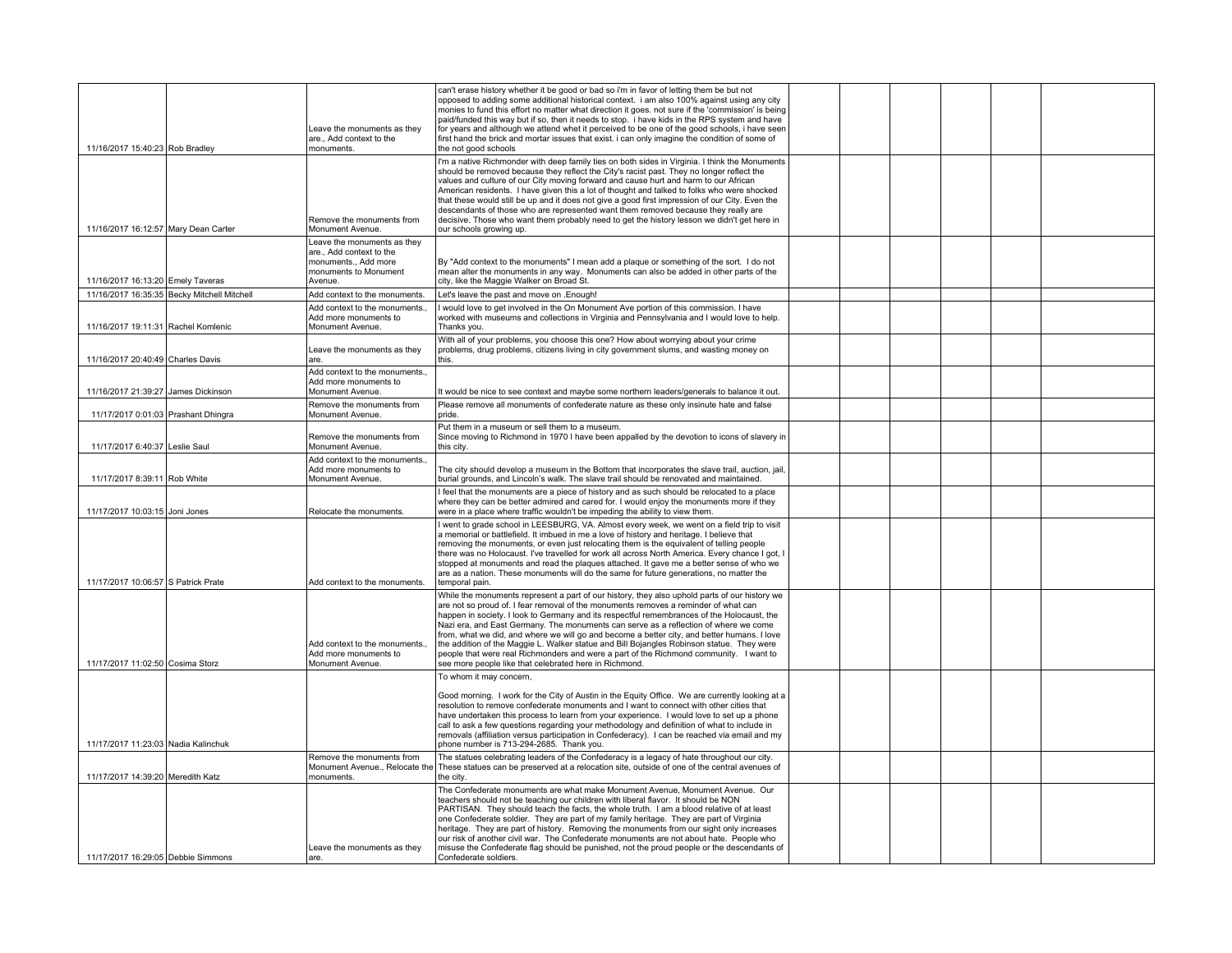| 11/17/2017 16:43:20 Laura August     |                                     | Remove the monuments from<br>Monument Avenue.                                                                         | Its 2017. These monuments have no place in our city. They glorify slavery and valorize the<br>people who waged a war to maintain ownership over other human beings. Adding context<br>does nothing but salve the feelings of white Richmonders who would rather not acknowledge<br>this stain on american history. The avenue stands as a rallying point for out and out white<br>supremacists- its a wonder the cadre of white nationalists seen in Charlottesville haven't<br>descended upon our city yet. Furthermore, its quite shocking that the city is even considering<br>debate on the topic with the events of August 12th still in recent memory and having<br>happened so close to home. Continued debate spits in the face of so many Richmonders who<br>protested on the August 12th, of Richmond's Black community and, most importantly, on the<br>memory of the millions of people who were sold, born or died in slavery.                                                                                                                                                                                     |  |  |  |
|--------------------------------------|-------------------------------------|-----------------------------------------------------------------------------------------------------------------------|---------------------------------------------------------------------------------------------------------------------------------------------------------------------------------------------------------------------------------------------------------------------------------------------------------------------------------------------------------------------------------------------------------------------------------------------------------------------------------------------------------------------------------------------------------------------------------------------------------------------------------------------------------------------------------------------------------------------------------------------------------------------------------------------------------------------------------------------------------------------------------------------------------------------------------------------------------------------------------------------------------------------------------------------------------------------------------------------------------------------------------|--|--|--|
|                                      |                                     |                                                                                                                       | The monuments to confederates on Monument Ave should be removed. You can put them in<br>a park somewhere else with context or a museum. Or you can auction them off to private<br>bidders as San Francisco did with its cross on a hill which was subject to a federal lawsuit<br>seeking removal. At the very least, add context that notes: (1) those confederates chose to<br>fight on the side of the south and sought to defend the loathsome institution of slavery.<br>Anything else good they did in their lives and which might have been admirable must exist<br>within that context; and (2) the monuments were erected during the Civil Rights era with the<br>intention of intimidating African Americans.                                                                                                                                                                                                                                                                                                                                                                                                         |  |  |  |
|                                      |                                     | Remove the monuments from<br>Monument Avenue., Add context                                                            | But Monument Ave is beautiful in part because of the monuments (although some of them<br>cause horrific traffic conditions) so we should replace any removed or relocated monuments.<br>The replacement monuments should be to people or events that Virginians can be proud of.<br>Any person you erect a monument to is going to have something in their past that's bad, but<br>probably not as bad as defending slavery. There are certainly better options -- Maggie L.<br>Walker, George Washington, Jefferson, Patrick Henry, Booker T Washington, James<br>Madison, Missy Elliott, Ralph Sampson, Heath Miller, Nat Turner. Alternatively, make<br>monuments to events so you don't have to weigh any entire life for potential criticism. How<br>about a monument to independence? the constitution? declaration of independence?<br>religious freedom? the abolition of slavery? Richmond's many generations of blue collar<br>workers that built this city and made it prosperous? Or commission art -- a new sculpture to<br>be voted on by the people each year for a decade as we gradually replace the statutes? |  |  |  |
| 11/17/2017 17:09:03 Stewart Pollock  |                                     | to the monuments., Add more<br>monuments to Monument<br>Avenue., Relocate the<br>monuments.                           | The problem is not the physical statues which are admittedly beautiful. The problem is what<br>they represent. I propose relocation over removal & destruction. But they need to be placed<br>somewhere that doesn't intimidate people or glorify slavery.                                                                                                                                                                                                                                                                                                                                                                                                                                                                                                                                                                                                                                                                                                                                                                                                                                                                      |  |  |  |
|                                      |                                     |                                                                                                                       | 1. It would be great to add information about the Lost Cause movement which was<br>responsible for creating many of the monuments as well as notable minority rights<br>movements that coincided with the Lost Cause and how the Lost Cause may have been in<br>response to advancements in minority rights.<br>2. I believe that monuments should be kept specific to local Richmond and/or Virginia history.<br>Also, no monuments should remain in roadways due to the obstructed visibility and danger<br>that results from them.<br>3. Remove and relocate to a museum.                                                                                                                                                                                                                                                                                                                                                                                                                                                                                                                                                    |  |  |  |
| 11/17/2017 17:43:03 John Krebs       |                                     | Remove the monuments from<br>to the monuments Relocate the<br>monuments.                                              | I would ask that monuments that are in roadways be removed at high priority due to the<br>immediate risk they pose to motorists and pedestrians. I live in close proximity to the AP Hill<br>Monument Avenue., Add context   monument and have witnessed firsthand the harm to life and public safety that result from<br>monuments placed in roadways that were not anticipated to contain the current traffic volume<br>and intensity that they do now.                                                                                                                                                                                                                                                                                                                                                                                                                                                                                                                                                                                                                                                                       |  |  |  |
|                                      | 11/18/2017 9:15:59 Richard Williams | Leave the monuments as they<br>are.                                                                                   | As a lifelong Richmond resident and property owner. I am in favor of leaving the monuments<br>as they are. If additional context is added, I hope it will refelect the conditions and history of<br>the time the monuments were erected. There were different opinions of form and content<br>when they were created. I accept that. I do not wish to see modern political views inserted<br>into any interpretation. The modern narrative is that these monuments were put up for no<br>other reason than Jim Crow. I belive that narrative ignores the memorial aspect of the<br>monuments. From an art and cultural standpoint, Monument is one of the most beautiful<br>avenues in the country. I hope that it will remain as it is so that we can better understand our<br>nast.                                                                                                                                                                                                                                                                                                                                           |  |  |  |
| 11/18/2017 9:29:26 Victoria Clifford |                                     | Remove the monuments from<br>Monument Avenue., Add more<br>monuments to Monument<br>Avenue.                           | I would love to see tons of public art by local Virginia artists on Monument Ave - a great way<br>to beautify our city and support local artists. Also would love to see statues of Nat Turner,<br>June Carter Cash, Dr Ralph Stanley, Pocahontas, Patrick Henry. Jefferson Davis must go -<br>he's not even a Virginian!!!                                                                                                                                                                                                                                                                                                                                                                                                                                                                                                                                                                                                                                                                                                                                                                                                     |  |  |  |
| 11/18/2017 10:24:05 Tim Coplan       |                                     | Leave the monuments as they<br>are.                                                                                   | Spend the money on crime prevention, fixing potholes, renovating schools. This is such a<br>distraction and waste.                                                                                                                                                                                                                                                                                                                                                                                                                                                                                                                                                                                                                                                                                                                                                                                                                                                                                                                                                                                                              |  |  |  |
| 11/18/2017 14:06:45 Mary Henderson   |                                     | Remove the monuments from<br>Monument Avenue Add more<br>monuments to Monument<br>Avenue., Relocate the<br>monuments. | The sight of those confederate monuments disgust me every time I have to drive by them.<br>These monuments celebrate the immoral and subhuman institution of slavery. There is no<br>reason for anyone of sound mind and body or any kind of a moral compass should constantly<br>be reminded of such injustice on a daily basis. They should be taken down and destroyed<br>asap.                                                                                                                                                                                                                                                                                                                                                                                                                                                                                                                                                                                                                                                                                                                                              |  |  |  |
| 11/18/2017 17:36:55 Kathy Blackburn  |                                     | Relocate the monuments.                                                                                               | Make a museum and tell the whole story.                                                                                                                                                                                                                                                                                                                                                                                                                                                                                                                                                                                                                                                                                                                                                                                                                                                                                                                                                                                                                                                                                         |  |  |  |
|                                      |                                     | Leave the monuments as they                                                                                           | Being a Virginian who has travelled the world and who is married to a foreigner, I can attest<br>that removing monuments would be robbing future generations of the learnings of our past.<br>Applying contemporary morality to our ancestors with such irreverence and disdaiin only<br>encourages and empowers those who hold such contempt. We should all pray that what is<br>happening today, holding in judgement those who lived in earlier eras, isn't applied to us by                                                                                                                                                                                                                                                                                                                                                                                                                                                                                                                                                                                                                                                 |  |  |  |
| 11/18/2017 21:20:26 Andrew M         |                                     | are., Add more monuments to<br>Monument Avenue.                                                                       | our future generations. I would encourage more monuments which include many of our black<br>heroes who are from right here in Virginia. History is complicated; as were the people.                                                                                                                                                                                                                                                                                                                                                                                                                                                                                                                                                                                                                                                                                                                                                                                                                                                                                                                                             |  |  |  |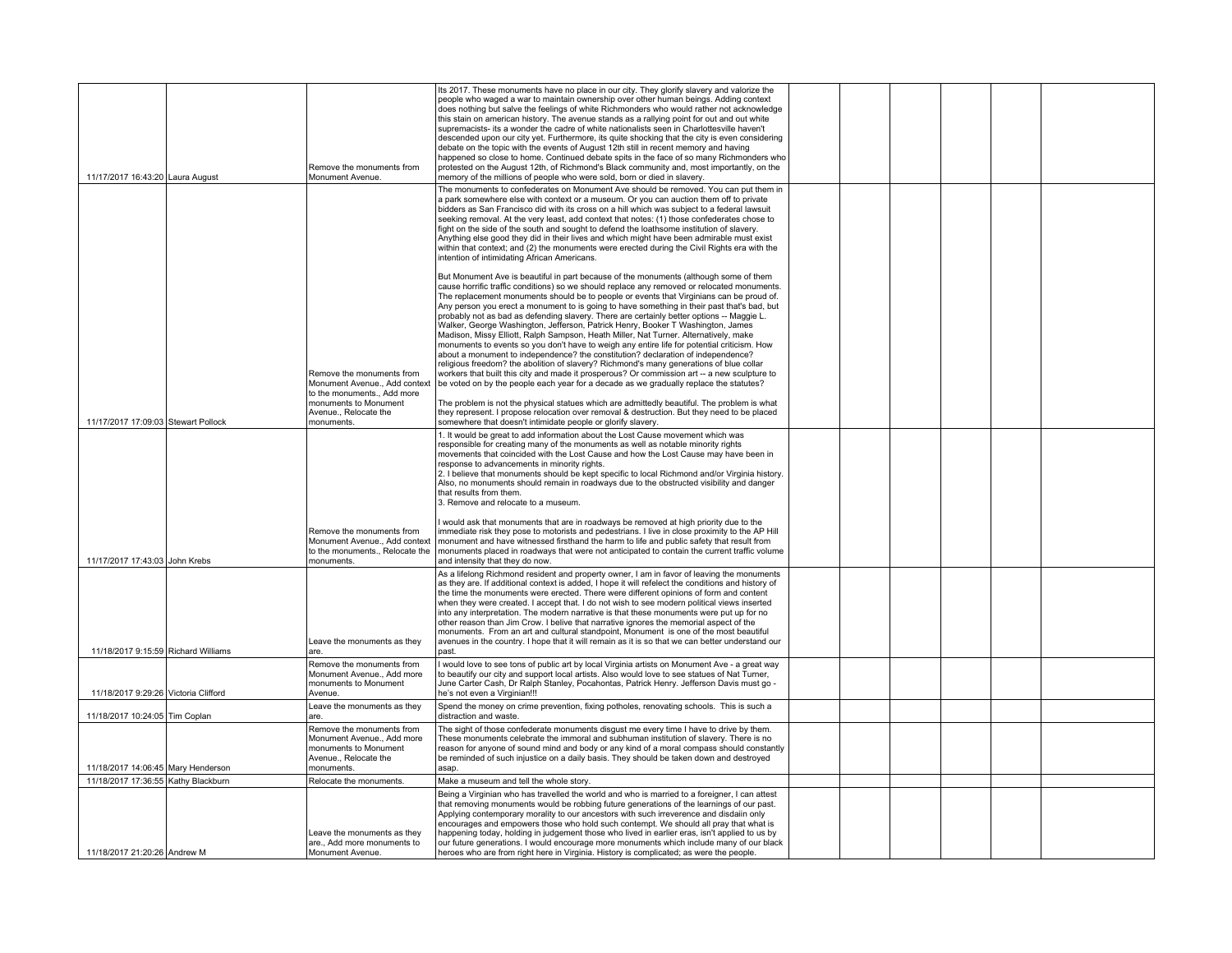|                                        |                                                                                                                       | Relocate the monuments to the daughters of confederate grades and make a sculpture<br>garden. Auction them off for someone to have on their estate. Replace them with monuments<br>that more accurately depict the demographic of rva and Virginia at large                                                                                                                                                                                                                                                                                                                                                                                                                                                                                                                                                                                                                                                                                                                                                                                                                                                                                                                                                                                                                                                                      |  |  |  |
|----------------------------------------|-----------------------------------------------------------------------------------------------------------------------|----------------------------------------------------------------------------------------------------------------------------------------------------------------------------------------------------------------------------------------------------------------------------------------------------------------------------------------------------------------------------------------------------------------------------------------------------------------------------------------------------------------------------------------------------------------------------------------------------------------------------------------------------------------------------------------------------------------------------------------------------------------------------------------------------------------------------------------------------------------------------------------------------------------------------------------------------------------------------------------------------------------------------------------------------------------------------------------------------------------------------------------------------------------------------------------------------------------------------------------------------------------------------------------------------------------------------------|--|--|--|
| 11/18/2017 21:28:27 Patricia Saroch    | Relocate the monuments.                                                                                               | Make statues as an ideal to aim for that can appeal across party lines, across value systems.<br>Monuments that stand for all of us, not just some of us.                                                                                                                                                                                                                                                                                                                                                                                                                                                                                                                                                                                                                                                                                                                                                                                                                                                                                                                                                                                                                                                                                                                                                                        |  |  |  |
| 11/19/2017 8:49:00 Debbie Simmons      | Add context to the monuments.                                                                                         | Please add this to the comment on my original submission                                                                                                                                                                                                                                                                                                                                                                                                                                                                                                                                                                                                                                                                                                                                                                                                                                                                                                                                                                                                                                                                                                                                                                                                                                                                         |  |  |  |
| 11/19/2017 13:34:20 PATII BEASLEY      | Leave the monuments as they<br>are., Add context to the<br>monuments.                                                 | CONFEDERATES DEPICTED ON MONUMENT WERE VIRGINIANS AND FOUGHT FOR<br>VIRGINIA.                                                                                                                                                                                                                                                                                                                                                                                                                                                                                                                                                                                                                                                                                                                                                                                                                                                                                                                                                                                                                                                                                                                                                                                                                                                    |  |  |  |
| 11/19/2017 17:37:08 Dr. Rosemary Smith | Leave the monuments as they<br>are.                                                                                   | As an historian I have studied the mindless actions of iconoclasts over the centuries. Indeed,<br>the term iconoclast today is often used as one of derision, indicating ignorance and<br>intolerance. To remove the statues on Monument Avenue would be an outrageous act of<br>iconoclasm which will bring shame to our great city.                                                                                                                                                                                                                                                                                                                                                                                                                                                                                                                                                                                                                                                                                                                                                                                                                                                                                                                                                                                            |  |  |  |
| 11/19/2017 18:15:12 Jesse Booth        | Leave the monuments as they<br>are.                                                                                   | Virginia and Richmond in particular own this piece of history. These are our forebears and<br>they played part in a major formative piece of local and national history and identity. Opinions<br>will change like the weather and actions should not be taken in a fit of ill advised passion<br>because a few vocal agitators don't understand them. We should not try to hide, deny, or<br>correct history (good or bad). These men may not be on the winning side of the text books<br>but a careful openminded study of their collective actions and motivations reveals much to be<br>lauded and better understood by citizens today. In particular, the cry that Robert E Lee<br>represents historic or current day racism is laughable at even the most superficial study of his<br>views and actions before, during, and after the Civil war. Richmond was the capital of this<br>misunderstood time period and monument Avenue is the artistic, asthetically pleasing<br>outdoor museum for the military and political thought that shaped our nation. DO. NOT.<br>TOUCH. This sacred space. Further, where does this divisive, destructive thought line lead,<br>shall we remove Jefferson, Washington, or lincoln because they products of their time and<br>ignore their immense contributions to humanity as well? |  |  |  |
| 11/19/2017 19:20:41 Sadie Wright       | Remove the monuments from<br>Monument Avenue.                                                                         | There is no need for them. Remove them from Richmond entirely.                                                                                                                                                                                                                                                                                                                                                                                                                                                                                                                                                                                                                                                                                                                                                                                                                                                                                                                                                                                                                                                                                                                                                                                                                                                                   |  |  |  |
| 11/20/2017 9:51:18 Joan Charles        | Leave the monuments as they<br>are.                                                                                   | These statues are of such importance to our city for residents (who spent thousands of<br>dollars in property to be close to our history) other residents who are very proud, and<br>travelers who come from far to admire & photograph them. The money that would be<br>allocated for removal would greatly benefit our school system instead. Please do not remove<br>our history! What would be next? Removing bodies from Hollywood Cemetery??!<br>Outrageous!                                                                                                                                                                                                                                                                                                                                                                                                                                                                                                                                                                                                                                                                                                                                                                                                                                                               |  |  |  |
| 11/21/2017 8:43:32 Jan Edwards         |                                                                                                                       | Did I read correctly that a request can be made for some members to attend a session to<br>hear opinions regarding the Monument Statues? We have an AP English class taught by Ms.<br>Nixon who would love to have a member hear a presentation by her students on their<br>opinions and thoughts on this issue. Please contact me and we can talk more about the<br>possible ways we can include our students !                                                                                                                                                                                                                                                                                                                                                                                                                                                                                                                                                                                                                                                                                                                                                                                                                                                                                                                 |  |  |  |
| 11/21/2017 20:31:03 Gwendolyn Nixon    |                                                                                                                       | I'd like an opportunity to have several students write on this topic, and present to your board.<br>Possible?                                                                                                                                                                                                                                                                                                                                                                                                                                                                                                                                                                                                                                                                                                                                                                                                                                                                                                                                                                                                                                                                                                                                                                                                                    |  |  |  |
| 11/22/2017 9:36:43 Monica Chambers     | Remove the monuments from<br>Monument Avenue Add more<br>monuments to Monument<br>Avenue., Relocate the<br>monuments. | (1) Remove Confederate Statues and replace with Union Statues<br>(2) Provide grief counseling for folks who are distraught about the change<br>(3) Remove Confed. Statues and replace with men and women of varying experiences and<br>ethnicities who have been prominent in RVA.<br>(4) Put Confed Statues in graveyard or museum and charge a fee for viewing. Have the<br>process go towards funding education.                                                                                                                                                                                                                                                                                                                                                                                                                                                                                                                                                                                                                                                                                                                                                                                                                                                                                                              |  |  |  |
| 11/24/2017 13:40:08 L Harvey           | Leave the monuments as they<br>are.                                                                                   | There are so many problems in the city that need our precious resources, such as housing,<br>poverty, food insecurity, crime, healthcare, drug addiction let's not spend a dime doing<br>anything with statues which only "hurt" when people attribute additional meaning to them.<br>This is a part of our history - why tear it down? We must remember & learn from our history -<br>not bury it & forget it.                                                                                                                                                                                                                                                                                                                                                                                                                                                                                                                                                                                                                                                                                                                                                                                                                                                                                                                  |  |  |  |
| 11/24/2017 20:31:12 Steve Chesher      | Leave the monuments as they<br>are.                                                                                   | The monuments should be left alone. Who enjoys tearing down other culture's monuments<br>and statues? The Taliban, ISIS and radical liberals. If you believe that tearing down another<br>culture's monuments will help anything you are sadly mistaken. It will only cause more<br>division. It will also cost the city millions in tourist revenue from people who travel from<br>outside Richmond to observe the beautiful statues. Do what the majority of people want in<br>every poll and "Save the Monuments.                                                                                                                                                                                                                                                                                                                                                                                                                                                                                                                                                                                                                                                                                                                                                                                                             |  |  |  |
|                                        | Add context to the monuments.<br>Add more monuments to                                                                | One option should the statues remain is to move them from their high pedestal and place<br>them on a 1ft base so they are no longer monuments but just statues. Then add other statues<br>Monument Avenue., Relocate the of Virginia historical figures along the avenue.                                                                                                                                                                                                                                                                                                                                                                                                                                                                                                                                                                                                                                                                                                                                                                                                                                                                                                                                                                                                                                                        |  |  |  |
| 11/25/2017 13:22:24 Robin Selby        | monuments.                                                                                                            | Put them in cintext                                                                                                                                                                                                                                                                                                                                                                                                                                                                                                                                                                                                                                                                                                                                                                                                                                                                                                                                                                                                                                                                                                                                                                                                                                                                                                              |  |  |  |